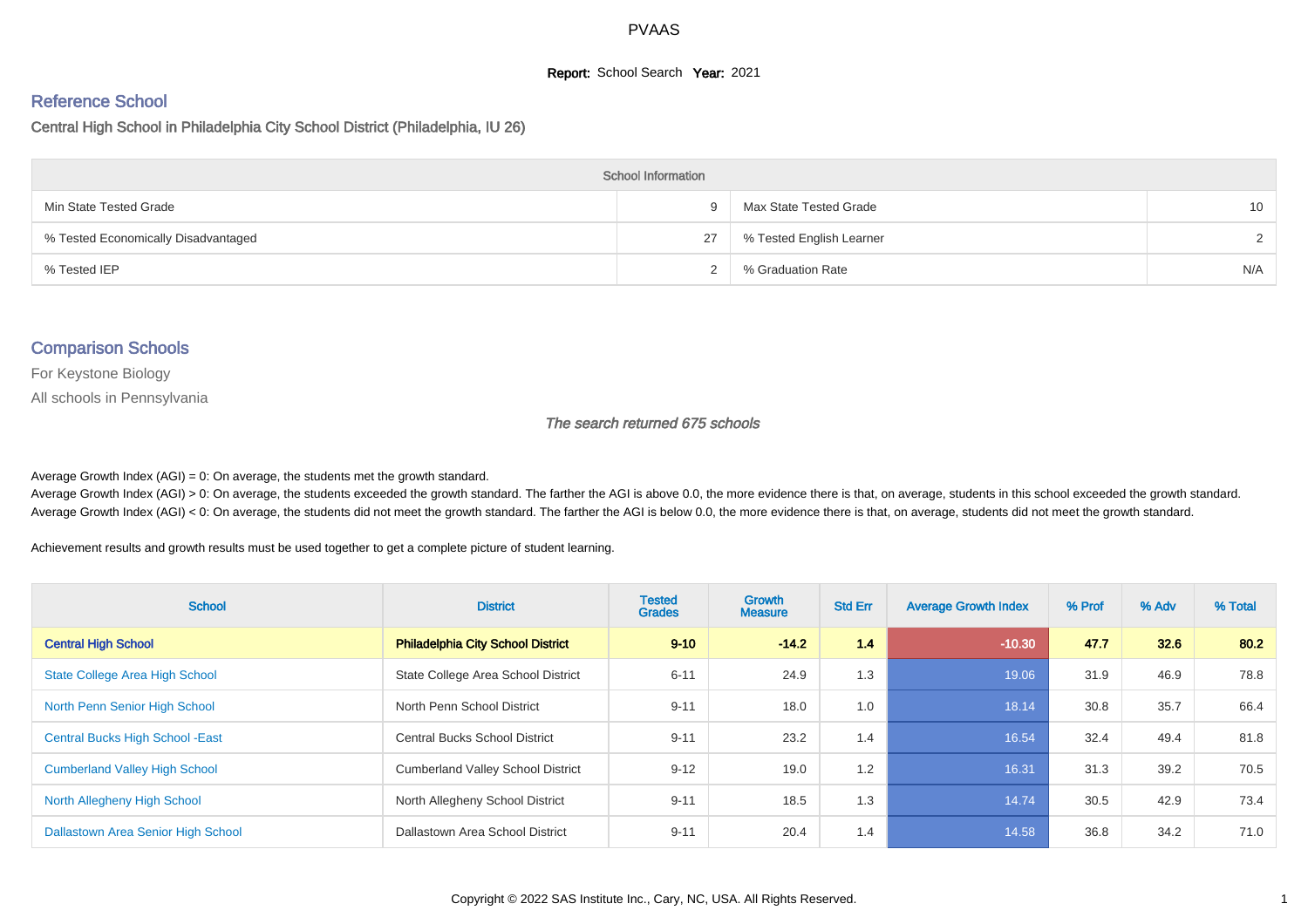| <b>School</b>                                | <b>District</b>                                  | <b>Tested</b><br><b>Grades</b> | <b>Growth</b><br><b>Measure</b> | <b>Std Err</b> | <b>Average Growth Index</b> | % Prof | % Adv | % Total |
|----------------------------------------------|--------------------------------------------------|--------------------------------|---------------------------------|----------------|-----------------------------|--------|-------|---------|
| <b>Central High School</b>                   | <b>Philadelphia City School District</b>         | $9 - 10$                       | $-14.2$                         | 1.4            | $-10.30$                    | 47.7   | 32.6  | 80.2    |
| Spring-Ford Senior High School 9-12 Center   | Spring-Ford Area School District                 | $9 - 11$                       | 17.0                            | 1.2            | 14.46                       | 30.4   | 45.3  | 75.7    |
| Plymouth-Whitemarsh Senior High School       | <b>Colonial School District</b>                  | $9 - 11$                       | 22.6                            | 1.6            | 13.93                       | 27.2   | 43.5  | 70.6    |
| Souderton Area Senior High School            | Souderton Area School District                   | $9 - 11$                       | 19.0                            | 1.4            | 13.32                       | 39.2   | 31.2  | 70.4    |
| <b>Tyrone Area High School</b>               | Tyrone Area School District                      | $9 - 12$                       | 29.8                            | 2.3            | 13.19                       | 36.6   | 29.1  | 65.7    |
| <b>Lower Merion High School</b>              | Lower Merion School District                     | $8 - 10$                       | 21.5                            | 1.7            | 12.55                       | 31.1   | 48.2  | 79.3    |
| <b>Littlestown Senior High School</b>        | Littlestown Area School District                 | $9 - 11$                       | 29.5                            | 2.4            | 12.16                       | 38.4   | 29.3  | 67.7    |
| <b>Warwick Senior High School</b>            | <b>Warwick School District</b>                   | $9 - 11$                       | 22.2                            | 1.8            | 12.11                       | 27.7   | 36.3  | 64.0    |
| <b>Hempfield Senior High School</b>          | <b>Hempfield School District</b>                 | $9 - 11$                       | 13.8                            | 1.3            | 10.94                       | 29.9   | 36.8  | 66.7    |
| Downingtown Stem Academy                     | Downingtown Area School District                 | $9 - 10$                       | 21.4                            | 2.0            | 10.84                       | 24.5   | 70.9  | 95.4    |
| <b>Hershey High School</b>                   | Derry Township School District                   | $9 - 10$                       | 20.6                            | 2.0            | 10.49                       | 32.8   | 46.9  | 79.7    |
| <b>Central Bucks High School -South</b>      | <b>Central Bucks School District</b>             | $10 - 11$                      | 13.2                            | 1.3            | 10.25                       | 38.1   | 36.3  | 74.4    |
| <b>Loyalsock Township Senior High School</b> | Loyalsock Township School District               | $8 - 12$                       | 27.3                            | 2.7            | 10.16                       | 36.8   | 35.1  | 71.9    |
| New Hope-Solebury High School                | New Hope-Solebury School District                | $9 - 11$                       | 29.4                            | 2.9            | 10.00                       | 31.6   | 50.0  | 81.6    |
| <b>Delaware Valley High School</b>           | Delaware Valley School District                  | $9 - 11$                       | 16.2                            | 1.6            | 9.99                        | 36.7   | 32.1  | 68.8    |
| Fox Chapel Area High School                  | Fox Chapel Area School District                  | $9 - 11$                       | 18.1                            | 1.9            | 9.75                        | 22.9   | 52.0  | 74.9    |
| <b>Unionville High School</b>                | Unionville-Chadds Ford School<br><b>District</b> | $8 - 11$                       | 16.3                            | 1.7            | 9.43                        | 31.2   | 48.0  | 79.2    |
| <b>Honesdale High School</b>                 | Wayne Highlands School District                  | $9 - 11$                       | 23.1                            | 2.5            | 9.41                        | 33.8   | 40.4  | 74.2    |
| <b>Council Rock High School South</b>        | <b>Council Rock School District</b>              | $9 - 11$                       | 13.3                            | 1.4            | 9.36                        | 35.2   | 29.8  | 65.0    |
| Palmyra Area Senior High School              | Palmyra Area School District                     | $9 - 11$                       | 16.6                            | 1.8            | 9.33                        | 38.8   | 34.0  | 72.8    |
| Council Rock High School - North             | <b>Council Rock School District</b>              | $9 - 11$                       | 14.3                            | 1.5            | 9.28                        | 28.3   | 41.8  | 70.1    |
| <b>Marple Newtown Senior High School</b>     | Marple Newtown School District                   | $9 - 11$                       | 21.1                            | 2.3            | 9.18                        | 31.1   | 42.7  | 73.8    |
| <b>Central York High School</b>              | <b>Central York School District</b>              | $9 - 12$                       | 13.4                            | 1.5            | 9.03                        | 31.4   | 24.1  | 55.5    |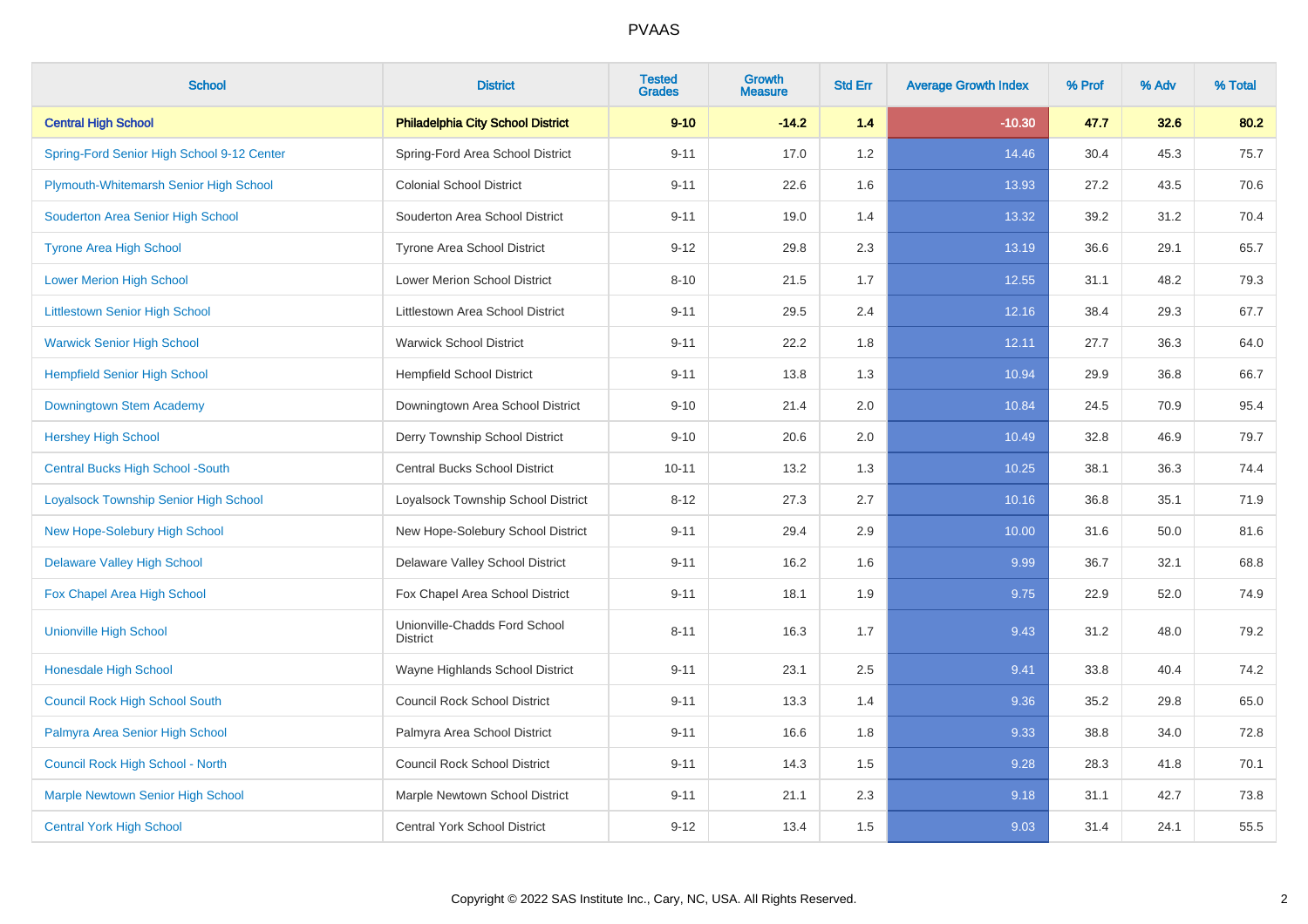| <b>School</b>                             | <b>District</b>                                | <b>Tested</b><br><b>Grades</b> | <b>Growth</b><br><b>Measure</b> | <b>Std Err</b> | <b>Average Growth Index</b> | % Prof | % Adv | % Total |
|-------------------------------------------|------------------------------------------------|--------------------------------|---------------------------------|----------------|-----------------------------|--------|-------|---------|
| <b>Central High School</b>                | <b>Philadelphia City School District</b>       | $9 - 10$                       | $-14.2$                         | 1.4            | $-10.30$                    | 47.7   | 32.6  | 80.2    |
| <b>Upper Darby Senior High School</b>     | <b>Upper Darby School District</b>             | $9 - 12$                       | 11.9                            | 1.3            | 8.84                        | 23.8   | 11.8  | 35.6    |
| <b>Susquehannock High School</b>          | Southern York County School<br><b>District</b> | $9 - 11$                       | 15.9                            | 1.8            | 8.77                        | 37.6   | 29.2  | 66.8    |
| <b>Saucon Valley Senior High School</b>   | Saucon Valley School District                  | $9 - 11$                       | 19.4                            | 2.2            | 8.74                        | 26.0   | 39.6  | 65.6    |
| <b>Peters Township High School</b>        | Peters Township School District                | $8 - 11$                       | 14.4                            | 1.7            | 8.42                        | 35.2   | 41.6  | 76.8    |
| <b>Collegium Charter School</b>           | Collegium Charter School                       | $3 - 10$                       | 21.2                            | 2.6            | 8.18                        | 25.4   | 16.4  | 41.8    |
| <b>Upper Saint Clair High School</b>      | Upper Saint Clair School District              | $9 - 11$                       | 14.2                            | 1.7            | 8.14                        | 32.2   | 44.5  | 76.7    |
| <b>Emmaus High School</b>                 | East Penn School District                      | $9 - 11$                       | 9.4                             | 1.2            | 8.11                        | 32.8   | 26.4  | 59.2    |
| <b>Manheim Township High School</b>       | Manheim Township School District               | $8 - 12$                       | 11.3                            | 1.4            | 7.85                        | 30.9   | 31.0  | 61.9    |
| <b>Bala-Cynwyd Middle School</b>          | <b>Lower Merion School District</b>            | $6 - 8$                        | 28.2                            | 3.7            | 7.68                        | 15.6   | 79.7  | 95.3    |
| <b>Central Bucks High School - West</b>   | <b>Central Bucks School District</b>           | $10 - 11$                      | 10.5                            | 1.4            | 7.52                        | 34.0   | 38.0  | 72.0    |
| <b>Whitehall High School</b>              | Whitehall-Coplay School District               | $9 - 11$                       | 12.4                            | 1.7            | 7.46                        | 32.3   | 21.7  | 54.0    |
| <b>Upper Merion High School</b>           | Upper Merion Area School District              | $9 - 11$                       | 14.5                            | 1.9            | 7.43                        | 34.4   | 32.6  | 67.0    |
| Danville Area Senior High School          | Danville Area School District                  | $9 - 11$                       | 18.9                            | 2.6            | 7.39                        | 32.0   | 46.1  | 78.1    |
| Mountain View Junior/Senior High School   | Mountain View School District                  | $7 - 11$                       | 24.8                            | 3.4            | 7.38                        | 45.8   | 37.3  | 83.0    |
| <b>Methacton High School</b>              | <b>Methacton School District</b>               | $9 - 11$                       | 11.4                            | 1.6            | 7.24                        | 36.0   | 33.6  | 69.6    |
| <b>Camp Hill Senior High School</b>       | Camp Hill School District                      | $9 - 12$                       | 21.3                            | 2.9            | 7.22                        | 32.3   | 41.4  | 73.7    |
| Mifflin County Junior High School         | Mifflin County School District                 | $8 - 9$                        | 13.5                            | 1.9            | 7.17                        | 43.6   | 21.2  | 64.8    |
| <b>Harriton Senior High School</b>        | Lower Merion School District                   | $9 - 11$                       | 13.0                            | 1.8            | 7.06                        | 31.5   | 39.6  | 71.1    |
| <b>Neshaminy High School</b>              | <b>Neshaminy School District</b>               | $9 - 11$                       | 9.1                             | 1.3            | 6.99                        | 31.3   | 23.9  | 55.2    |
| <b>Mcdowell High School</b>               | Millcreek Township School District             | $9 - 11$                       | 9.5                             | 1.4            | 6.98                        | 34.5   | 30.1  | 64.6    |
| <b>Cocalico Senior High School</b>        | <b>Cocalico School District</b>                | $9 - 11$                       | 12.8                            | 1.9            | 6.79                        | 28.2   | 32.3  | 60.5    |
| <b>Manheim Central Senior High School</b> | Manheim Central School District                | $9 - 11$                       | 13.3                            | 2.0            | 6.79                        | 27.8   | 35.4  | 63.2    |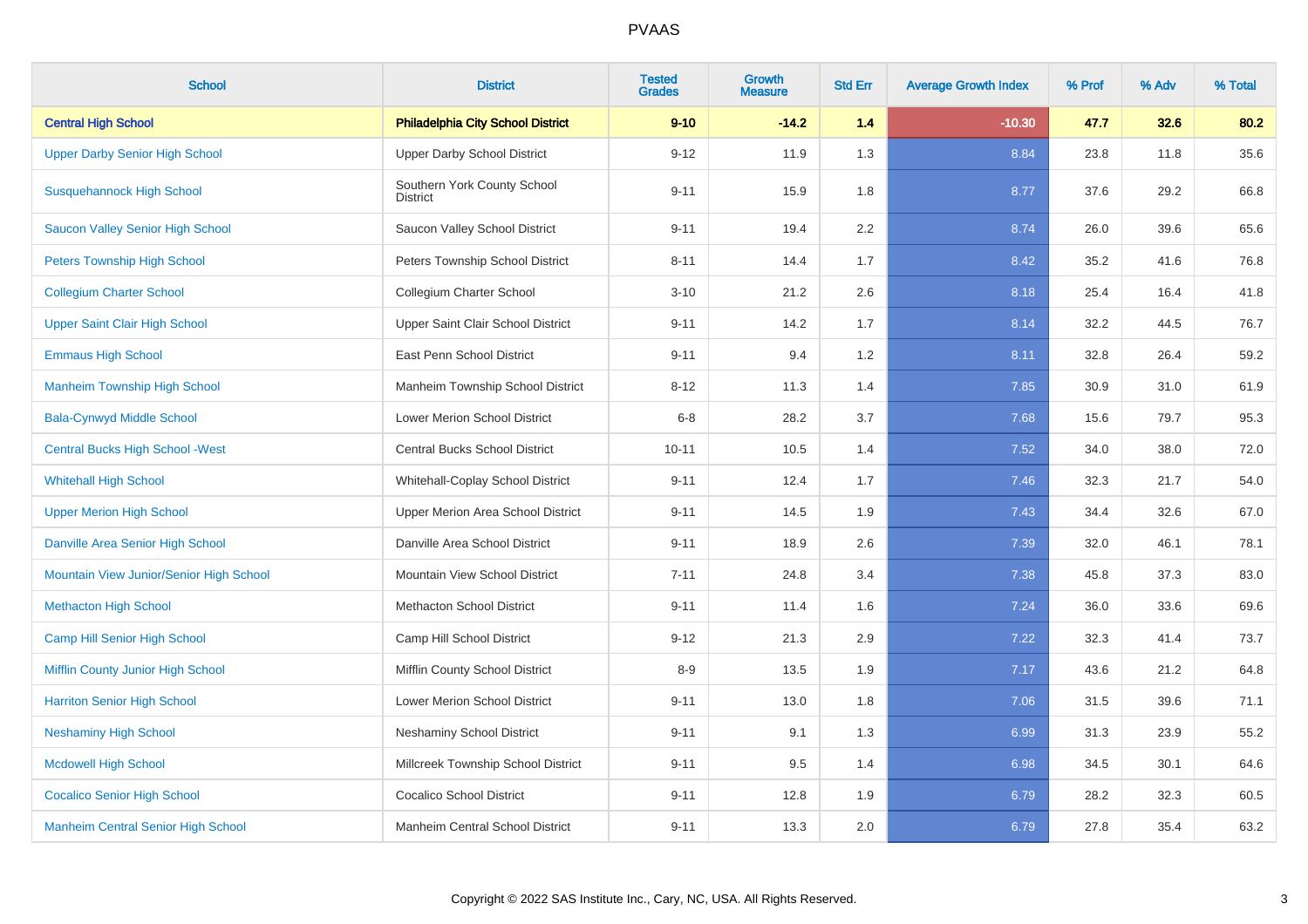| <b>School</b>                               | <b>District</b>                          | <b>Tested</b><br><b>Grades</b> | <b>Growth</b><br><b>Measure</b> | <b>Std Err</b> | <b>Average Growth Index</b> | % Prof | % Adv | % Total |
|---------------------------------------------|------------------------------------------|--------------------------------|---------------------------------|----------------|-----------------------------|--------|-------|---------|
| <b>Central High School</b>                  | <b>Philadelphia City School District</b> | $9 - 10$                       | $-14.2$                         | 1.4            | $-10.30$                    | 47.7   | 32.6  | 80.2    |
| James Buchanan High School                  | <b>Tuscarora School District</b>         | $9 - 11$                       | 14.0                            | 2.1            | 6.52                        | 37.1   | 26.3  | 63.4    |
| Armstrong Junior/Senior High School         | Armstrong School District                | $6 - 11$                       | 12.0                            | 1.9            | 6.46                        | 32.6   | 27.7  | 60.3    |
| <b>Franklin Regional Senior High School</b> | Franklin Regional School District        | $9 - 11$                       | 11.7                            | 1.8            | 6.40                        | 30.0   | 35.0  | 65.0    |
| Indiana Area Senior High School             | Indiana Area School District             | $9 - 11$                       | 12.6                            | 2.0            | 6.28                        | 30.0   | 30.4  | 60.3    |
| Juniata Senior High School                  | Juniata County School District           | $8 - 11$                       | 14.9                            | 2.4            | 6.25                        | 23.5   | 22.0  | 45.4    |
| <b>Punxsutawney Area High School</b>        | Punxsutawney Area School District        | $7 - 11$                       | 16.4                            | 2.7            | 6.08                        | 18.6   | 29.0  | 47.6    |
| <b>Blue Mountain High School</b>            | <b>Blue Mountain School District</b>     | $9 - 10$                       | 12.6                            | 2.1            | 6.07                        | 30.7   | 26.1  | 56.8    |
| <b>Agora Cyber Charter School</b>           | Agora Cyber Charter School               | $3 - 11$                       | 14.6                            | 2.4            | 6.03                        | 24.7   | 19.5  | 44.2    |
| <b>Harbor Creek Senior High School</b>      | Harbor Creek School District             | $8 - 11$                       | 13.8                            | 2.3            | 5.98                        | 34.5   | 40.7  | 75.2    |
| Lampeter-Strasburg Senior High School       | Lampeter-Strasburg School District       | $9 - 12$                       | 11.4                            | 1.9            | 5.92                        | 35.4   | 32.3  | 67.7    |
| Pequea Valley High School                   | Pequea Valley School District            | $9 - 11$                       | 18.5                            | 3.1            | 5.92                        | 29.2   | 37.5  | 66.7    |
| Pine-Richland High School                   | <b>Pine-Richland School District</b>     | $8 - 11$                       | 9.7                             | 1.7            | 5.84                        | 42.3   | 35.8  | 78.1    |
| <b>Hickory High School</b>                  | Hermitage School District                | $7 - 12$                       | 14.6                            | 2.5            | 5.82                        | 34.0   | 27.0  | 61.0    |
| <b>Cedar Crest High School</b>              | Cornwall-Lebanon School District         | $9 - 11$                       | 8.7                             | 1.6            | 5.63                        | 28.0   | 20.5  | 48.6    |
| <b>Avon Grove High School</b>               | Avon Grove School District               | $9 - 10$                       | 8.0                             | 1.4            | 5.61                        | 33.7   | 33.2  | 67.0    |
| Lake-Lehman Junior/Senior High School       | Lake-Lehman School District              | $7 - 11$                       | 15.5                            | 2.8            | 5.57                        | 25.8   | 22.5  | 48.3    |
| Penns Valley Area Junior/Senior High School | Penns Valley Area School District        | $6 - 12$                       | 14.6                            | 2.6            | 5.55                        | 29.6   | 23.3  | 52.9    |
| Pennridge High School                       | Pennridge School District                | $9 - 10$                       | 7.9                             | 1.4            | 5.48                        | 32.0   | 27.6  | 59.6    |
| <b>Easton Area High School</b>              | <b>Easton Area School District</b>       | $9 - 12$                       | 7.0                             | 1.3            | 5.43                        | 24.1   | 13.0  | 37.1    |
| <b>Fleetwood Senior High School</b>         | Fleetwood Area School District           | $9 - 10$                       | 10.8                            | 2.0            | 5.43                        | 31.7   | 25.8  | 57.5    |
| West Branch Area High School                | West Branch Area School District         | $9 - 11$                       | 17.6                            | 3.3            | 5.39                        | 47.1   | 19.1  | 66.2    |
| Shikellamy Middle School (8372)             | Shikellamy School District               | $6 - 8$                        | 30.2                            | 5.6            | 5.38                        | 5.0    | 95.0  | 100.0   |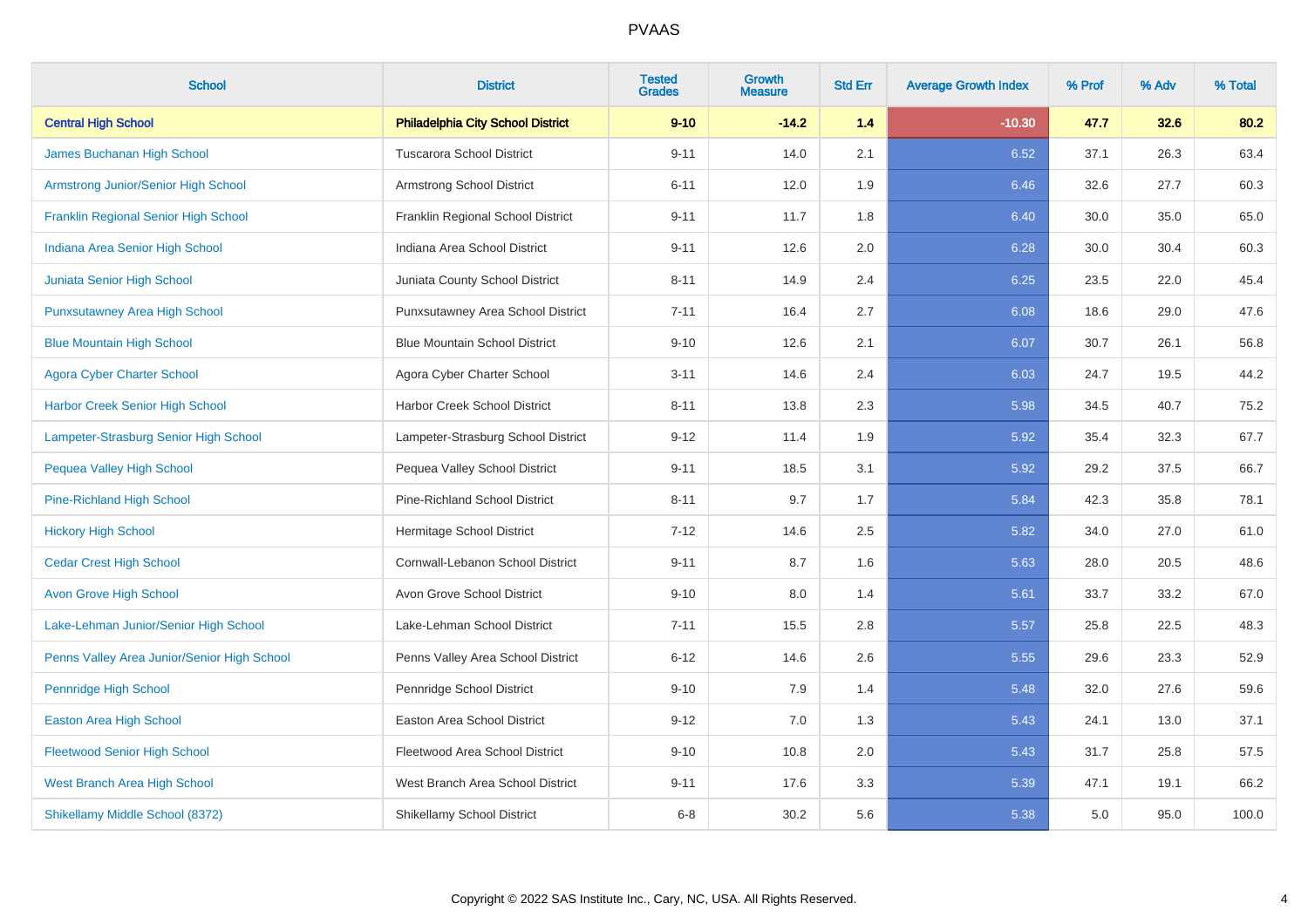| <b>School</b>                                   | <b>District</b>                                   | <b>Tested</b><br><b>Grades</b> | <b>Growth</b><br><b>Measure</b> | <b>Std Err</b> | <b>Average Growth Index</b> | % Prof | % Adv | % Total |
|-------------------------------------------------|---------------------------------------------------|--------------------------------|---------------------------------|----------------|-----------------------------|--------|-------|---------|
| <b>Central High School</b>                      | <b>Philadelphia City School District</b>          | $9 - 10$                       | $-14.2$                         | 1.4            | $-10.30$                    | 47.7   | 32.6  | 80.2    |
| Pen Argyl Area High School                      | Pen Argyl Area School District                    | $8 - 12$                       | 13.4                            | 2.5            | 5.34                        | 28.5   | 23.8  | 52.3    |
| Penn Manor High School                          | Penn Manor School District                        | $7 - 11$                       | 7.5                             | 1.5            | 5.15                        | 26.7   | 20.5  | 47.2    |
| <b>Belle Vernon Area High School</b>            | Belle Vernon Area School District                 | $9 - 11$                       | 11.7                            | 2.3            | 5.14                        | 31.6   | 25.4  | 57.1    |
| <b>Quaker Valley High School</b>                | Quaker Valley School District                     | $9 - 11$                       | 12.7                            | 2.5            | 5.13                        | 39.5   | 26.4  | 65.9    |
| Lehighton Area High School                      | Lehighton Area School District                    | $9 - 11$                       | 12.0                            | 2.3            | 5.10                        | 30.5   | 24.9  | 55.3    |
| <b>Berlin Brothersvalley Senior High School</b> | Berlin Brothersvalley School District             | $9 - 11$                       | 20.3                            | 4.0            | 5.09                        | 28.3   | 41.3  | 69.6    |
| <b>West Perry Senior High School</b>            | West Perry School District                        | $7 - 11$                       | 11.6                            | 2.3            | 5.04                        | 26.9   | 20.5  | 47.4    |
| <b>Iroquois Junior/Senior High School</b>       | <b>Iroquois School District</b>                   | $7 - 11$                       | 14.1                            | 2.8            | 5.03                        | 33.3   | 16.0  | 49.4    |
| <b>Lakeland Junior/Senior High School</b>       | <b>Lakeland School District</b>                   | $7 - 11$                       | 13.9                            | 2.8            | 5.00                        | 22.2   | 21.2  | 43.4    |
| Northern High School                            | Northern York County School District              | $9 - 11$                       | 9.0                             | 1.8            | 4.95                        | 24.3   | 23.1  | 47.4    |
| <b>New Oxford Senior High School</b>            | Conewago Valley School District                   | $7 - 12$                       | 8.2                             | 1.7            | 4.79                        | 41.3   | 19.4  | 60.6    |
| <b>Pennsbury High School</b>                    | Pennsbury School District                         | $7 - 11$                       | 6.0                             | 1.3            | 4.73                        | 37.7   | 27.7  | 65.4    |
| Montrose Area Junior/Senior High School         | Montrose Area School District                     | $7 - 10$                       | 12.8                            | 2.8            | 4.62                        | 37.8   | 28.9  | 66.7    |
| <b>West Allegheny Senior High School</b>        | West Allegheny School District                    | $9 - 12$                       | 9.1                             | 2.0            | 4.58                        | 37.3   | 27.2  | 64.5    |
| <b>Wallenpaupack Area High School</b>           | Wallenpaupack Area School District                | $8 - 11$                       | 9.3                             | 2.1            | 4.54                        | 28.5   | 18.9  | 47.4    |
| <b>Lower Moreland High School</b>               | Lower Moreland Township School<br><b>District</b> | $8 - 11$                       | 9.0                             | 2.0            | 4.54                        | 38.2   | 33.2  | 71.4    |
| Coudersport Area Junior/Senior High School      | Coudersport Area School District                  | $7 - 11$                       | 15.5                            | 3.4            | 4.53                        | 34.7   | 28.0  | 62.7    |
| <b>Stroudsburg High School</b>                  | Stroudsburg Area School District                  | $10 - 11$                      | 7.5                             | 1.7            | 4.51                        | 29.6   | 14.3  | 43.8    |
| Elizabethtown Area Senior High School           | Elizabethtown Area School District                | $9 - 12$                       | 7.4                             | 1.7            | 4.44                        | 36.4   | 27.6  | 64.0    |
| <b>Ephrata Senior High School</b>               | Ephrata Area School District                      | $9 - 11$                       | 7.3                             | 1.7            | 4.40                        | 31.6   | 17.1  | 48.8    |
| <b>Laurel High School</b>                       | <b>Laurel School District</b>                     | $9 - 11$                       | 13.7                            | 3.1            | 4.39                        | 30.3   | 15.7  | 46.1    |
| <b>Valley View High School</b>                  | Valley View School District                       | $9 - 11$                       | 9.7                             | 2.2            | 4.39                        | 26.6   | 23.1  | 49.7    |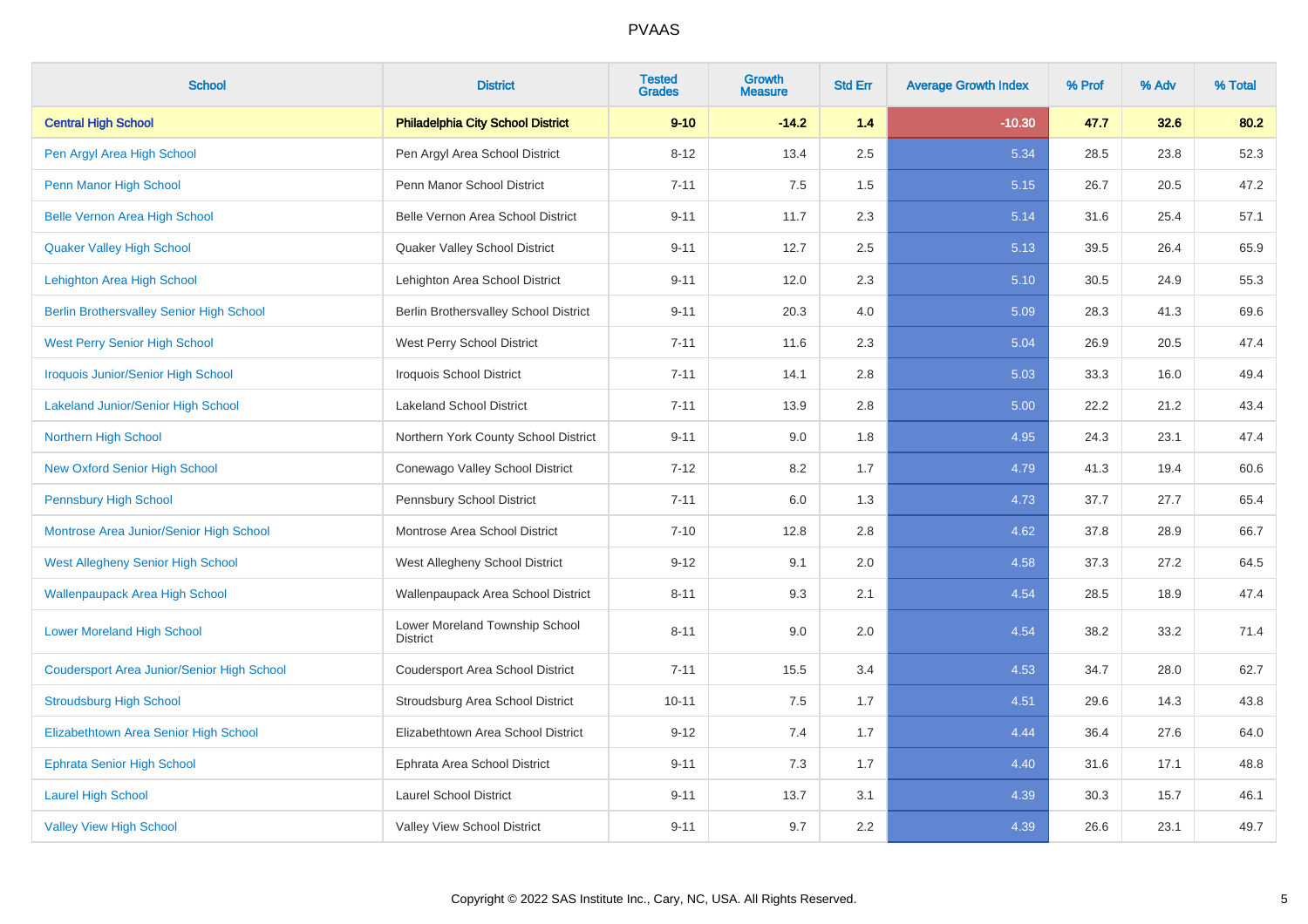| <b>School</b>                           | <b>District</b>                           | <b>Tested</b><br><b>Grades</b> | <b>Growth</b><br><b>Measure</b> | <b>Std Err</b> | <b>Average Growth Index</b> | % Prof | % Adv | % Total |
|-----------------------------------------|-------------------------------------------|--------------------------------|---------------------------------|----------------|-----------------------------|--------|-------|---------|
| <b>Central High School</b>              | <b>Philadelphia City School District</b>  | $9 - 10$                       | $-14.2$                         | 1.4            | $-10.30$                    | 47.7   | 32.6  | 80.2    |
| <b>Reading Senior High School</b>       | <b>Reading School District</b>            | $9 - 11$                       | 5.0                             | 1.2            | 4.33                        | 16.8   | 6.0   | 22.8    |
| <b>Maritime Academy Charter School</b>  | Maritime Academy Charter School           | $3 - 10$                       | 13.2                            | 3.1            | 4.29                        | 24.0   | 1.3   | 25.3    |
| <b>Radnor Senior High School</b>        | Radnor Township School District           | $8 - 12$                       | 7.9                             | 1.8            | 4.26                        | 33.0   | 38.3  | 71.3    |
| Abington Heights High School            | Abington Heights School District          | $8 - 11$                       | 7.1                             | 1.7            | 4.26                        | 33.8   | 31.7  | 65.5    |
| <b>Hazleton Area High School</b>        | Hazleton Area School District             | $9 - 11$                       | 6.6                             | 1.6            | 4.26                        | 20.5   | 9.0   | 29.5    |
| Pennsylvania Leadership Charter School  | Pennsylvania Leadership Charter<br>School | $3 - 11$                       | 8.0                             | 1.9            | 4.22                        | 33.1   | 27.8  | 60.9    |
| Phoenixville Area High School           | Phoenixville Area School District         | $9 - 11$                       | 7.6                             | 1.8            | 4.20                        | 32.3   | 27.6  | 59.8    |
| <b>Dallas Senior High School</b>        | <b>Dallas School District</b>             | $9 - 11$                       | 8.5                             | 2.1            | 4.12                        | 32.4   | 22.4  | 54.8    |
| Eisenhower M/Hs                         | Warren County School District             | $6 - 11$                       | 13.4                            | 3.3            | 4.12                        | 27.3   | 8.7   | 36.0    |
| Dover Area High School                  | Dover Area School District                | $9 - 12$                       | 7.7                             | 1.9            | 4.08                        | 33.0   | 18.7  | 51.7    |
| <b>Warrior Run High School</b>          | Warrior Run School District               | $8 - 11$                       | 11.0                            | 2.7            | 4.08                        | 34.1   | 16.8  | 50.9    |
| <b>Hampton High School</b>              | Hampton Township School District          | $9 - 11$                       | 7.9                             | 2.0            | 4.03                        | 37.9   | 39.2  | 77.0    |
| <b>Central High School</b>              | Spring Cove School District               | $9 - 11$                       | 9.6                             | 2.4            | 4.00                        | 31.8   | 25.4  | 57.1    |
| Penn Wood High School                   | William Penn School District              | $9 - 12$                       | 7.6                             | 1.9            | 3.97                        | 14.0   | 7.2   | 21.3    |
| Mifflin County High School              | Mifflin County School District            | $10 - 11$                      | 10.8                            | 2.7            | 3.95                        | 14.2   | 0.0   | 14.2    |
| <b>Welsh Valley Middle School</b>       | Lower Merion School District              | $6 - 10$                       | 18.2                            | 4.7            | 3.89                        | 19.4   | 75.0  | 94.4    |
| <b>Bucktail High School</b>             | Keystone Central School District          | $9 - 10$                       | 19.1                            | 5.0            | 3.86                        | 30.4   | 17.4  | 47.8    |
| Oil City Senior High School             | Oil City Area School District             | $9 - 11$                       | 9.3                             | 2.4            | 3.83                        | 29.1   | 13.1  | 42.2    |
| <b>York Suburban Senior High School</b> | York Suburban School District             | $8 - 11$                       | 7.9                             | 2.1            | 3.80                        | 24.9   | 31.2  | 56.1    |
| <b>Conestoga Senior High School</b>     | Tredyffrin-Easttown School District       | $9 - 10$                       | 9.1                             | 2.4            | 3.77                        | 35.2   | 35.8  | 71.0    |
| Mars Area Senior High School            | Mars Area School District                 | $8 - 10$                       | 7.1                             | 1.9            | 3.69                        | 36.7   | 32.4  | 69.1    |
| North Pocono High School                | North Pocono School District              | $9 - 11$                       | 13.6                            | 3.7            | 3.68                        | 31.4   | 33.3  | 64.7    |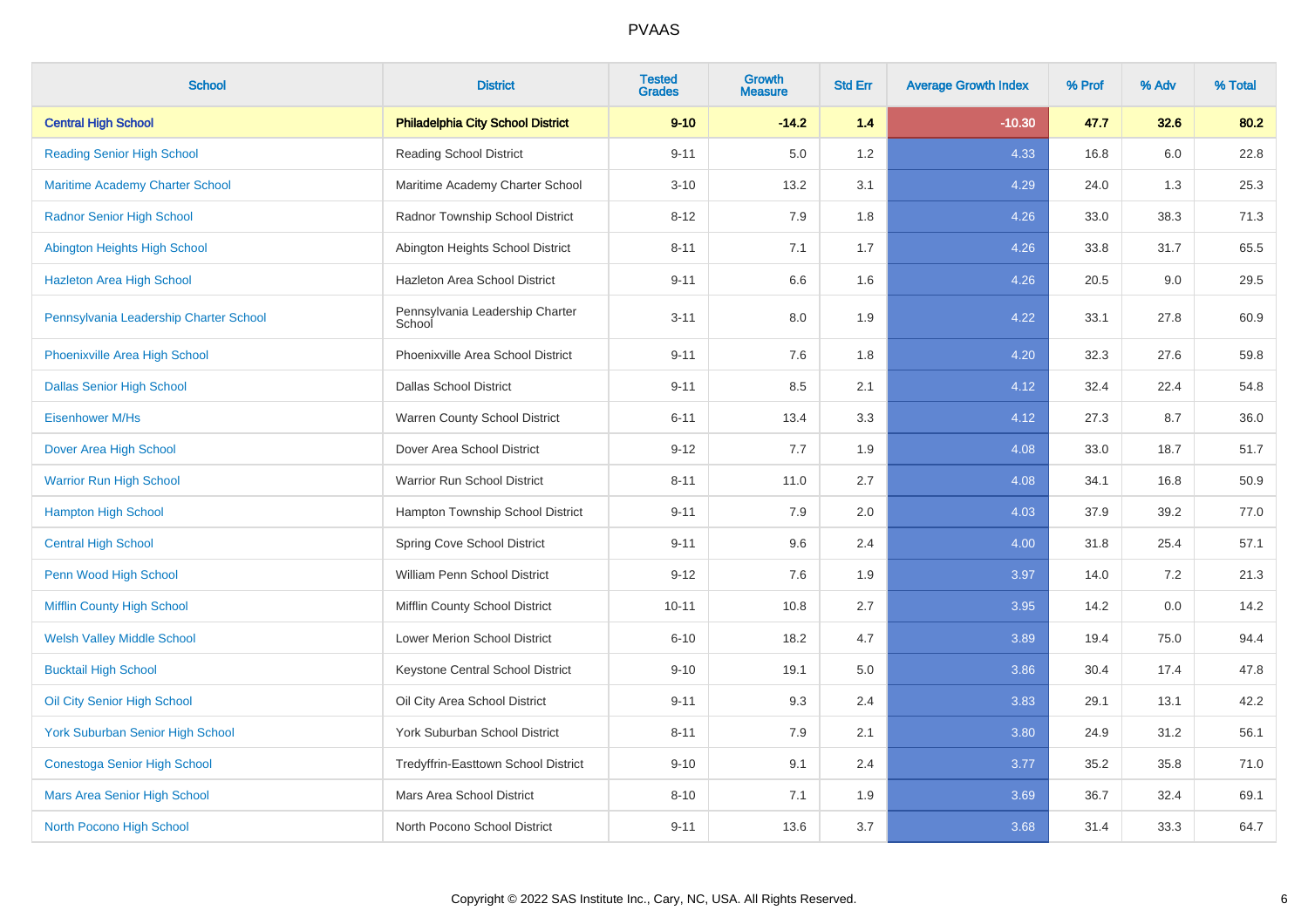| <b>School</b>                                    | <b>District</b>                                    | <b>Tested</b><br><b>Grades</b> | <b>Growth</b><br><b>Measure</b> | <b>Std Err</b> | <b>Average Growth Index</b> | % Prof | % Adv | % Total |
|--------------------------------------------------|----------------------------------------------------|--------------------------------|---------------------------------|----------------|-----------------------------|--------|-------|---------|
| <b>Central High School</b>                       | <b>Philadelphia City School District</b>           | $9 - 10$                       | $-14.2$                         | 1.4            | $-10.30$                    | 47.7   | 32.6  | 80.2    |
| <b>Bellefonte Area High School</b>               | Bellefonte Area School District                    | $9 - 11$                       | 7.2                             | 2.0            | 3.63                        | 28.8   | 21.5  | 50.2    |
| Cambridge Springs Junior/Senior High School      | <b>Penncrest School District</b>                   | $7 - 11$                       | 11.1                            | 3.1            | 3.61                        | 28.6   | 31.2  | 59.7    |
| <b>Conrad Weiser High School</b>                 | Conrad Weiser Area School District                 | $9 - 11$                       | 7.6                             | 2.1            | 3.60                        | 28.2   | 14.4  | 42.6    |
| <b>Fairview High School</b>                      | <b>Fairview School District</b>                    | $9 - 11$                       | 8.6                             | 2.4            | 3.58                        | 41.9   | 34.9  | 76.7    |
| South Fayette Township High School               | South Fayette Township School<br><b>District</b>   | $9 - 11$                       | 6.4                             | 1.8            | 3.55                        | 32.2   | 38.3  | 70.5    |
| <b>Steel Valley Senior High School</b>           | <b>Steel Valley School District</b>                | $9 - 11$                       | 11.8                            | 3.3            | 3.53                        | 34.8   | 10.1  | 44.9    |
| Kutztown Area Senior High School                 | Kutztown Area School District                      | $9 - 12$                       | 9.8                             | 2.8            | 3.51                        | 38.5   | 14.6  | 53.2    |
| <b>Wilmington Area High School</b>               | Wilmington Area School District                    | $8 - 11$                       | 11.4                            | 3.3            | 3.44                        | 30.1   | 25.3  | 55.4    |
| <b>Apollo-Ridge High School</b>                  | Apollo-Ridge School District                       | $9 - 12$                       | 10.2                            | 2.9            | 3.44                        | 34.0   | 9.4   | 43.4    |
| Upper Dauphin Area High School                   | Upper Dauphin Area School District                 | $9 - 11$                       | 17.2                            | 5.1            | 3.36                        | 37.5   | 26.8  | 64.3    |
| <b>Upper Perkiomen High School</b>               | Upper Perkiomen School District                    | $9 - 11$                       | 6.3                             | 1.9            | 3.36                        | 25.4   | 19.9  | 45.4    |
| <b>Lower Dauphin High School</b>                 | Lower Dauphin School District                      | $9 - 10$                       | 5.8                             | 1.7            | 3.31                        | 30.9   | 27.0  | 57.9    |
| <b>Greenwood High School</b>                     | <b>Greenwood School District</b>                   | $9 - 11$                       | 11.8                            | 3.6            | 3.29                        | 31.2   | 32.8  | 63.9    |
| Kane Area High School                            | Kane Area School District                          | $9 - 10$                       | 9.3                             | 2.9            | 3.25                        | 31.4   | 19.8  | 51.2    |
| <b>Bald Eagle Area Junior/Senior High School</b> | <b>Bald Eagle Area School District</b>             | $6 - 11$                       | 8.1                             | 2.5            | 3.23                        | 31.6   | 15.6  | 47.3    |
| <b>Red Land Senior High School</b>               | <b>West Shore School District</b>                  | $9 - 11$                       | 5.4                             | 1.7            | 3.18                        | 35.5   | 16.1  | 51.6    |
| <b>Avon Grove Charter School</b>                 | Avon Grove Charter School                          | $3 - 11$                       | 9.8                             | 3.1            | 3.18                        | 32.4   | 26.0  | 58.4    |
| <b>Allegheny-Clarion Valley High School</b>      | Allegheny-Clarion Valley School<br><b>District</b> | $7 - 10$                       | 12.9                            | 4.1            | 3.17                        | 33.3   | 19.0  | 52.4    |
| 21st Century Cyber Charter School                | 21st Century Cyber Charter School                  | $6 - 12$                       | 6.6                             | 2.1            | 3.16                        | 29.0   | 21.8  | 50.8    |
| <b>Line Mountain High School</b>                 | Line Mountain School District                      | $9 - 11$                       | 12.2                            | 3.9            | 3.13                        | 40.4   | 42.3  | 82.7    |
| Capital Area School for the Arts Charter School  | Capital Area School for the Arts<br>Charter School | $9 - 11$                       | 14.2                            | 4.5            | 3.13                        | 27.5   | 30.0  | 57.5    |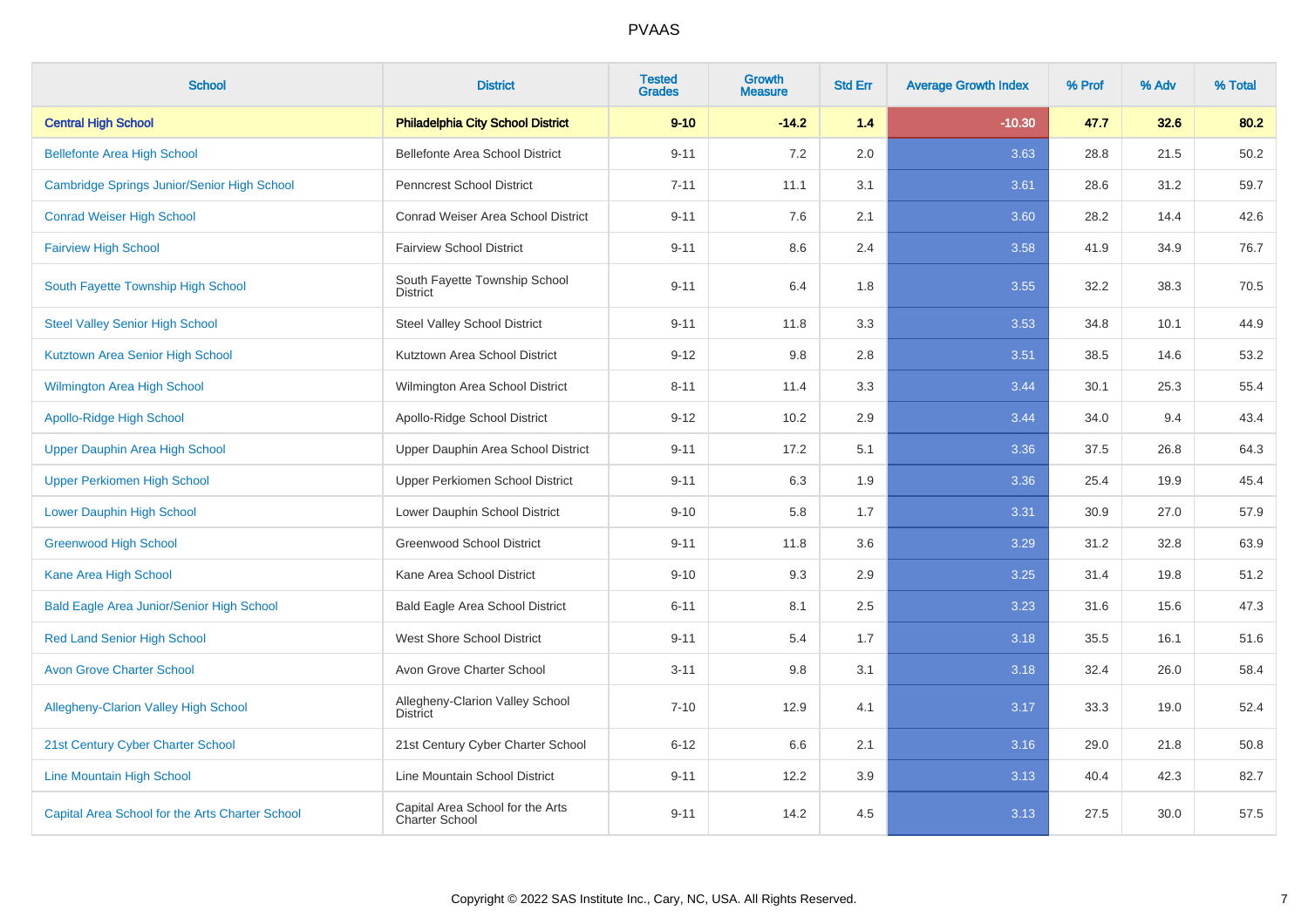| <b>School</b>                                      | <b>District</b>                                       | <b>Tested</b><br><b>Grades</b> | <b>Growth</b><br><b>Measure</b> | <b>Std Err</b> | <b>Average Growth Index</b> | % Prof | % Adv | % Total |
|----------------------------------------------------|-------------------------------------------------------|--------------------------------|---------------------------------|----------------|-----------------------------|--------|-------|---------|
| <b>Central High School</b>                         | <b>Philadelphia City School District</b>              | $9 - 10$                       | $-14.2$                         | 1.4            | $-10.30$                    | 47.7   | 32.6  | 80.2    |
| <b>Canton Junior/Senior High School</b>            | Canton Area School District                           | $7 - 11$                       | 8.9                             | 2.9            | 3.11                        | 13.8   | 23.0  | 36.8    |
| <b>Knoch High School</b>                           | South Butler County School District                   | $9 - 10$                       | 6.9                             | 2.2            | 3.08                        | 37.8   | 19.2  | 57.0    |
| <b>Great Valley High School</b>                    | <b>Great Valley School District</b>                   | $9 - 11$                       | 5.9                             | 2.0            | 2.99                        | 33.8   | 33.5  | 67.3    |
| <b>Meadville Area Senior High School</b>           | <b>Crawford Central School District</b>               | $9 - 11$                       | 7.1                             | 2.4            | 2.97                        | 27.6   | 14.7  | 42.2    |
| Lankenau High School                               | Philadelphia City School District                     | $9 - 10$                       | 8.8                             | 3.0            | 2.96                        | 21.5   | 3.8   | 25.3    |
| St Marys Area Senior High School                   | Saint Marys Area School District                      | $9 - 11$                       | 6.6                             | 2.2            | 2.96                        | 35.4   | 18.3  | 53.7    |
| <b>Donegal High School</b>                         | Donegal School District                               | $8 - 12$                       | 6.3                             | 2.1            | 2.95                        | 34.1   | 23.1  | 57.2    |
| <b>Tamaqua Area Senior High School</b>             | Tamaqua Area School District                          | $9 - 12$                       | 6.9                             | 2.4            | 2.93                        | 34.3   | 17.5  | 51.8    |
| <b>Bedford Senior High School</b>                  | <b>Bedford Area School District</b>                   | $9 - 11$                       | 6.9                             | 2.4            | 2.90                        | 31.0   | 20.6  | 51.6    |
| <b>Palisades High School</b>                       | Palisades School District                             | $9 - 11$                       | 8.3                             | 2.9            | 2.87                        | 27.8   | 20.3  | 48.1    |
| <b>Commonwealth Charter Academy Charter School</b> | Commonwealth Charter Academy<br><b>Charter School</b> | $3 - 10$                       | 4.2                             | 1.6            | 2.68                        | 27.0   | 15.6  | 42.5    |
| Homer-Center Junior/Senior High School             | Homer-Center School District                          | $7 - 11$                       | 9.3                             | 3.5            | 2.68                        | 38.0   | 17.7  | 55.8    |
| Northern Lehigh Senior High School                 | Northern Lehigh School District                       | $9 - 12$                       | 6.6                             | 2.5            | 2.63                        | 21.4   | 18.0  | 39.3    |
| Red Lion Area Senior High School                   | Red Lion Area School District                         | $9 - 11$                       | 5.0                             | 1.9            | 2.59                        | 32.3   | 21.5  | 53.8    |
| <b>Bentworth Senior High School</b>                | <b>Bentworth School District</b>                      | $9 - 11$                       | 7.6                             | 3.0            | 2.57                        | 26.6   | 17.0  | 43.6    |
| Huntingdon Area Senior High School                 | Huntingdon Area School District                       | $9 - 11$                       | 6.4                             | 2.6            | 2.51                        | 27.8   | 17.4  | 45.2    |
| East Pennsboro Area Senior High School             | East Pennsboro Area School District                   | $9 - 11$                       | 5.3                             | 2.1            | 2.50                        | 36.8   | 16.9  | 53.7    |
| <b>Mckeesport Area Senior High School</b>          | Mckeesport Area School District                       | $9 - 12$                       | 5.3                             | 2.2            | 2.48                        | 21.1   | 4.4   | 25.5    |
| <b>Brandywine Heights High School</b>              | Brandywine Heights Area School<br><b>District</b>     | $9 - 11$                       | 6.2                             | 2.5            | 2.44                        | 27.7   | 28.6  | 56.2    |
| <b>Strath Haven High School</b>                    | Wallingford-Swarthmore School<br><b>District</b>      | $9 - 10$                       | 5.3                             | 2.2            | 2.42                        | 33.3   | 37.1  | 70.4    |
| Northampton Area High School                       | Northampton Area School District                      | $9 - 11$                       | 3.7                             | 1.5            | 2.41                        | 29.8   | 17.9  | 47.7    |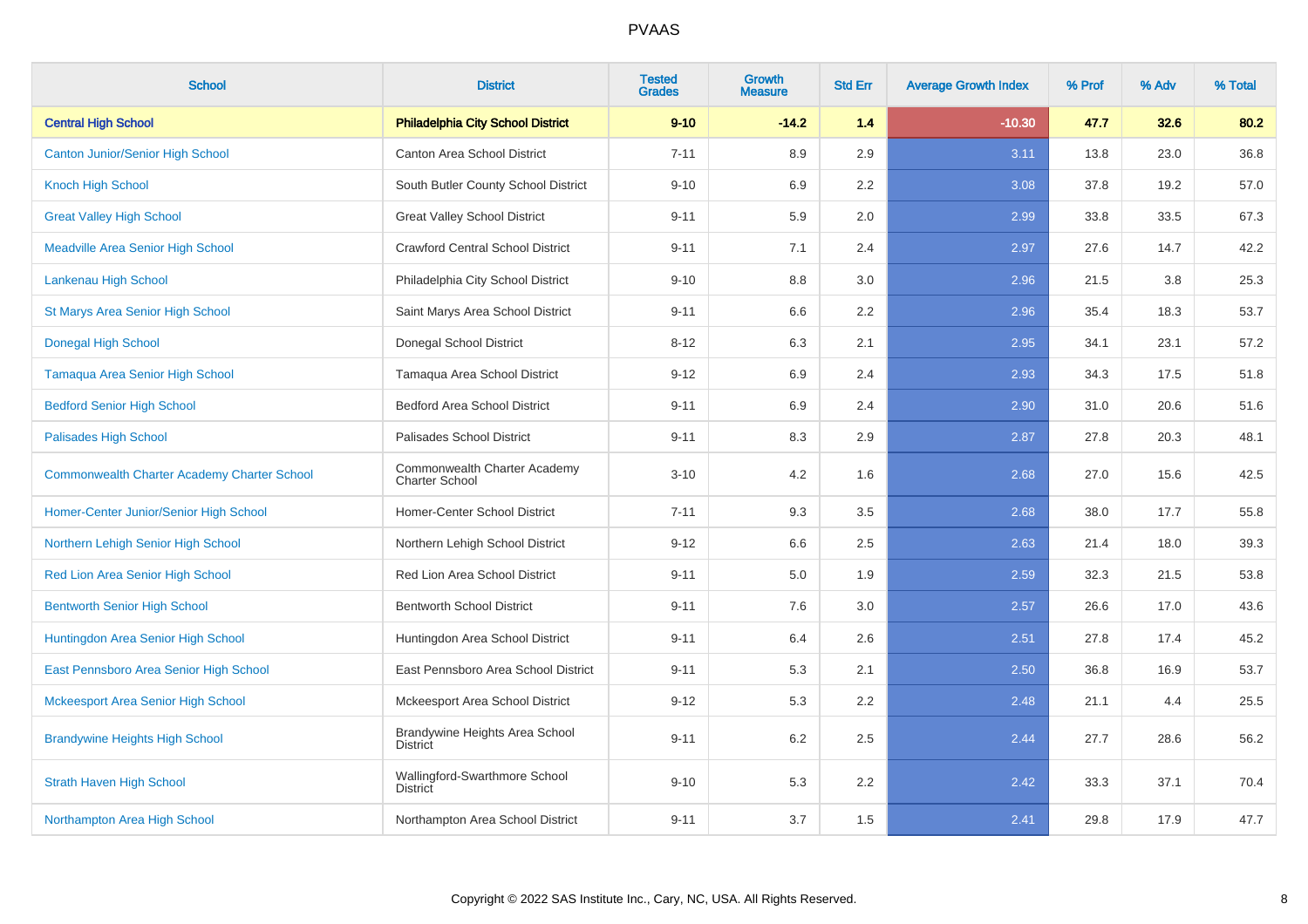| <b>School</b>                                  | <b>District</b>                                  | <b>Tested</b><br><b>Grades</b> | <b>Growth</b><br><b>Measure</b> | <b>Std Err</b> | <b>Average Growth Index</b> | % Prof | % Adv | % Total |
|------------------------------------------------|--------------------------------------------------|--------------------------------|---------------------------------|----------------|-----------------------------|--------|-------|---------|
| <b>Central High School</b>                     | <b>Philadelphia City School District</b>         | $9 - 10$                       | $-14.2$                         | 1.4            | $-10.30$                    | 47.7   | 32.6  | 80.2    |
| <b>Blue Ridge High School</b>                  | <b>Blue Ridge School District</b>                | $9 - 11$                       | 8.9                             | 3.7            | 2.41                        | 29.6   | 9.3   | 38.9    |
| <b>Glendale Junior/Senior High School</b>      | <b>Glendale School District</b>                  | $7 - 10$                       | 8.4                             | 3.5            | 2.40                        | 42.6   | 9.3   | 51.8    |
| Northeastern Senior High School                | Northeastern York School District                | $8 - 11$                       | 4.2                             | 1.8            | 2.35                        | 32.7   | 21.0  | 53.7    |
| <b>Brookville Junior/Senior High School</b>    | <b>Brookville Area School District</b>           | $7 - 11$                       | 7.3                             | 3.1            | 2.35                        | 46.1   | 14.6  | 60.7    |
| <b>Stroudsburg Junior High School</b>          | Stroudsburg Area School District                 | $8-9$                          | 10.2                            | 4.4            | 2.31                        | 36.8   | 50.0  | 86.8    |
| <b>Williamson Senior High School</b>           | Northern Tioga School District                   | $7 - 10$                       | 7.2                             | 3.1            | 2.30                        | 31.1   | 20.3  | 51.4    |
| <b>Muncy Junior/Senior High School</b>         | <b>Muncy School District</b>                     | $7 - 11$                       | 7.4                             | 3.3            | 2.27                        | 37.6   | 18.8  | 56.4    |
| <b>Boiling Springs High School</b>             | South Middleton School District                  | $9 - 11$                       | 4.9                             | 2.2            | 2.21                        | 31.1   | 16.4  | 47.5    |
| <b>Mastery Charter School - Hardy Williams</b> | Mastery Charter School - Hardy<br>Williams       | $3 - 11$                       | 6.6                             | 3.0            | 2.21                        | 24.7   | 1.2   | 25.9    |
| West Shamokin Junior/Senior High School        | Armstrong School District                        | $7 - 10$                       | 5.9                             | 2.7            | 2.20                        | 33.3   | 18.1  | 51.4    |
| Eastern Lebanon County Senior High School      | Eastern Lebanon County School<br><b>District</b> | $9 - 11$                       | 4.7                             | 2.1            | 2.20                        | 23.5   | 11.5  | 35.0    |
| <b>Benton Area High School</b>                 | Benton Area School District                      | $9 - 10$                       | 8.6                             | 4.0            | 2.14                        | 35.7   | 28.6  | 64.3    |
| <b>Spring Grove Area High School</b>           | Spring Grove Area School District                | $9 - 11$                       | 4.3                             | 2.0            | 2.13                        | 30.0   | 23.0  | 53.0    |
| <b>Harrisburg High School</b>                  | Harrisburg City School District                  | $9 - 11$                       | 5.7                             | 2.7            | 2.11                        | 2.1    | 0.7   | $2.8\,$ |
| Perkiomen Valley High School                   | Perkiomen Valley School District                 | $9 - 11$                       | 3.1                             | 1.5            | 2.11                        | 35.0   | 25.3  | 60.3    |
| <b>United Junior/Senior High School</b>        | <b>United School District</b>                    | $7 - 11$                       | 6.9                             | 3.3            | 2.05                        | 38.8   | 16.3  | 55.0    |
| <b>Central Valley High School</b>              | <b>Central Valley School District</b>            | $9 - 10$                       | 5.3                             | 2.6            | 2.05                        | 37.8   | 18.5  | 56.3    |
| <b>Oswayo Valley High School</b>               | Oswayo Valley School District                    | $9 - 12$                       | 10.4                            | 5.1            | 2.02                        | 26.5   | 44.1  | 70.6    |
| Mt Lebanon Senior High School                  | Mt Lebanon School District                       | $8 - 11$                       | 2.7                             | 1.3            | 2.02                        | 39.3   | 37.4  | 76.8    |
| Pennsylvania Distance Learning Charter School  | Pennsylvania Distance Learning<br>Charter School | $3 - 12$                       | 6.8                             | 3.4            | 1.99                        | 19.8   | 6.2   | 25.9    |
| Sayre Area High School                         | Sayre Area School District                       | $7 - 11$                       | 6.3                             | 3.2            | 1.99                        | 30.3   | 21.0  | 51.3    |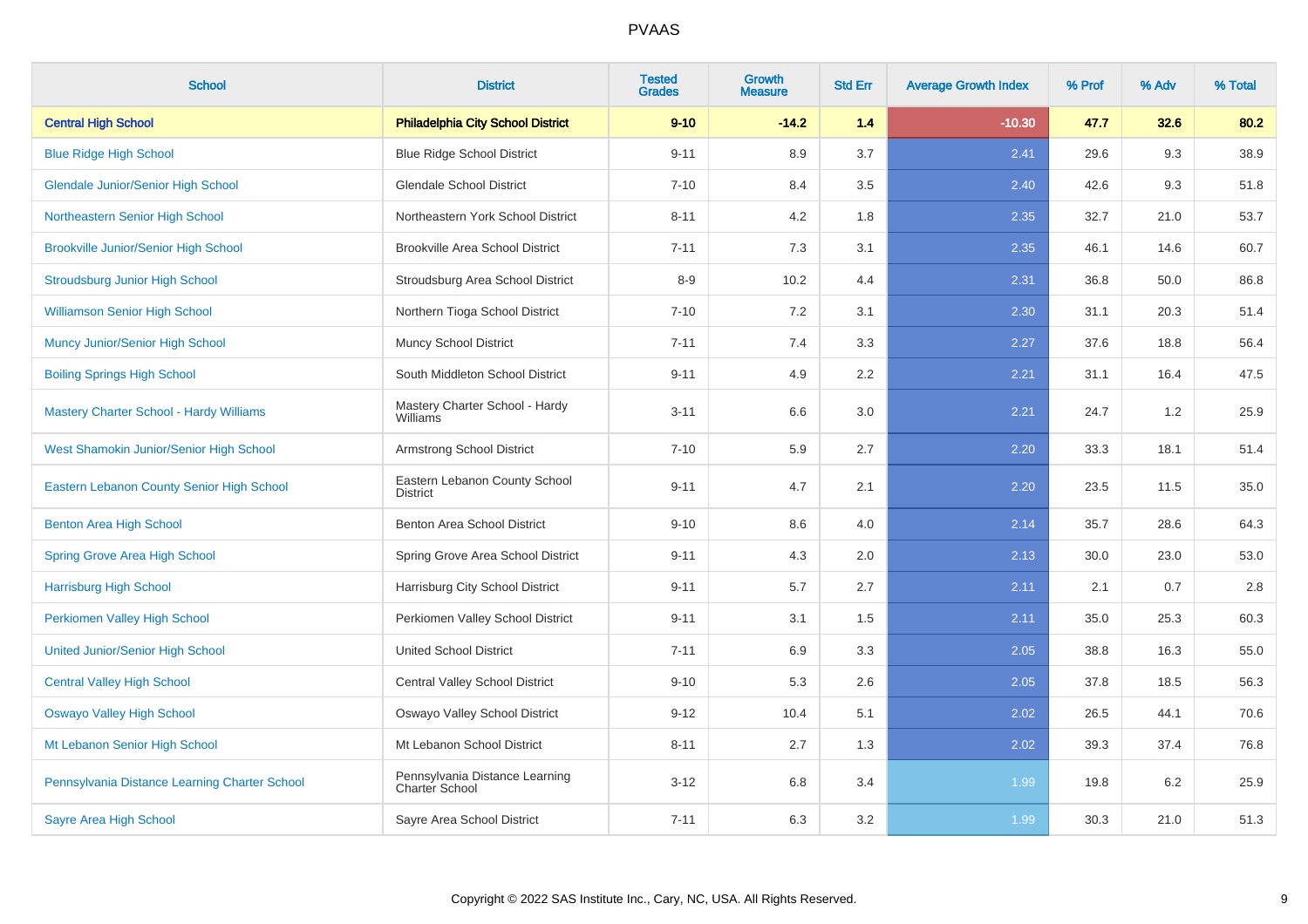| <b>School</b>                                     | <b>District</b>                                | <b>Tested</b><br><b>Grades</b> | <b>Growth</b><br><b>Measure</b> | <b>Std Err</b> | <b>Average Growth Index</b> | % Prof | % Adv | % Total |
|---------------------------------------------------|------------------------------------------------|--------------------------------|---------------------------------|----------------|-----------------------------|--------|-------|---------|
| <b>Central High School</b>                        | <b>Philadelphia City School District</b>       | $9 - 10$                       | $-14.2$                         | 1.4            | $-10.30$                    | 47.7   | 32.6  | 80.2    |
| <b>Waynesboro Area Senior High School</b>         | Waynesboro Area School District                | $9 - 12$                       | 3.5                             | 1.8            | 1.97                        | 26.0   | 23.5  | 49.5    |
| <b>Wyalusing Valley Junior/Senior High School</b> | <b>Wyalusing Area School District</b>          | $7 - 12$                       | 6.2                             | 3.2            | 1.95                        | 38.6   | 12.9  | 51.4    |
| Penn Trafford High School                         | Penn-Trafford School District                  | $9 - 11$                       | 3.4                             | 1.7            | 1.94                        | 46.3   | 26.2  | 72.5    |
| Leechburg Area High School                        | Leechburg Area School District                 | $8 - 11$                       | 7.6                             | 3.9            | 1.93                        | 37.7   | 4.9   | 42.6    |
| Port Allegany Junior/Senior High School           | Port Allegany School District                  | $7 - 11$                       | 7.1                             | 3.8            | 1.89                        | 26.4   | 11.3  | 37.7    |
| <b>Gateway Senior High School</b>                 | <b>Gateway School District</b>                 | $9 - 11$                       | 3.6                             | 2.0            | 1.81                        | 35.7   | 18.5  | 54.2    |
| Fort Leboeuf Senior High School                   | Fort Leboeuf School District                   | $8 - 11$                       | 4.0                             | 2.2            | 1.79                        | 32.0   | 16.8  | 48.8    |
| <b>Halifax Area High School</b>                   | Halifax Area School District                   | $9 - 11$                       | 6.3                             | 3.5            | 1.79                        | 32.1   | 18.9  | 50.9    |
| <b>Salisbury Senior High School</b>               | Salisbury Township School District             | $9 - 11$                       | 6.3                             | 3.6            | 1.77                        | 24.4   | 12.6  | 37.0    |
| Multicultural Academy Charter School              | Multicultural Academy Charter<br>School        | $9 - 11$                       | 6.0                             | 3.4            | 1.77                        | 12.3   | 0.0   | 12.3    |
| South Western Senior High School                  | South Western School District                  | $9 - 12$                       | 2.9                             | 1.7            | 1.73                        | 36.2   | 19.7  | 55.9    |
| <b>Frankford High School</b>                      | Philadelphia City School District              | $9 - 11$                       | 6.5                             | 3.8            | 1.70                        | 0.0    | 1.8   | 1.8     |
| <b>Conestoga Valley Senior High School</b>        | Conestoga Valley School District               | $9 - 11$                       | 2.8                             | 1.7            | 1.68                        | 35.0   | 23.5  | 58.5    |
| Susquehanna Township High School                  | Susquehanna Township School<br><b>District</b> | $9 - 12$                       | 4.5                             | 2.7            | 1.68                        | 19.0   | 13.1  | 32.0    |
| Smethport Area Junior/Senior High School          | Smethport Area School District                 | $7 - 12$                       | 6.4                             | 3.8            | 1.67                        | 24.6   | 20.0  | 44.6    |
| Dr Robert Ketterer Charter School Inc             | Dr Robert Ketterer Charter School<br>Inc       | $6 - 12$                       | 7.1                             | 4.3            | 1.66                        | 7.3    | 1.7   | 9.0     |
| Northern Potter Junior/Senior High School         | Northern Potter School District                | $7 - 12$                       | 7.4                             | 4.6            | 1.61                        | 30.6   | 11.1  | 41.7    |
| West Chester Henderson High School                | West Chester Area School District              | $9 - 10$                       | 3.0                             | 1.9            | 1.61                        | 39.2   | 24.2  | 63.4    |
| <b>Western Wayne High School</b>                  | Western Wayne School District                  | $9 - 11$                       | 4.1                             | 2.6            | 1.60                        | 30.8   | 16.2  | 47.0    |
| <b>Midd-West High School</b>                      | Midd-West School District                      | $7 - 11$                       | 4.0                             | 2.5            | 1.59                        | 28.6   | 25.0  | 53.6    |
| <b>Ringgold Senior High School</b>                | Ringgold School District                       | $9 - 11$                       | 3.4                             | 2.2            | 1.58                        | 23.8   | 13.3  | 37.1    |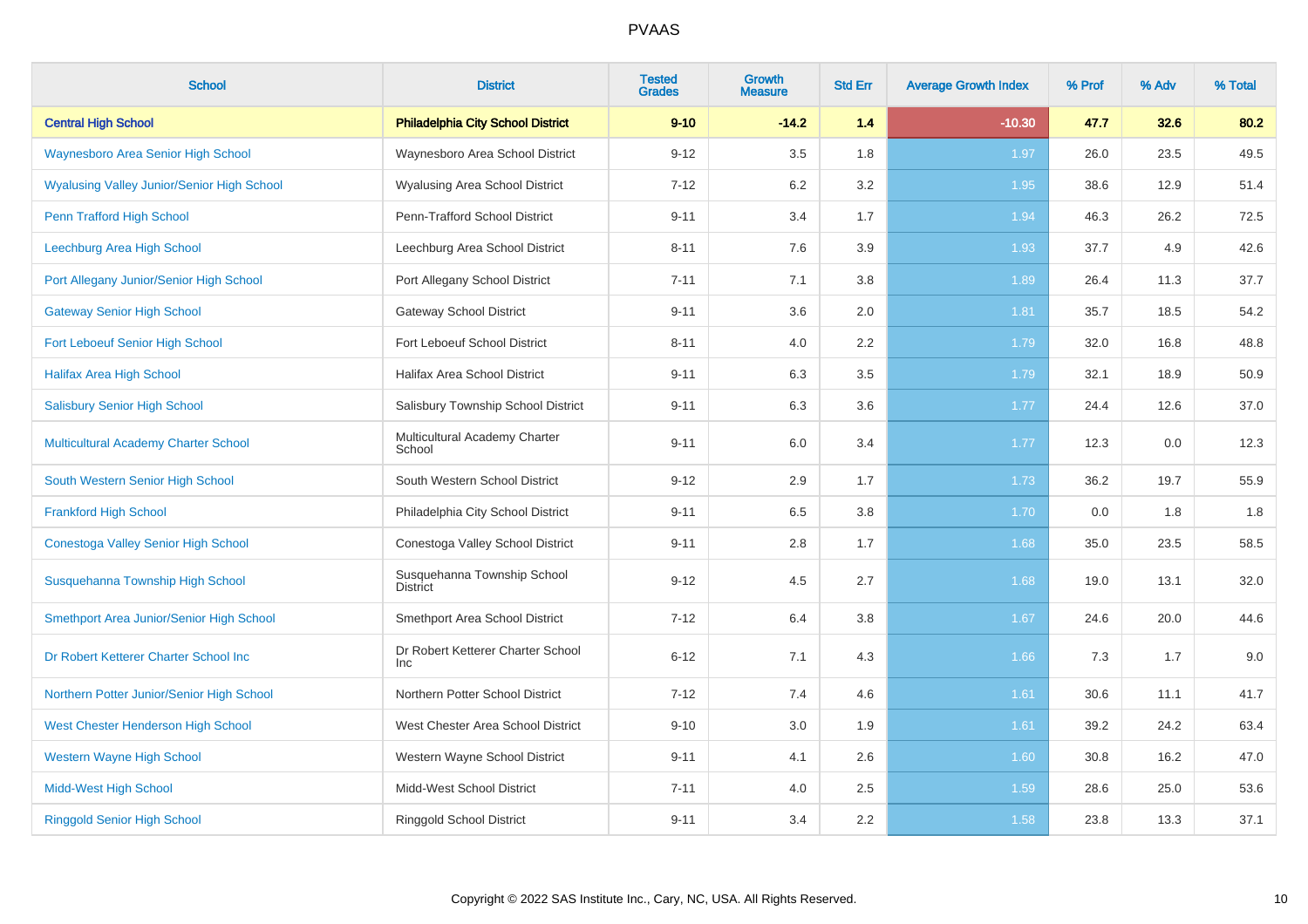| <b>School</b>                                     | <b>District</b>                                    | <b>Tested</b><br><b>Grades</b> | <b>Growth</b><br><b>Measure</b> | <b>Std Err</b> | <b>Average Growth Index</b> | % Prof | % Adv | % Total |
|---------------------------------------------------|----------------------------------------------------|--------------------------------|---------------------------------|----------------|-----------------------------|--------|-------|---------|
| <b>Central High School</b>                        | <b>Philadelphia City School District</b>           | $9 - 10$                       | $-14.2$                         | 1.4            | $-10.30$                    | 47.7   | 32.6  | 80.2    |
| Cowanesque Valley Junior/Senior High School       | Northern Tioga School District                     | $7 - 12$                       | 6.3                             | 4.0            | 1.56                        | 19.8   | 14.0  | 33.7    |
| Philipsburg-Osceola Area High School              | Philipsburg-Osceola Area School<br><b>District</b> | $9 - 11$                       | 4.6                             | 3.0            | 1.56                        | 22.5   | 16.2  | 38.8    |
| <b>Chestnut Ridge Senior High School</b>          | Chestnut Ridge School District                     | $8 - 12$                       | 4.5                             | 2.9            | 1.56                        | 33.2   | 11.0  | 44.2    |
| Conemaugh Township Area Middle/Senior High School | Conemaugh Township Area School<br><b>District</b>  | $6 - 12$                       | 5.3                             | 3.5            | 1.52                        | 30.9   | 27.8  | 58.8    |
| <b>Kensington High School</b>                     | Philadelphia City School District                  | $9 - 11$                       | 4.9                             | 3.2            | 1.52                        | 0.0    | 0.0   | 0.0     |
| Saegertown Junior/Senior High School              | Penncrest School District                          | $7 - 11$                       | 4.4                             | 2.9            | 1.50                        | 36.9   | 14.3  | 51.2    |
| <b>Solanco High School</b>                        | Solanco School District                            | $9 - 11$                       | 2.7                             | 1.8            | 1.49                        | 27.2   | 15.0  | 42.3    |
| <b>Parkway West</b>                               | Philadelphia City School District                  | $9 - 10$                       | 5.3                             | 3.6            | 1.48                        | 13.5   | 1.9   | 15.4    |
| <b>Purchase Line Junior/Senior High School</b>    | <b>Purchase Line School District</b>               | $7 - 12$                       | 4.8                             | 3.3            | 1.44                        | 32.3   | 9.0   | 41.4    |
| Keystone Junior/Senior High School                | <b>Keystone School District</b>                    | $7 - 11$                       | 8.3                             | 5.8            | 1.43                        | 35.0   | 45.0  | 80.0    |
| <b>Upper Dublin High School</b>                   | Upper Dublin School District                       | $9 - 12$                       | 2.5                             | 1.8            | 1.42                        | 34.7   | 30.0  | 64.7    |
| <b>Bloomsburg Area High School</b>                | Bloomsburg Area School District                    | $8 - 10$                       | 4.9                             | 3.4            | 1.41                        | 36.5   | 20.6  | 57.1    |
| <b>William Tennent High School</b>                | <b>Centennial School District</b>                  | $6 - 10$                       | 2.1                             | 1.5            | 1.40                        | 23.6   | 12.4  | 36.0    |
| <b>Bellwood-Antis High School</b>                 | Bellwood-Antis School District                     | $9 - 10$                       | 3.9                             | 2.8            | 1.39                        | 40.9   | 19.4  | 60.2    |
| <b>Mastery Charter School - Thomas Campus</b>     | Mastery Charter School - Thomas<br>Campus          | $3 - 10$                       | 7.9                             | 5.7            | 1.39                        | 12.5   | 0.0   | 12.5    |
| Johnsonburg Area High School                      | Johnsonburg Area School District                   | $7 - 11$                       | 5.4                             | 3.9            | 1.38                        | 35.5   | 11.8  | 47.4    |
| <b>Athens Area High School</b>                    | Athens Area School District                        | $9 - 11$                       | 3.2                             | 2.3            | 1.37                        | 34.9   | 12.3  | 47.3    |
| <b>Newport High School</b>                        | <b>Newport School District</b>                     | $9 - 12$                       | 4.3                             | 3.3            | 1.32                        | 38.8   | 10.4  | 49.2    |
| Pennsylvania Virtual Charter School               | Pennsylvania Virtual Charter School                | $3 - 11$                       | 4.4                             | 3.4            | 1.31                        | 29.8   | 21.2  | 51.0    |
| <b>Haverford Senior High School</b>               | Haverford Township School District                 | $9 - 11$                       | 1.8                             | 1.4            | 1.31                        | 36.7   | 26.3  | 63.0    |
| <b>Academy Park High School</b>                   | Southeast Delco School District                    | $9 - 10$                       | 4.5                             | 3.5            | 1.29                        | 18.6   | 3.4   | 22.0    |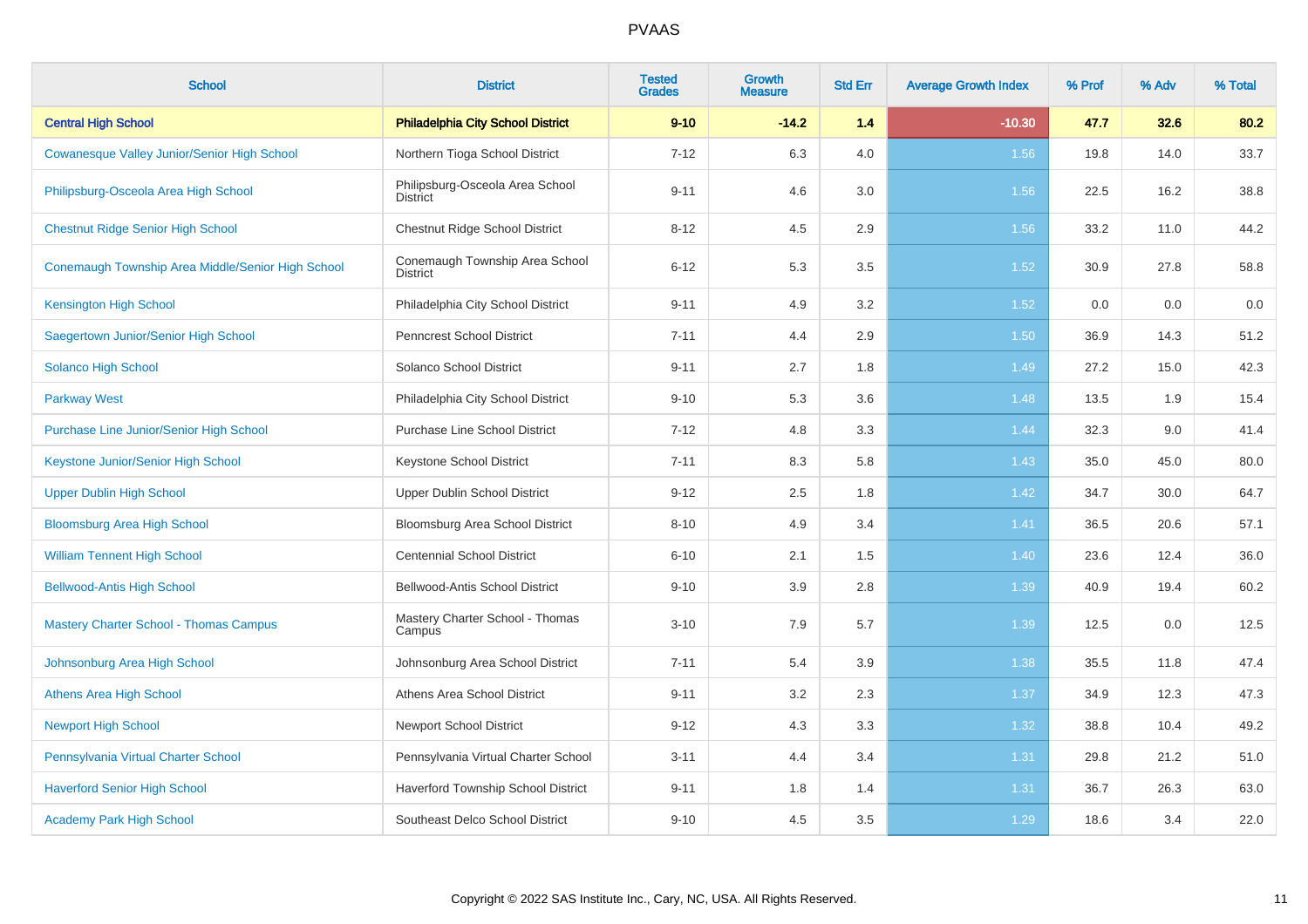| <b>School</b>                                 | <b>District</b>                                    | <b>Tested</b><br><b>Grades</b> | Growth<br><b>Measure</b> | <b>Std Err</b> | <b>Average Growth Index</b> | % Prof | % Adv | % Total |
|-----------------------------------------------|----------------------------------------------------|--------------------------------|--------------------------|----------------|-----------------------------|--------|-------|---------|
| <b>Central High School</b>                    | <b>Philadelphia City School District</b>           | $9 - 10$                       | $-14.2$                  | 1.4            | $-10.30$                    | 47.7   | 32.6  | 80.2    |
| <b>Thomas Jefferson High School</b>           | West Jefferson Hills School District               | $8 - 11$                       | 2.4                      | 1.9            | $1.25$                      | 34.8   | 27.3  | 62.1    |
| <b>Bermudian Springs High School</b>          | Bermudian Springs School District                  | $9 - 11$                       | 3.0                      | 2.4            | 1.25                        | 31.8   | 23.5  | 55.3    |
| <b>Brownsville Area High School</b>           | <b>Brownsville Area School District</b>            | $7 - 12$                       | 4.5                      | 3.8            | 1.20                        | 22.0   | 8.5   | 30.5    |
| <b>Pottstown Senior High School</b>           | <b>Pottstown School District</b>                   | $9 - 12$                       | 2.6                      | 2.2            | 1.17                        | 19.4   | 6.2   | 25.6    |
| <b>Sharpsville Area Senior High School</b>    | Sharpsville Area School District                   | $7 - 11$                       | 4.3                      | 3.7            | 1.16                        | 41.1   | 23.2  | 64.3    |
| <b>Esperanza Cyber Charter School</b>         | Esperanza Cyber Charter School                     | $3 - 11$                       | 7.1                      | 6.1            | 1.15                        | 8.8    | 2.9   | 11.8    |
| People For People Charter School              | People For People Charter School                   | $3 - 12$                       | 6.4                      | 5.6            | 1.15                        | 2.4    | 0.0   | 2.4     |
| <b>Central Mountain High School</b>           | Keystone Central School District                   | $9 - 11$                       | 2.0                      | 1.8            | 1.11                        | 26.8   | 14.4  | 41.2    |
| <b>Moon Senior High School</b>                | Moon Area School District                          | $9 - 11$                       | 2.0                      | 1.8            | 1.10                        | 34.5   | 25.5  | 60.0    |
| <b>Galeton Area School</b>                    | Galeton Area School District                       | $3 - 11$                       | 5.9                      | 5.4            | 1.09                        | 33.3   | 22.2  | 55.6    |
| <b>Blackhawk High School</b>                  | <b>Blackhawk School District</b>                   | $8 - 11$                       | 2.5                      | 2.3            | 1.06                        | 34.6   | 20.7  | 55.3    |
| <b>Sun Valley High School</b>                 | Penn-Delco School District                         | $9 - 11$                       | 1.9                      | 1.8            | 1.05                        | 26.5   | 12.6  | 39.1    |
| <b>Clarion Area Junior/Senior High School</b> | <b>Clarion Area School District</b>                | $7 - 11$                       | 3.8                      | 3.7            | 1.04                        | 31.7   | 13.3  | 45.0    |
| <b>Bensalem Township High School</b>          | Bensalem Township School District                  | $7 - 11$                       | 1.6                      | 1.6            | 1.01                        | 24.3   | 10.7  | 34.9    |
| <b>Esperanza Academy Charter School</b>       | Esperanza Academy Charter School                   | $4 - 11$                       | 2.1                      | 2.1            | 1.01                        | 14.2   | 3.6   | 17.8    |
| <b>Chester High School</b>                    | Chester-Upland School District                     | $9 - 11$                       | 3.9                      | 3.9            | 0.99                        | 1.9    | 0.0   | 1.9     |
| <b>Furness Horace High School</b>             | Philadelphia City School District                  | $8 - 12$                       | 2.9                      | 3.0            | 0.98                        | 6.6    | 2.0   | 8.6     |
| <b>Garden Spot Senior High School</b>         | Eastern Lancaster County School<br><b>District</b> | $8 - 12$                       | 3.1                      | 3.2            | 0.98                        | 35.2   | 36.4  | 71.6    |
| <b>Fels Samuel High School</b>                | Philadelphia City School District                  | $9 - 11$                       | 3.0                      | 3.2            | 0.94                        | 2.8    | 0.9   | $3.7\,$ |
| <b>Tunkhannock High School</b>                | <b>Tunkhannock Area School District</b>            | $8 - 11$                       | 1.9                      | 2.0            | 0.94                        | 29.8   | 18.1  | 47.9    |
| <b>Springfield High School</b>                | Springfield School District                        | $9 - 11$                       | 1.6                      | 1.7            | 0.94                        | 31.8   | 25.2  | 56.9    |
| Forest Hills Junior/Senior High School        | <b>Forest Hills School District</b>                | $7 - 11$                       | 2.4                      | 2.5            | 0.93                        | 28.8   | 10.3  | 39.1    |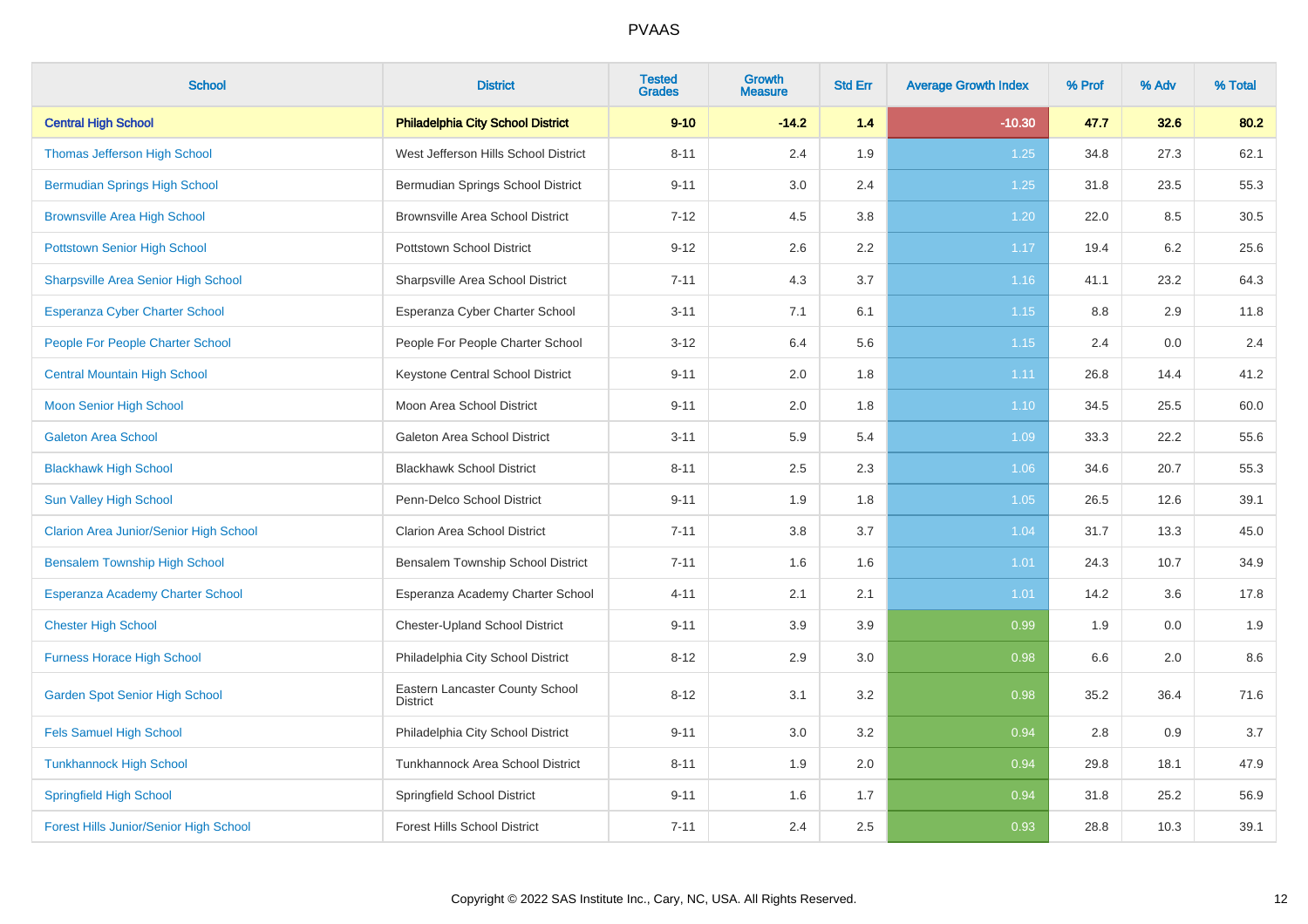| <b>School</b>                                    | <b>District</b>                                   | <b>Tested</b><br><b>Grades</b> | Growth<br><b>Measure</b> | <b>Std Err</b> | <b>Average Growth Index</b> | % Prof | % Adv | % Total |
|--------------------------------------------------|---------------------------------------------------|--------------------------------|--------------------------|----------------|-----------------------------|--------|-------|---------|
| <b>Central High School</b>                       | <b>Philadelphia City School District</b>          | $9 - 10$                       | $-14.2$                  | 1.4            | $-10.30$                    | 47.7   | 32.6  | 80.2    |
| North Clarion County Junior/Senior High School   | North Clarion County School District              | $7 - 12$                       | 3.8                      | 4.1            | 0.93                        | 45.0   | 18.8  | 63.8    |
| Maplewood Junior/Senior High School              | <b>Penncrest School District</b>                  | $7 - 11$                       | 2.9                      | 3.2            | 0.90                        | 29.1   | 10.6  | 39.7    |
| <b>Cougar Academy</b>                            | Harrisburg City School District                   | $3 - 10$                       | 5.1                      | $5.7\,$        | 0.88                        | 0.0    | 5.0   | $5.0\,$ |
| Hope For Hyndman Charter School                  | Hope For Hyndman Charter School                   | $3 - 11$                       | 5.1                      | 5.8            | 0.88                        | 14.3   | 7.1   | 21.4    |
| Aspira Bilingual Cyber Charter School            | Aspira Bilingual Cyber Charter<br>School          | $3 - 11$                       | 5.1                      | 5.8            | 0.87                        | 4.8    | 0.0   | 4.8     |
| Williams Valley Junior/Senior High School        | Williams Valley School District                   | $7 - 11$                       | 3.2                      | 3.7            | 0.86                        | 17.0   | 5.1   | 22.0    |
| Abington Junior High School                      | Abington School District                          | $7 - 9$                        | 1.4                      | 1.6            | 0.86                        | 29.5   | 29.0  | 58.5    |
| Mercer Area Senior High School                   | Mercer Area School District                       | $8 - 11$                       | 2.7                      | 3.1            | 0.86                        | 24.4   | 11.8  | 36.2    |
| <b>Seneca Valley High School</b>                 | Seneca Valley School District                     | $7 - 11$                       | 1.2                      | 1.4            | 0.86                        | 40.6   | 25.2  | 65.8    |
| <b>Lincoln High School</b>                       | Philadelphia City School District                 | $9 - 12$                       | 1.6                      | 1.9            | 0.85                        | 7.6    | 0.4   | 8.0     |
| <b>Lewisburg High School</b>                     | Lewisburg Area School District                    | $9 - 11$                       | 2.0                      | 2.4            | 0.84                        | 35.9   | 35.9  | 71.8    |
| <b>Union High School</b>                         | <b>Union School District</b>                      | $6 - 12$                       | 3.1                      | 3.7            | 0.83                        | 17.9   | 10.4  | 28.4    |
| <b>Cochranton Junior/Senior High School</b>      | <b>Crawford Central School District</b>           | $7 - 11$                       | 3.0                      | 3.8            | 0.80                        | 23.5   | 18.4  | 41.8    |
| <b>Upper Moreland High School</b>                | Upper Moreland Township School<br><b>District</b> | $9 - 11$                       | 1.6                      | 2.0            | 0.80                        | 24.8   | 26.6  | 51.3    |
| <b>Bethlehem-Center Senior High School</b>       | Bethlehem-Center School District                  | $9 - 10$                       | 2.7                      | 3.5            | 0.76                        | 32.3   | 4.6   | 36.9    |
| <b>Northeast High School</b>                     | Philadelphia City School District                 | $8 - 11$                       | 1.0                      | 1.3            | 0.76                        | 21.0   | 6.8   | 27.8    |
| <b>Oley Valley Senior High School</b>            | <b>Oley Valley School District</b>                | $9 - 11$                       | 1.8                      | 2.4            | 0.72                        | 37.4   | 23.9  | 61.4    |
| <b>School Lane Charter School</b>                | School Lane Charter School                        | $3 - 11$                       | 2.6                      | 3.6            | 0.72                        | 23.1   | 18.7  | 41.8    |
| Daniel Boone Area High School                    | Daniel Boone Area School District                 | $9 - 12$                       | 1.3                      | 1.9            | 0.71                        | 28.9   | 22.0  | 51.0    |
| <b>Sullivan County Junior/Senior High School</b> | <b>Sullivan County School District</b>            | $7 - 10$                       | 3.0                      | 4.3            | 0.70                        | 43.6   | 7.7   | 51.3    |
| Juniata Valley Junior/Senior High School         | Juniata Valley School District                    | $6 - 11$                       | 2.1                      | 3.2            | 0.65                        | 23.1   | 9.4   | 32.5    |
| <b>Shenango High School</b>                      | Shenango Area School District                     | $7 - 11$                       | 2.1                      | 3.2            | 0.65                        | 41.4   | 13.8  | 55.3    |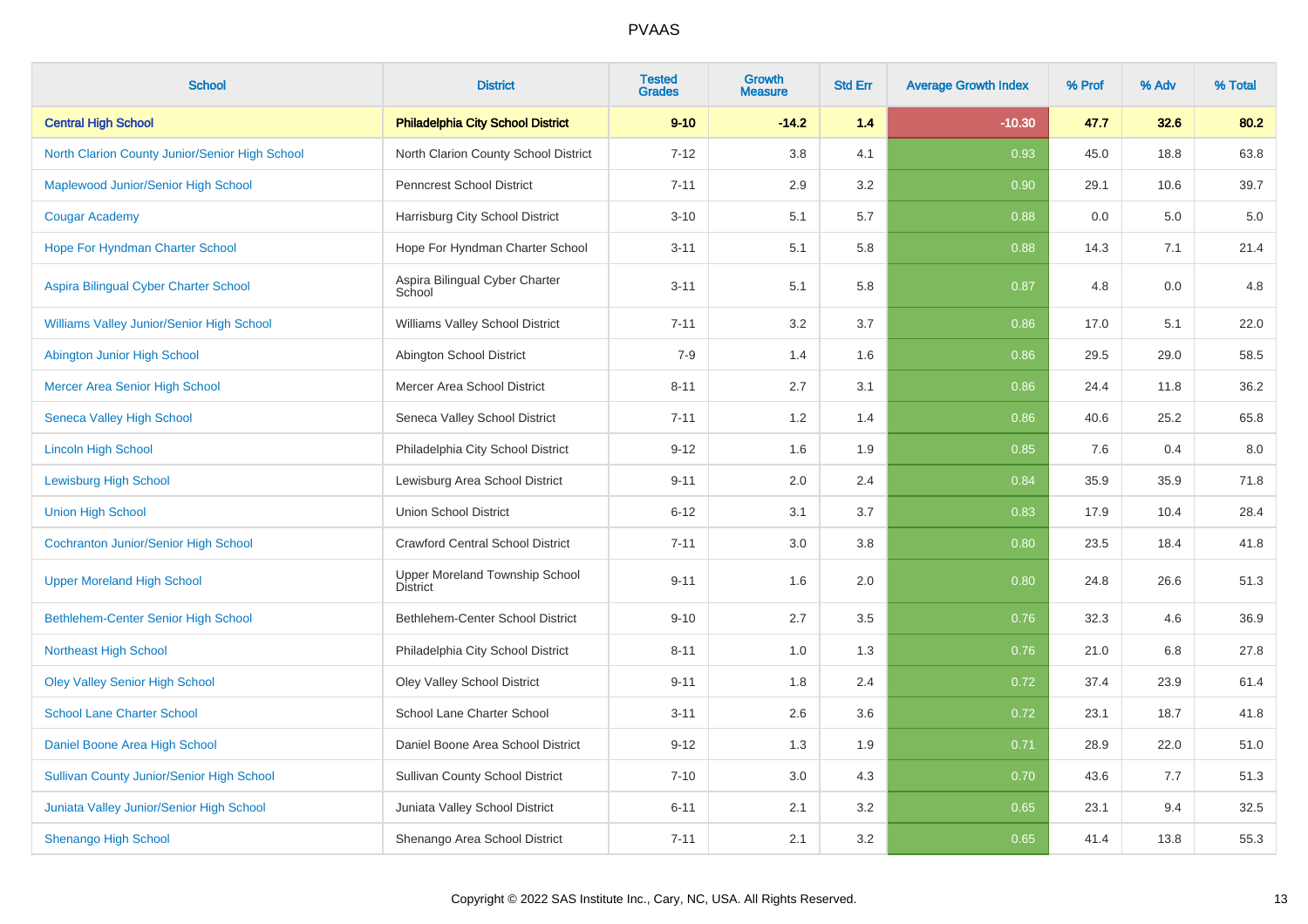| <b>School</b>                                     | <b>District</b>                                   | <b>Tested</b><br><b>Grades</b> | <b>Growth</b><br><b>Measure</b> | <b>Std Err</b> | <b>Average Growth Index</b> | % Prof | % Adv | % Total |
|---------------------------------------------------|---------------------------------------------------|--------------------------------|---------------------------------|----------------|-----------------------------|--------|-------|---------|
| <b>Central High School</b>                        | <b>Philadelphia City School District</b>          | $9 - 10$                       | $-14.2$                         | 1.4            | $-10.30$                    | 47.7   | 32.6  | 80.2    |
| <b>Mastery Charter School-Pickett Campus</b>      | Mastery Charter School - Pickett<br>Campus        | $6 - 10$                       | 2.7                             | 4.2            | 0.65                        | 20.6   | 0.0   | 20.6    |
| <b>Belmont Charter School</b>                     | <b>Belmont Charter School</b>                     | $3 - 10$                       | 2.2                             | 3.4            | 0.64                        | 5.3    | 1.8   | 7.0     |
| <b>Brentwood Senior High School</b>               | Brentwood Borough School District                 | $9 - 11$                       | 1.9                             | 3.0            | 0.61                        | 20.2   | 16.0  | 36.2    |
| <b>Annville Cleona High School</b>                | Annville-Cleona School District                   | $9 - 12$                       | 1.5                             | 2.4            | 0.61                        | 34.8   | 13.6  | 48.5    |
| <b>Coatesville Area Senior High School</b>        | Coatesville Area School District                  | $10 - 11$                      | 2.4                             | 4.0            | 0.61                        | 2.6    | 0.9   | $3.5\,$ |
| <b>Wilson High School</b>                         | <b>Wilson School District</b>                     | $8 - 12$                       | 0.9                             | 1.4            | 0.60                        | 30.4   | 25.5  | 55.9    |
| Seneca High School                                | Wattsburg Area School District                    | $9 - 11$                       | 1.6                             | 2.7            | 0.57                        | 20.4   | 12.4  | 32.7    |
| Bartram John - Main                               | Philadelphia City School District                 | $8 - 11$                       | 1.7                             | 3.1            | 0.57                        | 1.0    | 0.0   | 1.0     |
| Shippensburg Area Senior High School              | Shippensburg Area School District                 | $9 - 11$                       | 1.0                             | 1.7            | 0.56                        | 23.5   | 22.8  | 46.3    |
| <b>Mastbaum Jules E AVTS</b>                      | Philadelphia City School District                 | $9 - 10$                       | 1.5                             | 2.7            | 0.53                        | 5.6    | 0.0   | 5.6     |
| <b>Ridley High School</b>                         | <b>Ridley School District</b>                     | $9 - 12$                       | 0.8                             | 1.6            | 0.52                        | 32.0   | 10.7  | 42.6    |
| <b>Biglerville High School</b>                    | Upper Adams School District                       | $9 - 11$                       | 1.3                             | 2.5            | 0.51                        | 33.0   | 17.0  | 50.0    |
| <b>North Star High School</b>                     | North Star School District                        | $9 - 11$                       | 1.6                             | 3.3            | 0.50                        | 26.2   | 20.0  | 46.2    |
| <b>Hopewell Senior High School</b>                | Hopewell Area School District                     | $9 - 11$                       | 1.3                             | 2.6            | 0.49                        | 34.5   | 12.4  | 46.9    |
| Dobbins Avt High School                           | Philadelphia City School District                 | $9 - 10$                       | 1.2                             | 2.6            | 0.48                        | 3.8    | 0.0   | $3.8\,$ |
| South Williamsport Area Junior/Senior High School | South Williamsport Area School<br><b>District</b> | $7 - 10$                       | 1.5                             | 3.1            | 0.48                        | 38.4   | 11.6  | 50.0    |
| Hamburg Area High School                          | Hamburg Area School District                      | $9 - 11$                       | 1.1                             | 2.4            | 0.48                        | 28.0   | 15.5  | 43.6    |
| Austin Area Junior/Senior High School             | Austin Area School District                       | $7 - 11$                       | 2.9                             | 6.1            | 0.47                        | 25.0   | 18.8  | 43.8    |
| Jersey Shore Area Senior High School              | Jersey Shore Area School District                 | $9 - 11$                       | 1.2                             | 2.5            | 0.47                        | 39.3   | 13.6  | 52.9    |
| Hollidaysburg Area Senior High School             | Hollidaysburg Area School District                | $10 - 11$                      | 0.9                             | 2.0            | 0.45                        | 22.1   | 2.6   | 24.7    |
| Marion Center Area Jr/Sr High School              | Marion Center Area School District                | $7 - 10$                       | 1.3                             | 2.9            | 0.45                        | 23.3   | 11.1  | 34.4    |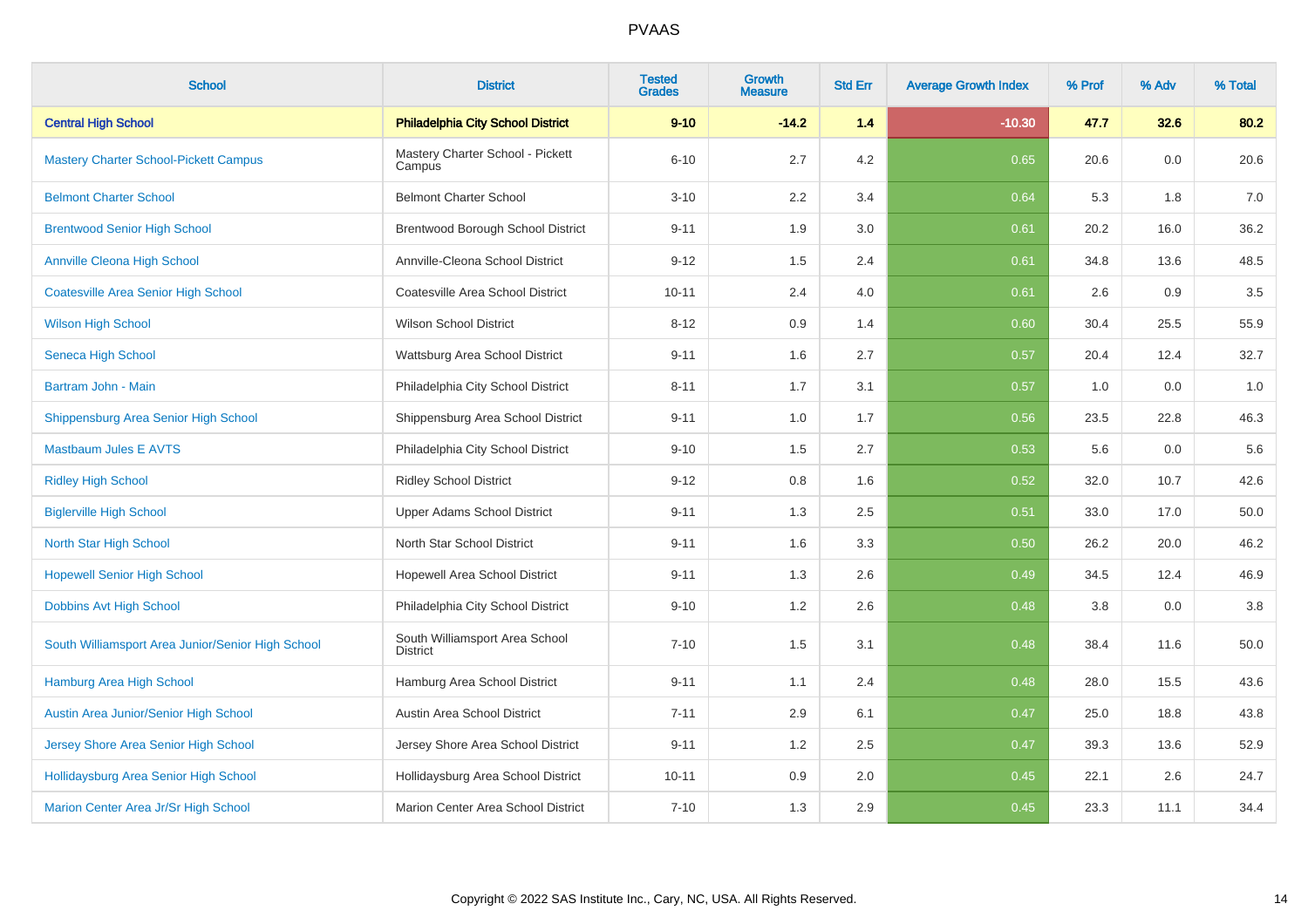| <b>School</b>                                      | <b>District</b>                                       | <b>Tested</b><br><b>Grades</b> | Growth<br><b>Measure</b> | <b>Std Err</b> | <b>Average Growth Index</b> | % Prof | % Adv | % Total |
|----------------------------------------------------|-------------------------------------------------------|--------------------------------|--------------------------|----------------|-----------------------------|--------|-------|---------|
| <b>Central High School</b>                         | <b>Philadelphia City School District</b>              | $9 - 10$                       | $-14.2$                  | 1.4            | $-10.30$                    | 47.7   | 32.6  | 80.2    |
| Philadelphia Electrical & Tech Charter High School | Philadelphia Electrical & Tech<br>Charter High School | $10 - 10$                      | 1.2                      | 2.6            | 0.45                        | 0.9    | 0.0   | 0.9     |
| <b>MaST Community Charter School II</b>            | MaST Community Charter School II                      | $3 - 10$                       | 1.4                      | 3.0            | 0.45                        | 16.1   | 4.6   | 20.7    |
| <b>Warren Area High School</b>                     | Warren County School District                         | $8 - 11$                       | 1.0                      | 2.3            | 0.44                        | 25.5   | 13.2  | 38.6    |
| Avella Area Junior/Senior High School              | Avella Area School District                           | $7 - 12$                       | 2.0                      | 4.7            | 0.44                        | 34.8   | 7.2   | 42.0    |
| <b>Garnet Valley High School</b>                   | <b>Garnet Valley School District</b>                  | $9 - 10$                       | 0.7                      | 1.7            | 0.41                        | 34.9   | 26.4  | 61.3    |
| <b>Reach Cyber Charter School</b>                  | Reach Cyber Charter School                            | $3 - 11$                       | 1.4                      | 3.6            | 0.40                        | 32.9   | 15.2  | 48.1    |
| Altoona Area High School                           | Altoona Area School District                          | $9 - 12$                       | 0.6                      | 1.5            | 0.39                        | 29.0   | 13.8  | 42.8    |
| King Martin Luther High School                     | Philadelphia City School District                     | $9 - 10$                       | 1.5                      | 4.0            | 0.38                        | 2.2    | 0.0   | 2.2     |
| Pennsylvania Cyber Charter School                  | Pennsylvania Cyber Charter School                     | $3 - 11$                       | 0.6                      | 1.5            | 0.37                        | 20.8   | 8.1   | 28.9    |
| Penn Hills Senior High School                      | Penn Hills School District                            | $9 - 11$                       | 0.7                      | 2.4            | 0.31                        | 18.4   | 7.1   | 25.6    |
| Tulpehocken Junior/Senior High School              | Tulpehocken Area School District                      | $7 - 12$                       | 1.4                      | 5.0            | 0.29                        | 11.5   | 23.1  | 34.6    |
| <b>New Foundations Charter School</b>              | New Foundations Charter School                        | $3 - 11$                       | 0.6                      | 2.2            | 0.29                        | 22.4   | 4.0   | 26.4    |
| <b>Tech Freire Charter School</b>                  | <b>Tech Freire Charter School</b>                     | $9 - 11$                       | 0.7                      | 2.5            | 0.27                        | 3.6    | 0.0   | 3.6     |
| <b>Kensington Health Sciences</b>                  | Philadelphia City School District                     | $9 - 10$                       | 1.5                      | 6.1            | 0.25                        | 14.3   | 0.0   | 14.3    |
| <b>Central Columbia Senior High School</b>         | Central Columbia School District                      | $9 - 12$                       | 0.5                      | 2.3            | 0.24                        | 25.4   | 37.6  | 63.0    |
| North Penn-Liberty Junior/Senior High School       | Southern Tioga School District                        | $7 - 11$                       | 1.2                      | 5.0            | 0.24                        | 16.7   | 11.1  | 27.8    |
| <b>Wilkes-Barre Area Sd Stem Academy</b>           | Wilkes-Barre Area School District                     | $9 - 11$                       | 1.4                      | 6.4            | 0.22                        | 53.8   | 38.5  | 92.3    |
| Edison High School/Fareira Skills                  | Philadelphia City School District                     | $8 - 12$                       | 0.7                      | 3.2            | 0.22                        | 4.9    | 0.0   | 4.9     |
| Sayre William L Middle School                      | Philadelphia City School District                     | $9 - 12$                       | 0.8                      | 4.0            | 0.20                        | 2.4    | 0.0   | 2.4     |
| <b>Tidioute Community Charter School</b>           | <b>Tidioute Community Charter School</b>              | $3 - 11$                       | 0.8                      | 4.4            | 0.19                        | 18.1   | 6.9   | 25.0    |
| Northern Cambria High School                       | Northern Cambria School District                      | $9 - 11$                       | 0.6                      | 3.5            | 0.16                        | 27.6   | 1.3   | 29.0    |
| <b>Wilson Area High School</b>                     | Wilson Area School District                           | $9 - 11$                       | 0.2                      | 2.3            | 0.09                        | 35.4   | 14.6  | 50.0    |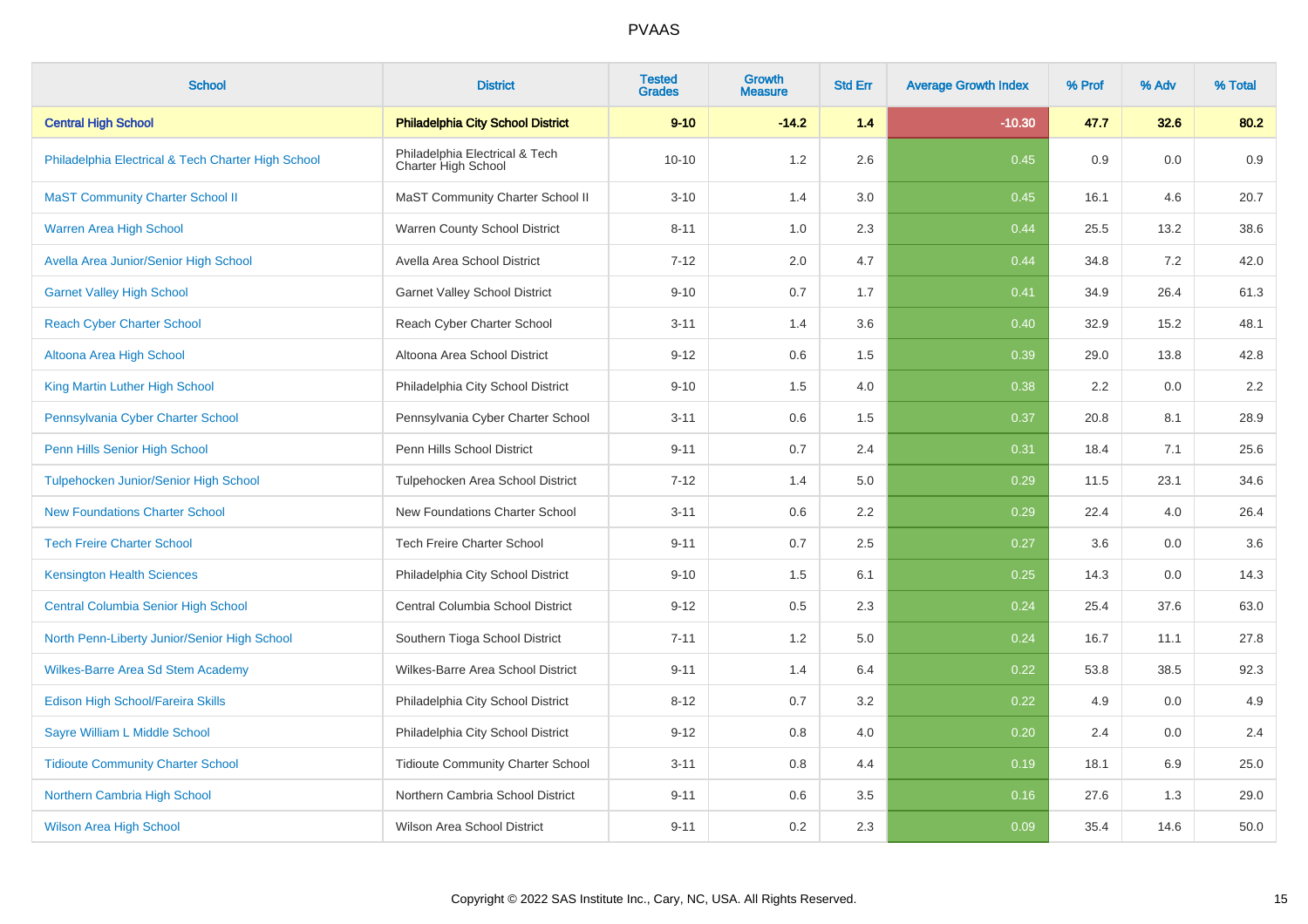| <b>School</b>                                     | <b>District</b>                                     | <b>Tested</b><br><b>Grades</b> | Growth<br><b>Measure</b> | <b>Std Err</b> | <b>Average Growth Index</b> | % Prof | % Adv | % Total |
|---------------------------------------------------|-----------------------------------------------------|--------------------------------|--------------------------|----------------|-----------------------------|--------|-------|---------|
| <b>Central High School</b>                        | <b>Philadelphia City School District</b>            | $9 - 10$                       | $-14.2$                  | 1.4            | $-10.30$                    | 47.7   | 32.6  | 80.2    |
| Sheffield M/Hs                                    | Warren County School District                       | $6 - 11$                       | 0.3                      | 4.7            | 0.07                        | 26.8   | 4.2   | 31.0    |
| Downingtown High School East Campus               | Downingtown Area School District                    | $9 - 11$                       | 0.1                      | 1.7            | 0.06                        | 31.7   | 24.0  | 55.8    |
| Community Academy Of Philadelphia Charter School  | Community Academy Of<br>Philadelphia Charter School | $3 - 11$                       | 0.1                      | 2.6            | 0.06                        | 9.7    | 2.6   | 12.4    |
| <b>Waynesburg Central High School</b>             | <b>Central Greene School District</b>               | $9 - 11$                       | 0.1                      | 2.5            | 0.05                        | 27.8   | 14.8  | 42.6    |
| <b>Freeport Area Senior High School</b>           | Freeport Area School District                       | $9 - 10$                       | 0.1                      | 2.1            | 0.05                        | 37.4   | 29.8  | 67.2    |
| Greencastle-Antrim Senior High School             | Greencastle-Antrim School District                  | $9 - 11$                       | 0.1                      | 2.0            | 0.03                        | 30.9   | 22.2  | 53.1    |
| North Penn-Mansfield Junior/Senior High School    | Southern Tioga School District                      | $7 - 10$                       | 0.1                      | 3.2            | 0.02                        | 32.0   | 9.8   | 41.8    |
| <b>Fairfield Area High School</b>                 | Fairfield Area School District                      | $8 - 11$                       | $-0.0$                   | 3.6            | $-0.00$                     | 43.9   | 6.1   | 50.0    |
| Otto-Eldred Junior/Senior High School             | Otto-Eldred School District                         | $7 - 11$                       | 0.0                      | 3.5            | 0.00                        | 35.8   | 10.5  | 46.3    |
| The Science Leadership Academy At Beeber          | Philadelphia City School District                   | $5 - 12$                       | 0.0                      | 2.8            | 0.00                        | 24.0   | 6.7   | 30.8    |
| Brockway Area Junior/Senior High School           | Brockway Area School District                       | $7 - 11$                       | 0.0                      | 3.5            | 0.00                        | 41.2   | 13.8  | 55.0    |
| Northern Lebanon Senior High School               | Northern Lebanon School District                    | $9 - 11$                       | $-0.1$                   | 2.2            | $-0.02$                     | 18.8   | 6.8   | 25.6    |
| Portage Area Junior/Senior High School            | Portage Area School District                        | $7 - 10$                       | $-0.2$                   | 3.3            | $-0.04$                     | 27.0   | 20.6  | 47.6    |
| Jeannette High School                             | Jeannette City School District                      | $7 - 11$                       | $-0.2$                   | 3.4            | $-0.05$                     | 26.8   | 4.1   | 30.9    |
| Fort Cherry Junior/Senior High School             | Fort Cherry School District                         | $7 - 10$                       | $-0.2$                   | 3.1            | $-0.05$                     | 30.6   | 14.1  | 44.7    |
| South Side High School                            | South Side Area School District                     | $9 - 11$                       | $-0.3$                   | 3.1            | $-0.08$                     | 24.0   | 28.0  | 52.0    |
| <b>Blacklick Valley Junior/Senior High School</b> | <b>Blacklick Valley School District</b>             | $7 - 11$                       | $-0.4$                   | 4.0            | $-0.09$                     | 7.7    | 7.7   | 15.4    |
| Lehigh Career & Technical Institute               | Lehigh Career & Technical Institute                 | $10 - 12$                      | $-0.7$                   | 6.3            | $-0.11$                     | 36.4   | 4.6   | 40.9    |
| <b>Cranberry Area Junior/Senior High School</b>   | Cranberry Area School District                      | $7 - 12$                       | $-0.4$                   | 3.1            | $-0.12$                     | 25.5   | 9.7   | 35.2    |
| South Allegheny High School                       | South Allegheny School District                     | $8 - 11$                       | $-0.4$                   | 3.1            | $-0.12$                     | 23.8   | 2.5   | 26.2    |
| Claysburg-Kimmel High School                      | Claysburg-Kimmel School District                    | $7 - 11$                       | $-0.7$                   | 5.2            | $-0.13$                     | 5.0    | 0.0   | 5.0     |
| Ferndale Area Junior/Senior High School           | Ferndale Area School District                       | $7 - 10$                       | $-0.7$                   | 4.2            | $-0.15$                     | 21.0   | 7.9   | 29.0    |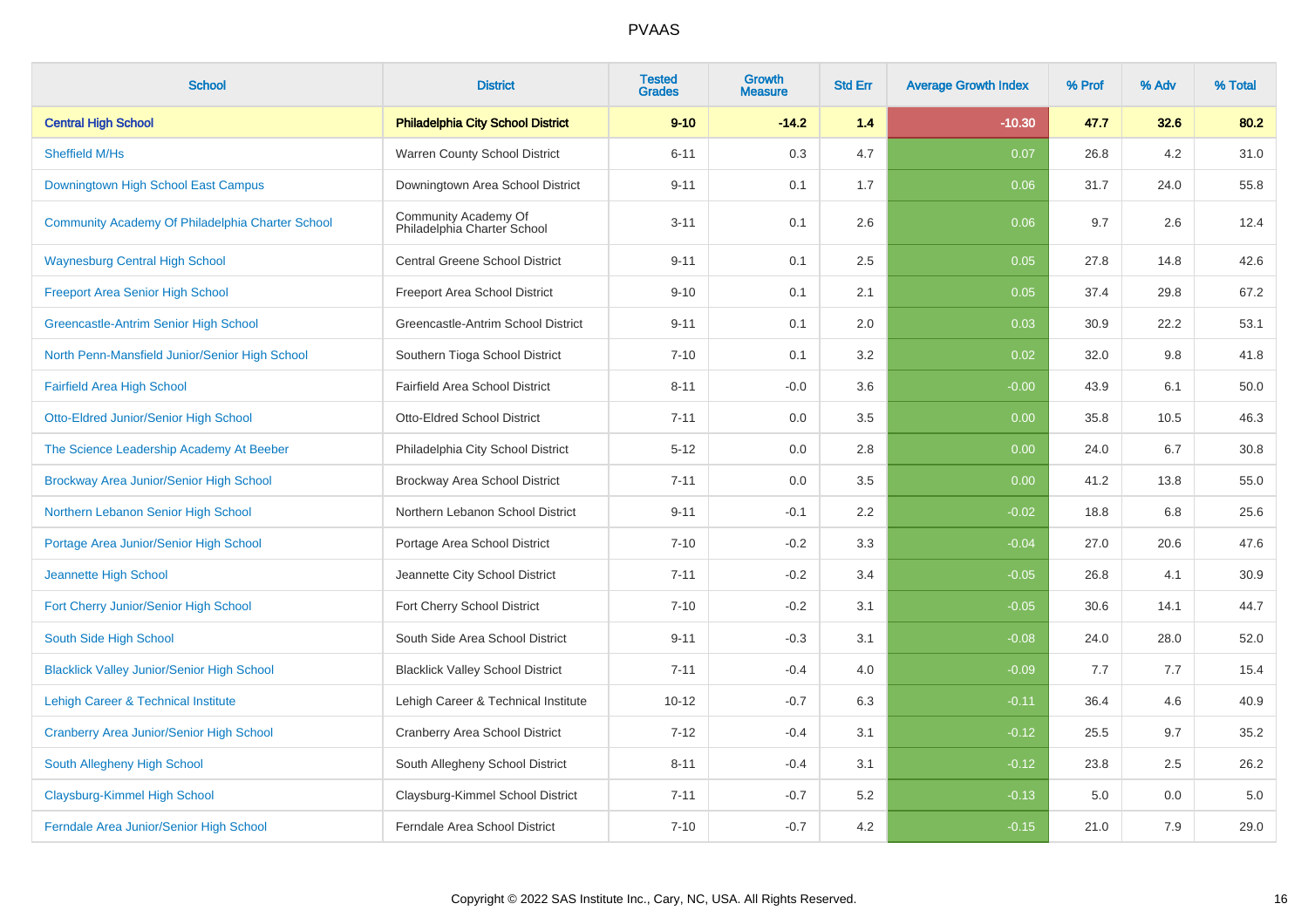| <b>School</b>                                     | <b>District</b>                                | <b>Tested</b><br><b>Grades</b> | Growth<br><b>Measure</b> | <b>Std Err</b> | <b>Average Growth Index</b> | % Prof | % Adv | % Total |
|---------------------------------------------------|------------------------------------------------|--------------------------------|--------------------------|----------------|-----------------------------|--------|-------|---------|
| <b>Central High School</b>                        | <b>Philadelphia City School District</b>       | $9 - 10$                       | $-14.2$                  | 1.4            | $-10.30$                    | 47.7   | 32.6  | 80.2    |
| Columbia High School                              | Columbia Borough School District               | $8 - 12$                       | $-0.6$                   | 3.6            | $-0.16$                     | 17.2   | 1.7   | 19.0    |
| Westmont Hilltop Junior/Senior High School        | Westmont Hilltop School District               | $7 - 11$                       | $-0.6$                   | 2.8            | $-0.19$                     | 33.3   | 14.7  | 48.0    |
| Palmerton Area High School                        | Palmerton Area School District                 | $9 - 11$                       | $-0.5$                   | 2.7            | $-0.20$                     | 34.3   | 14.3  | 48.6    |
| <b>Clairton Middle/High School</b>                | <b>Clairton City School District</b>           | $6 - 11$                       | $-1.1$                   | 5.0            | $-0.21$                     | 3.8    | 0.5   | 4.4     |
| Pine Grove Area High School                       | Pine Grove Area School District                | $9 - 11$                       | $-0.6$                   | 3.0            | $-0.21$                     | 29.5   | 14.3  | 43.8    |
| <b>Forest City Regional High School</b>           | <b>Forest City Regional School District</b>    | $7 - 12$                       | $-0.8$                   | 3.6            | $-0.22$                     | 26.5   | 8.2   | 34.7    |
| <b>Evergreen Community Charter School</b>         | <b>Evergreen Community Charter</b><br>School   | $6 - 11$                       | $-1.1$                   | 4.7            | $-0.23$                     | 34.6   | 26.9  | 61.5    |
| Clearfield Area Junior/Senior High School         | <b>Clearfield Area School District</b>         | $7 - 10$                       | $-0.9$                   | 3.7            | $-0.24$                     | 43.9   | 24.6  | 68.4    |
| <b>Building 21</b>                                | Philadelphia City School District              | $9 - 11$                       | $-0.8$                   | 3.0            | $-0.24$                     | 0.0    | 0.0   | 0.0     |
| Northwest PA Collegiate Academy                   | Erie City School District                      | $6 - 11$                       | $-0.6$                   | 2.5            | $-0.25$                     | 33.3   | 22.4  | 55.8    |
| <b>Schuylkill Valley High School</b>              | Schuylkill Valley School District              | $9 - 11$                       | $-0.6$                   | 2.2            | $-0.27$                     | 29.8   | 20.2  | 50.0    |
| <b>Burrell High School</b>                        | <b>Burrell School District</b>                 | $9 - 11$                       | $-1.0$                   | $3.3\,$        | $-0.29$                     | 27.8   | 17.7  | 45.6    |
| <b>Lebanon Senior High School</b>                 | Lebanon School District                        | $9 - 11$                       | $-0.6$                   | 1.9            | $-0.29$                     | 15.2   | 6.4   | 21.6    |
| <b>Cedar Cliff High School</b>                    | West Shore School District                     | $9 - 12$                       | $-0.6$                   | 1.9            | $-0.30$                     | 27.6   | 14.2  | 41.8    |
| Kennard-Dale High School                          | South Eastern School District                  | $9 - 11$                       | $-0.6$                   | 1.8            | $-0.30$                     | 36.4   | 17.1  | 53.5    |
| <b>Mastery Charter High School-Lenfest Campus</b> | Mastery Charter High School-<br>Lenfest Campus | $7 - 11$                       | $-1.8$                   | 5.8            | $-0.30$                     | 26.3   | 0.0   | 26.3    |
| <b>Exeter Township Senior High School</b>         | <b>Exeter Township School District</b>         | $9 - 11$                       | $-0.5$                   | 1.7            | $-0.32$                     | 27.2   | 15.6  | 42.8    |
| <b>Bangor Area High School</b>                    | <b>Bangor Area School District</b>             | $9 - 12$                       | $-0.7$                   | 2.0            | $-0.33$                     | 25.8   | 12.7  | 38.5    |
| <b>Highlands Senior High School</b>               | <b>Highlands School District</b>               | $9 - 11$                       | $-0.8$                   | 2.3            | $-0.33$                     | 32.6   | 10.5  | 43.0    |
| Farrell Area High School/Upper Middle School      | <b>Farrell Area School District</b>            | $7 - 11$                       | $-1.4$                   | 4.2            | $-0.33$                     | 9.3    | 11.6  | 20.9    |
| <b>MaST Community Charter School</b>              | <b>MaST Community Charter School</b>           | $3 - 10$                       | $-0.9$                   | 2.5            | $-0.34$                     | 25.0   | 21.6  | 46.6    |
| <b>Chichester Senior High School</b>              | <b>Chichester School District</b>              | $9 - 11$                       | $-1.5$                   | 4.2            | $-0.35$                     | 40.0   | 14.0  | 54.0    |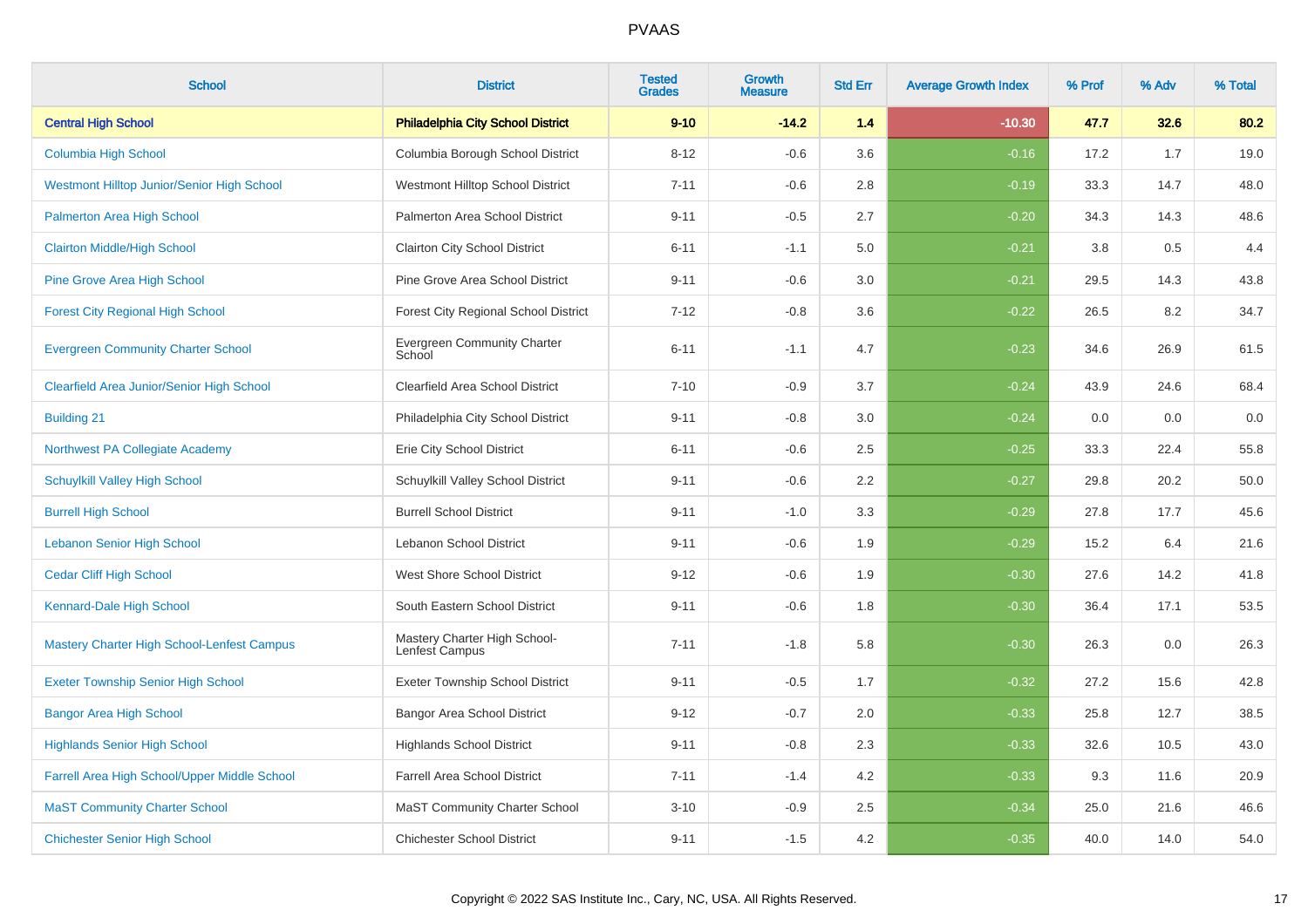| <b>School</b>                                    | <b>District</b>                                            | <b>Tested</b><br><b>Grades</b> | <b>Growth</b><br><b>Measure</b> | <b>Std Err</b> | <b>Average Growth Index</b> | % Prof | % Adv | % Total |
|--------------------------------------------------|------------------------------------------------------------|--------------------------------|---------------------------------|----------------|-----------------------------|--------|-------|---------|
| <b>Central High School</b>                       | <b>Philadelphia City School District</b>                   | $9 - 10$                       | $-14.2$                         | 1.4            | $-10.30$                    | 47.7   | 32.6  | 80.2    |
| David E Williams Middle School                   | <b>Montour School District</b>                             | $5 - 8$                        | $-1.5$                          | 4.2            | $-0.35$                     | 30.6   | 63.3  | 93.9    |
| Franklin Benjamin High School                    | Philadelphia City School District                          | $9 - 11$                       | $-1.2$                          | 3.4            | $-0.36$                     | 1.4    | 0.0   | 1.4     |
| Springdale Junior/Senior High School             | Allegheny Valley School District                           | $7 - 11$                       | $-1.5$                          | 3.9            | $-0.37$                     | 31.8   | 11.4  | 43.2    |
| <b>Everett Area High School</b>                  | <b>Everett Area School District</b>                        | $9 - 11$                       | $-1.2$                          | 3.1            | $-0.39$                     | 34.7   | 13.3  | 48.0    |
| <b>Lakeview Middle-High School</b>               | <b>Lakeview School District</b>                            | $6 - 11$                       | $-1.5$                          | 3.5            | $-0.41$                     | 41.5   | 12.3  | 53.8    |
| Penns Manor Area Junior/Senior High School       | Penns Manor Area School District                           | $6 - 12$                       | $-1.5$                          | 3.5            | $-0.42$                     | 24.2   | 3.8   | 28.0    |
| <b>Overbrook High School</b>                     | Philadelphia City School District                          | $9 - 11$                       | $-1.7$                          | 3.9            | $-0.43$                     | 3.6    | 0.0   | 3.6     |
| <b>Penn Treaty School</b>                        | Philadelphia City School District                          | $6 - 11$                       | $-1.7$                          | 3.7            | $-0.44$                     | 0.0    | 0.0   | $0.0\,$ |
| Mapletown Junior/Senior High School              | Southeastern Greene School District                        | $7 - 10$                       | $-2.0$                          | 4.4            | $-0.44$                     | 29.0   | 9.7   | 38.7    |
| <b>Carlynton Junior/Senior High School</b>       | <b>Carlynton School District</b>                           | $7 - 11$                       | $-1.4$                          | 3.2            | $-0.45$                     | 27.9   | 5.2   | 33.1    |
| Norwin Senior High School                        | Norwin School District                                     | $8 - 11$                       | $-0.7$                          | 1.6            | $-0.46$                     | 37.7   | 27.6  | 65.2    |
| New Brighton Area High School                    | New Brighton Area School District                          | $9 - 11$                       | $-1.6$                          | 3.2            | $-0.50$                     | 31.5   | 11.1  | 42.6    |
| <b>York Academy Regional Charter School</b>      | York Academy Regional Charter<br>School                    | $3 - 11$                       | $-2.3$                          | 4.4            | $-0.52$                     | 23.5   | 2.0   | 25.5    |
| Albert Gallatin Area Senior High School          | Albert Gallatin Area School District                       | $8 - 11$                       | $-1.2$                          | 2.3            | $-0.53$                     | 31.9   | 20.7  | 52.7    |
| <b>Susq-Cyber Charter School</b>                 | Susq-Cyber Charter School                                  | $9 - 11$                       | $-3.2$                          | 5.8            | $-0.54$                     | 23.8   | 4.8   | 28.6    |
| <b>Bradford Area High School</b>                 | <b>Bradford Area School District</b>                       | $9 - 12$                       | $-1.2$                          | 2.2            | $-0.54$                     | 31.2   | 16.7  | 47.9    |
| Northern Bedford County High School              | Northern Bedford County School<br><b>District</b>          | $9 - 11$                       | $-1.8$                          | 3.3            | $-0.55$                     | 26.2   | 16.9  | 43.1    |
| Center For Student Lrng Charter School Pennsbury | Center For Student Learning Charter<br>School At Pennsbury | $6 - 12$                       | $-3.3$                          | 6.0            | $-0.55$                     | 23.1   | 0.0   | 23.1    |
| <b>Strawberry Mansion High School</b>            | Philadelphia City School District                          | $9 - 11$                       | $-3.5$                          | 6.0            | $-0.57$                     | 0.0    | 0.0   | 0.0     |
| <b>Tri-Valley Junior/Senior High School</b>      | <b>Tri-Valley School District</b>                          | $7 - 10$                       | $-2.3$                          | 3.9            | $-0.59$                     | 31.0   | 9.5   | 40.5    |
| Monessen Senior High School                      | Monessen City School District                              | $8 - 10$                       | $-3.6$                          | 5.7            | $-0.62$                     | 21.0   | 10.5  | 31.6    |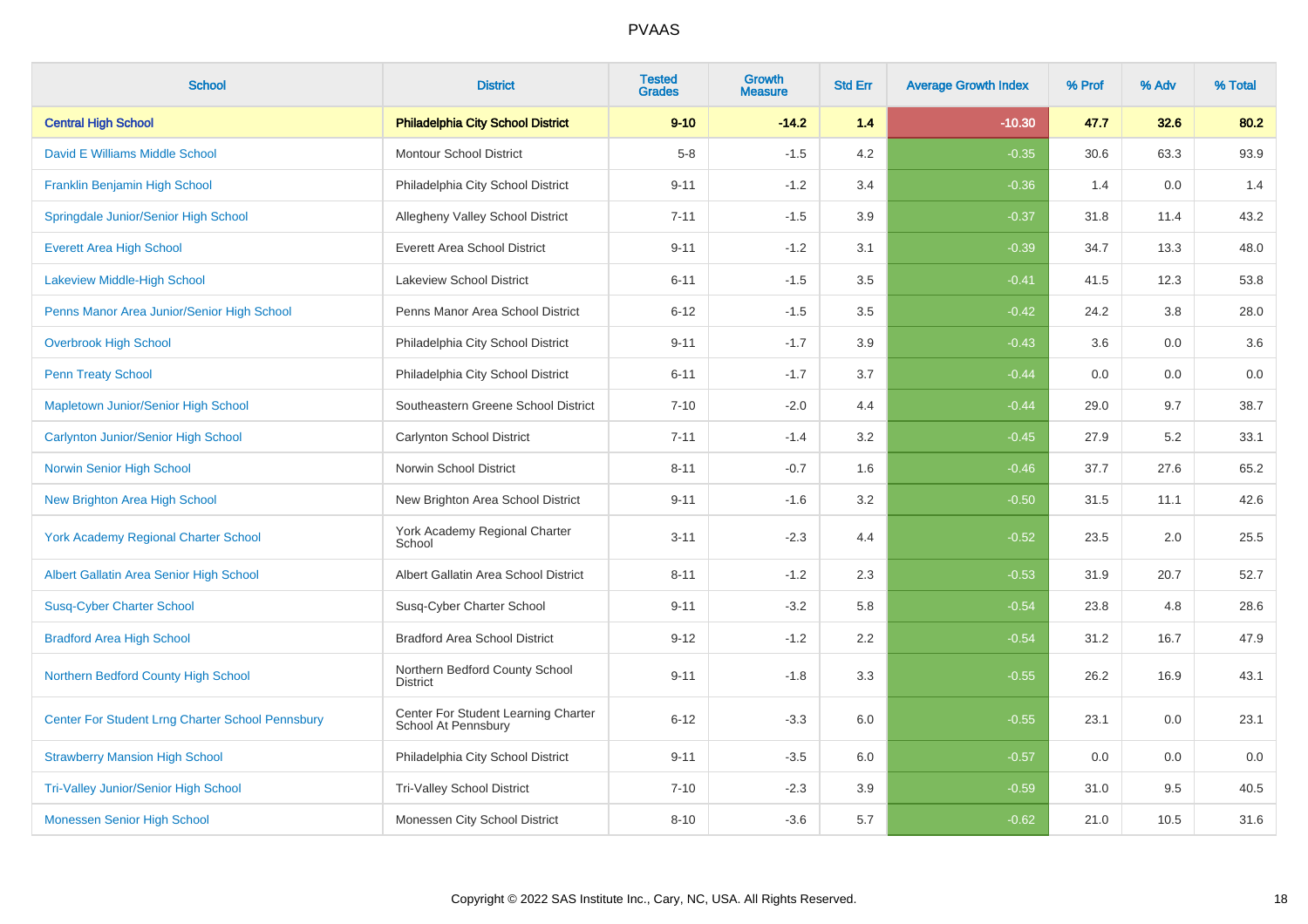| <b>School</b>                                       | <b>District</b>                                     | <b>Tested</b><br><b>Grades</b> | <b>Growth</b><br><b>Measure</b> | <b>Std Err</b> | <b>Average Growth Index</b> | % Prof | % Adv | % Total |
|-----------------------------------------------------|-----------------------------------------------------|--------------------------------|---------------------------------|----------------|-----------------------------|--------|-------|---------|
| <b>Central High School</b>                          | <b>Philadelphia City School District</b>            | $9 - 10$                       | $-14.2$                         | 1.4            | $-10.30$                    | 47.7   | 32.6  | 80.2    |
| <b>Scranton High School</b>                         | <b>Scranton School District</b>                     | $9 - 11$                       | $-2.5$                          | 4.0            | $-0.62$                     | 25.5   | 14.9  | 40.4    |
| <b>Propel Charter School-Braddock Hills</b>         | Propel Charter School - Braddock<br><b>Hills</b>    | $3 - 11$                       | $-2.1$                          | 3.3            | $-0.63$                     | 4.8    | 3.2   | 8.1     |
| Rocky Grove Junior/Senior High School               | Valley Grove School District                        | $7 - 10$                       | $-3.8$                          | 5.6            | $-0.68$                     | 68.4   | 15.8  | 84.2    |
| <b>Conneaut Area Senior High</b>                    | <b>Conneaut School District</b>                     | $9 - 12$                       | $-1.8$                          | 2.5            | $-0.69$                     | 27.4   | 9.7   | 37.1    |
| Mount Union Area Senior High School                 | Mount Union Area School District                    | $9 - 10$                       | $-2.0$                          | 2.8            | $-0.70$                     | 19.8   | 5.8   | 25.6    |
| Roosevelt Campus of the Norristown Area High School | Norristown Area School District                     | $9 - 12$                       | $-4.4$                          | 6.3            | $-0.70$                     | 0.0    | 0.0   | 0.0     |
| <b>Motivation High School</b>                       | Philadelphia City School District                   | $9 - 10$                       | $-2.4$                          | 3.3            | $-0.71$                     | 1.3    | 0.0   | 1.3     |
| Urban Pathways 6-12 Charter School                  | Urban Pathways 6-12 Charter<br>School               | $6 - 11$                       | $-4.1$                          | 5.7            | $-0.72$                     | 0.0    | 0.0   | 0.0     |
| Carbondale Area Junior/Senior High School           | Carbondale Area School District                     | $7 - 10$                       | $-2.3$                          | 3.2            | $-0.72$                     | 27.5   | 2.9   | 30.4    |
| <b>Reynolds Junior/Senior High School</b>           | <b>Reynolds School District</b>                     | $7 - 10$                       | $-2.5$                          | 3.5            | $-0.73$                     | 27.3   | 9.1   | 36.4    |
| Northgate Middle School High School                 | Northgate School District                           | $7 - 11$                       | $-2.6$                          | 3.4            | $-0.75$                     | 35.6   | 6.8   | 42.4    |
| <b>Uniontown Area Senior High School</b>            | Uniontown Area School District                      | $9 - 11$                       | $-2.3$                          | 3.0            | $-0.75$                     | 31.7   | 7.3   | 39.0    |
| Minersville Area Junior/Senior High School          | Minersville Area School District                    | $7 - 11$                       | $-2.6$                          | 3.4            | $-0.75$                     | 27.4   | 9.7   | 37.1    |
| Randolph A. Philip AVT High School                  | Philadelphia City School District                   | $9 - 10$                       | $-3.1$                          | 4.1            | $-0.76$                     | 2.7    | 0.0   | 2.7     |
| Wyomissing Area Junior/Senior High School           | Wyomissing Area School District                     | $7 - 12$                       | $-2.0$                          | 2.6            | $-0.78$                     | 25.6   | 28.1  | 53.7    |
| <b>Roberto Clemente Charter School</b>              | Roberto Clemente Charter School                     | $3 - 12$                       | $-3.3$                          | 4.1            | $-0.79$                     | 22.7   | 4.6   | 27.3    |
| <b>Mastery Charter School - Shoemaker Campus</b>    | Mastery Charter School -<br><b>Shoemaker Campus</b> | $7 - 10$                       | $-2.3$                          | 2.8            | $-0.81$                     | 10.1   | 3.7   | 13.8    |
| Northwest Area High School                          | Northwest Area School District                      | $7 - 10$                       | $-2.8$                          | 3.3            | $-0.84$                     | 30.4   | 13.0  | 43.5    |
| <b>Shamokin Area High School</b>                    | Shamokin Area School District                       | $8 - 11$                       | $-2.1$                          | 2.4            | $-0.85$                     | 19.6   | 9.8   | 29.3    |
| West Philadelphia High School                       | Philadelphia City School District                   | $9 - 11$                       | $-3.4$                          | 3.9            | $-0.87$                     | 8.5    | 0.0   | 8.5     |
| Mahanoy Area Junior/Senior High School              | Mahanoy Area School District                        | $7 - 10$                       | $-2.9$                          | 3.1            | $-0.91$                     | 21.4   | 8.6   | 30.0    |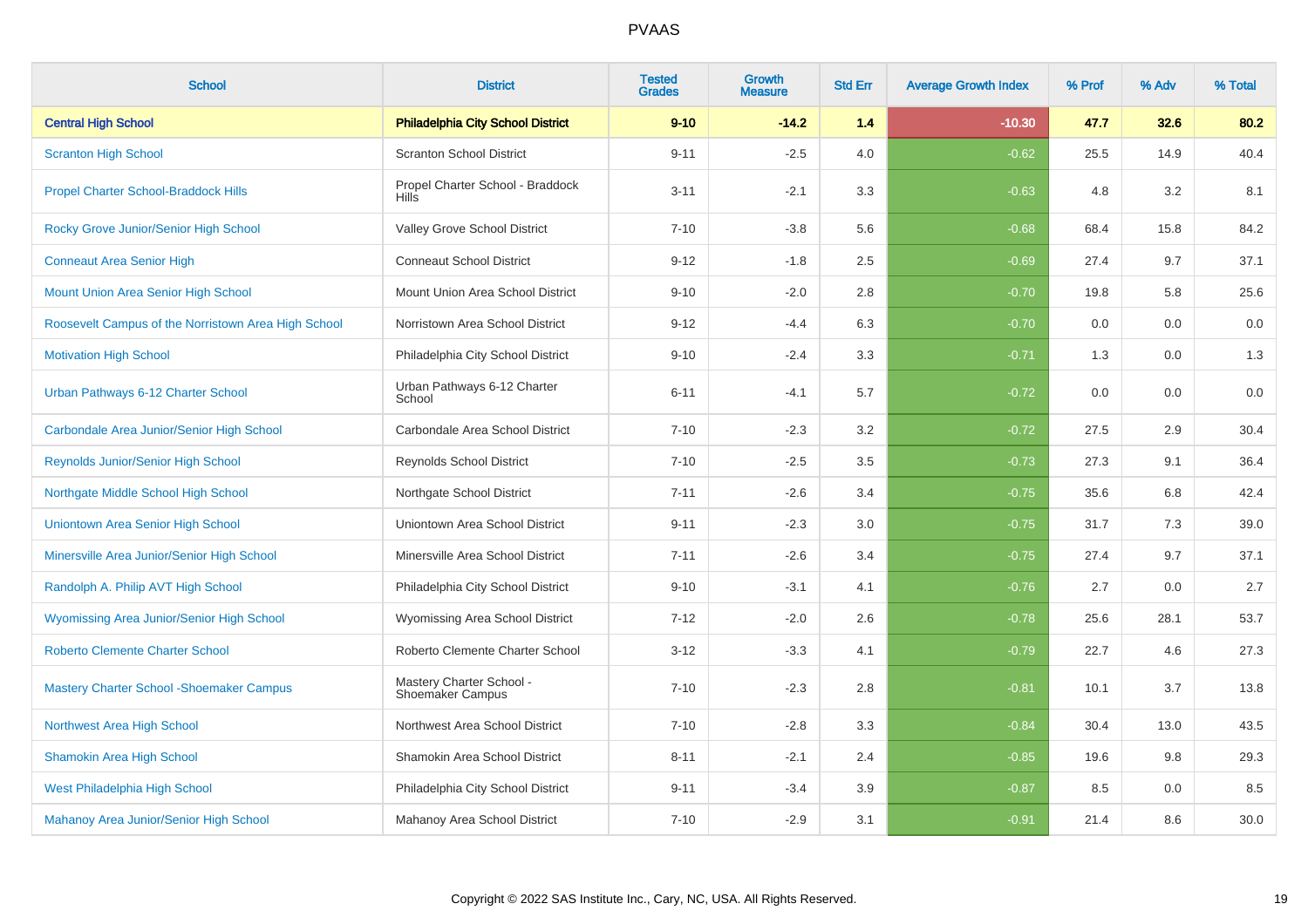| <b>School</b>                                   | <b>District</b>                                 | <b>Tested</b><br><b>Grades</b> | <b>Growth</b><br><b>Measure</b> | <b>Std Err</b> | <b>Average Growth Index</b> | % Prof | % Adv | % Total |
|-------------------------------------------------|-------------------------------------------------|--------------------------------|---------------------------------|----------------|-----------------------------|--------|-------|---------|
| <b>Central High School</b>                      | <b>Philadelphia City School District</b>        | $9 - 10$                       | $-14.2$                         | 1.4            | $-10.30$                    | 47.7   | 32.6  | 80.2    |
| <b>West Chester East High School</b>            | West Chester Area School District               | $9 - 11$                       | $-1.7$                          | 1.9            | $-0.91$                     | 34.3   | 24.6  | 59.0    |
| <b>Shaler Area High School</b>                  | Shaler Area School District                     | $9 - 11$                       | $-1.6$                          | 1.7            | $-0.92$                     | 32.0   | 13.0  | 45.0    |
| <b>Propel Charter School-Montour</b>            | Propel Charter School-Montour                   | $3 - 10$                       | $-3.4$                          | 3.6            | $-0.93$                     | 7.7    | 0.0   | 7.7     |
| Northwestern Lehigh High School                 | Northwestern Lehigh School District             | $9 - 11$                       | $-2.0$                          | 2.1            | $-0.94$                     | 41.7   | 17.9  | 59.5    |
| The Linc                                        | Philadelphia City School District               | $9 - 11$                       | $-5.7$                          | 6.0            | $-0.95$                     | 7.1    | 0.0   | 7.1     |
| <b>KIPP Dubois Charter School</b>               | KIPP Dubois Charter School                      | $9 - 10$                       | $-3.0$                          | 3.1            | $-0.95$                     | 10.0   | 0.0   | 10.0    |
| <b>Sugar Valley Rural Charter School</b>        | Sugar Valley Rural Charter School               | $3 - 11$                       | $-3.6$                          | 3.7            | $-0.98$                     | 10.3   | 0.0   | 10.3    |
| <b>Beaver Area Senior High School</b>           | <b>Beaver Area School District</b>              | $9 - 10$                       | $-2.5$                          | 2.5            | $-0.99$                     | 25.8   | 27.8  | 53.6    |
| Pocono Mountain East High School                | Pocono Mountain School District                 | $9 - 12$                       | $-2.4$                          | 2.4            | $-1.01$                     | 31.2   | 20.0  | 51.2    |
| <b>Cameron County Junior/Senior High School</b> | Cameron County School District                  | $7 - 12$                       | $-4.6$                          | 4.5            | $-1.02$                     | 34.9   | 4.8   | 39.7    |
| Moshannon Valley Junior/Senior High School      | Moshannon Valley School District                | $7 - 10$                       | $-4.9$                          | 4.6            | $-1.06$                     | 25.0   | 12.5  | 37.5    |
| Harmony Area Junior/Senior High School          | Harmony Area School District                    | $7 - 10$                       | $-5.4$                          | 5.1            | $-1.07$                     | 33.3   | 0.0   | 33.3    |
| East Stroudsburg Senior High School South       | East Stroudsburg Area School<br><b>District</b> | $9 - 11$                       | $-2.0$                          | 1.8            | $-1.07$                     | 26.0   | 12.2  | 38.2    |
| <b>Cornell High School</b>                      | <b>Cornell School District</b>                  | $7 - 11$                       | $-5.0$                          | 4.6            | $-1.09$                     | 11.3   | 3.2   | 14.5    |
| Susquehanna Community Junior/Senior High School | Susquehanna Community School<br><b>District</b> | $7 - 11$                       | $-4.2$                          | 3.8            | $-1.11$                     | 31.9   | 8.8   | 40.7    |
| Shenandoah Valley Junior/Senior High School     | Shenandoah Valley School District               | $7 - 11$                       | $-3.9$                          | 3.5            | $-1.12$                     | 14.3   | 0.0   | 14.3    |
| Philadelphia Military Acad At Elverson          | Philadelphia City School District               | $9 - 10$                       | $-4.0$                          | 3.5            | $-1.14$                     | 1.8    | 0.0   | 1.8     |
| Dubois Area Senior High School                  | Dubois Area School District                     | $8 - 11$                       | $-2.3$                          | 2.0            | $-1.15$                     | 35.5   | 19.0  | 54.6    |
| <b>Greater Johnstown Senior High School</b>     | Greater Johnstown School District               | $8 - 11$                       | $-2.8$                          | 2.4            | $-1.16$                     | 10.3   | 1.3   | 11.5    |
| <b>Springfield Township High School</b>         | Springfield Township School District            | $9 - 11$                       | $-3.6$                          | 3.1            | $-1.17$                     | 37.2   | 30.8  | 68.1    |
| Millville Area Junior/Senior High School        | Millville Area School District                  | $7 - 12$                       | $-5.3$                          | 4.4            | $-1.19$                     | 31.4   | 11.4  | 42.9    |
| Southern Fulton Junior/Senior High School       | Southern Fulton School District                 | $7 - 11$                       | $-4.8$                          | 4.0            | $-1.19$                     | 21.7   | 13.0  | 34.8    |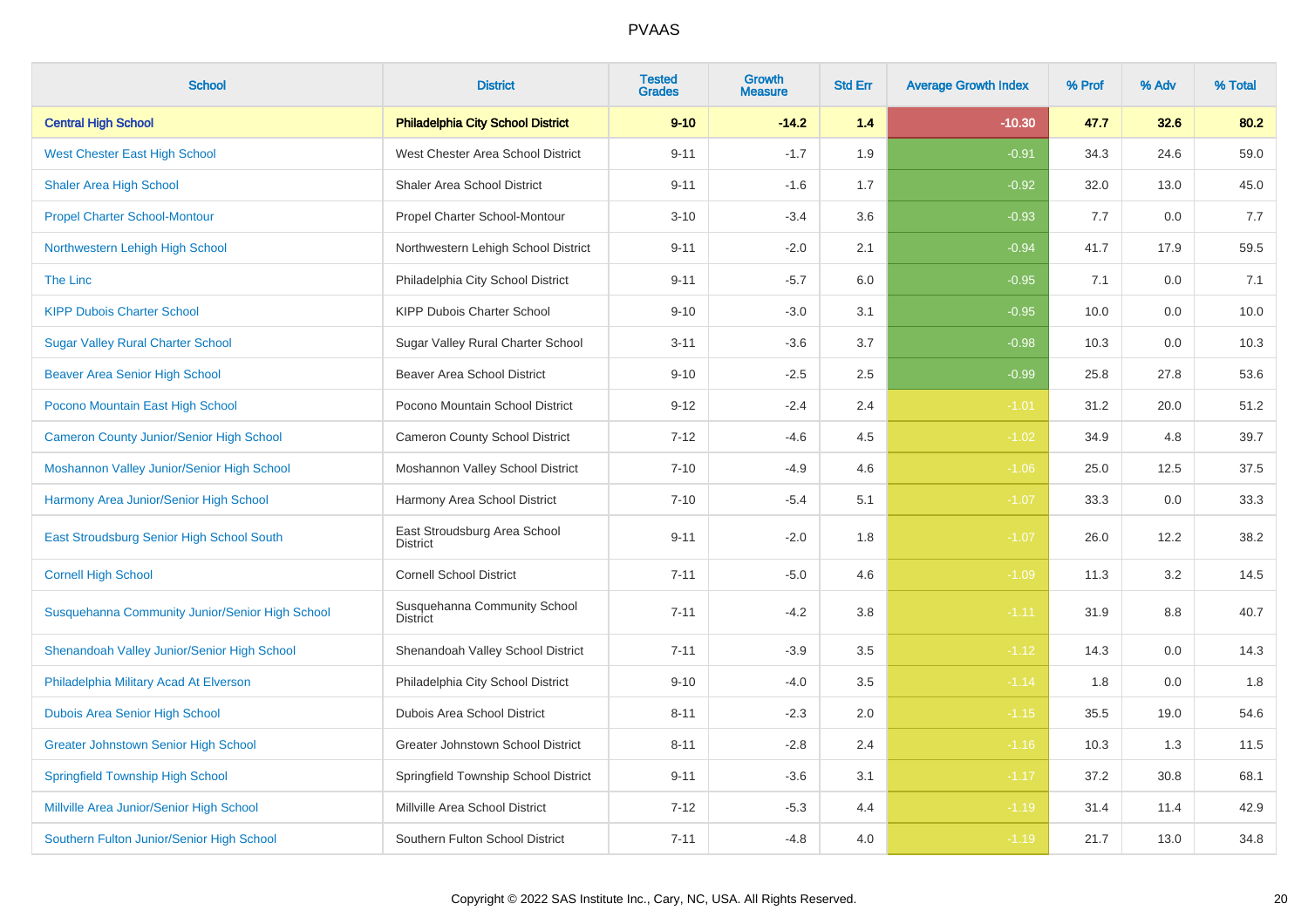| <b>School</b>                                     | <b>District</b>                              | <b>Tested</b><br><b>Grades</b> | <b>Growth</b><br><b>Measure</b> | <b>Std Err</b> | <b>Average Growth Index</b> | % Prof | % Adv | % Total |
|---------------------------------------------------|----------------------------------------------|--------------------------------|---------------------------------|----------------|-----------------------------|--------|-------|---------|
| <b>Central High School</b>                        | <b>Philadelphia City School District</b>     | $9 - 10$                       | $-14.2$                         | 1.4            | $-10.30$                    | 47.7   | 32.6  | 80.2    |
| <b>Penncrest High School</b>                      | Rose Tree Media School District              | $9 - 10$                       | $-2.6$                          | 2.1            | $-1.20$                     | 35.2   | 29.6  | 64.8    |
| Northeast Bradford Junior/Senior High School      | Northeast Bradford School District           | $7 - 10$                       | $-4.6$                          | 3.7            | $-1.22$                     | 30.6   | 4.8   | 35.5    |
| Franklin Area Junior/Senior High School           | Franklin Area School District                | $7 - 11$                       | $-3.2$                          | 2.6            | $-1.23$                     | 30.5   | 5.9   | 36.4    |
| Saltsburg Middle/High School                      | Blairsville-Saltsburg School District        | $6 - 11$                       | $-4.9$                          | 3.9            | $-1.25$                     | 19.1   | 8.1   | 27.2    |
| Middletown Area High School                       | Middletown Area School District              | $9 - 11$                       | $-3.0$                          | 2.4            | $-1.26$                     | 34.3   | 15.2  | 49.4    |
| <b>Propel Charter School-Homestead</b>            | Propel Charter School-Homestead              | $3 - 11$                       | $-5.0$                          | 3.9            | $-1.27$                     | 7.3    | 0.0   | $7.3$   |
| <b>Keystone Education Center Charter School</b>   | Keystone Education Center Charter<br>School  | $3 - 12$                       | $-6.5$                          | 5.1            | $-1.28$                     | 0.0    | 0.0   | 0.0     |
| Nazareth Area High School                         | Nazareth Area School District                | $9 - 11$                       | $-2.1$                          | 1.6            | $-1.28$                     | 29.2   | 24.6  | 53.8    |
| <b>Bucks County Technical High School</b>         | <b>Bucks County Technical High</b><br>School | $9 - 10$                       | $-2.9$                          | 2.2            | $-1.29$                     | 27.7   | 10.4  | 38.2    |
| <b>Troy Area Junior/Senior High School</b>        | Troy Area School District                    | $7 - 10$                       | $-4.2$                          | 3.2            | $-1.31$                     | 22.8   | 16.5  | 39.2    |
| Towanda Area Junior/Senior High School            | Towanda Area School District                 | $7 - 11$                       | $-3.5$                          | 2.6            | $-1.33$                     | 24.8   | 9.9   | 34.8    |
| <b>Rochester High School</b>                      | Rochester Area School District               | $9 - 11$                       | $-5.3$                          | 4.0            | $-1.33$                     | 14.9   | 2.1   | 17.0    |
| <b>Weatherly Area Senior High School</b>          | <b>Weatherly Area School District</b>        | $9 - 11$                       | $-5.4$                          | 4.0            | $-1.34$                     | 32.1   | 8.9   | 41.1    |
| <b>Crestwood Secondary Campus</b>                 | <b>Crestwood School District</b>             | $7 - 11$                       | $-3.0$                          | 2.2            | $-1.35$                     | 33.1   | 21.7  | 54.9    |
| Charleroi Area High School                        | Charleroi School District                    | $8 - 11$                       | $-3.7$                          | 2.7            | $-1.35$                     | 22.2   | 15.9  | 38.1    |
| Hatboro-Horsham Senior High School                | Hatboro-Horsham School District              | $9 - 11$                       | $-2.2$                          | 1.6            | $-1.37$                     | 27.9   | 17.9  | 45.8    |
| Downingtown High School West Campus               | Downingtown Area School District             | $9 - 11$                       | $-2.2$                          | 1.6            | $-1.38$                     | 31.7   | 18.8  | 50.5    |
| <b>Slippery Rock Area High School</b>             | Slippery Rock Area School District           | $9 - 11$                       | $-3.4$                          | 2.4            | $-1.39$                     | 30.8   | 21.9  | 52.7    |
| <b>Woodland Hills High School</b>                 | Woodland Hills School District               | $8 - 12$                       | $-3.5$                          | 2.5            | $-1.39$                     | 10.1   | 1.4   | 11.5    |
| Salisbury-Elk Lick Junior/Senior High School      | Salisbury-Elk Lick School District           | $7 - 11$                       | $-8.3$                          | 5.8            | $-1.42$                     | 33.3   | 5.6   | 38.9    |
| <b>Laurel Highlands Senior High School</b>        | Laurel Highlands School District             | $9 - 11$                       | $-3.3$                          | 2.3            | $-1.43$                     | 20.9   | 14.6  | 35.4    |
| Kensington Creative & Performing Arts High School | Philadelphia City School District            | $8 - 11$                       | $-4.2$                          | 2.9            | $-1.43$                     | 2.2    | 0.0   | $2.2\,$ |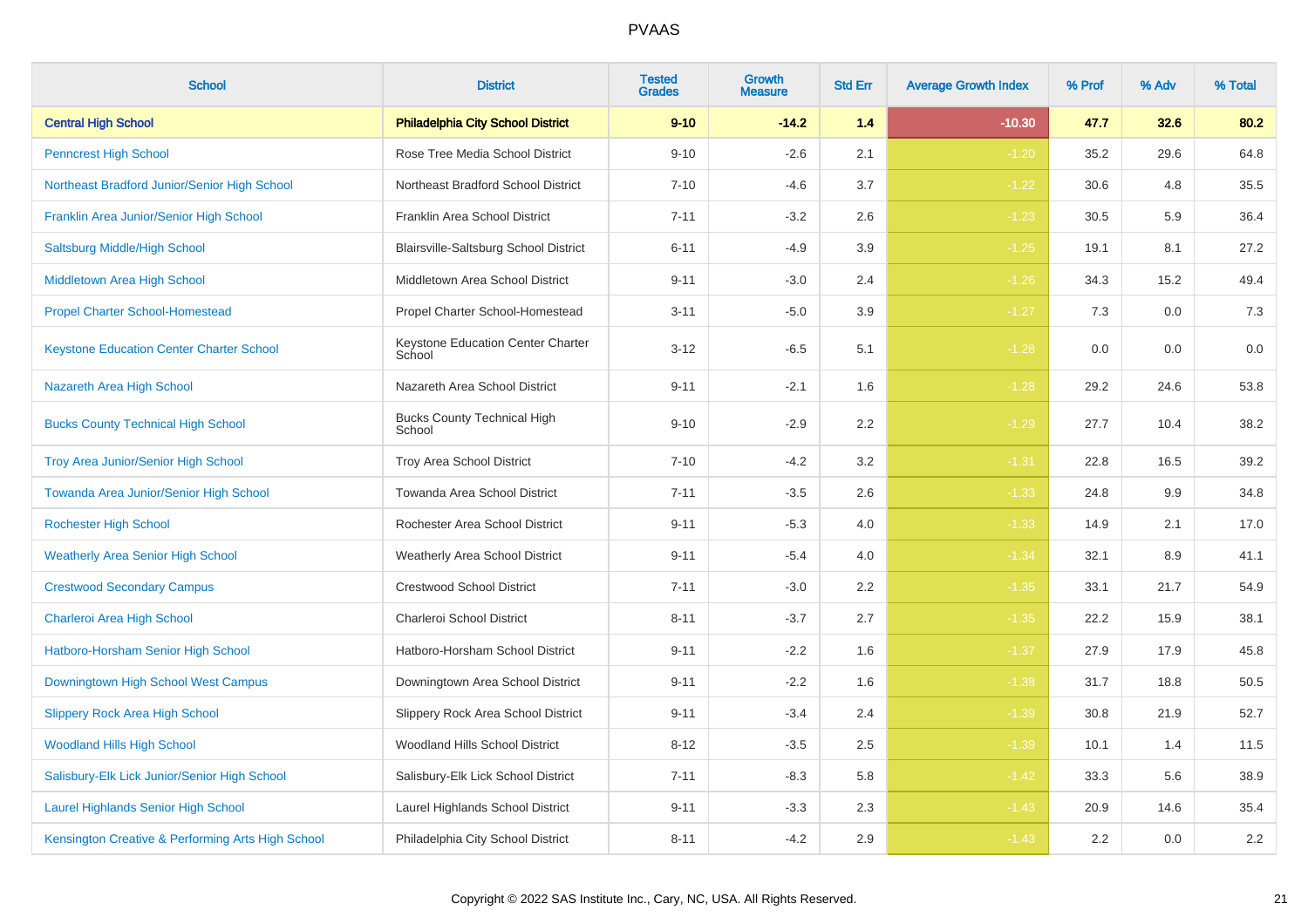| <b>School</b>                                     | <b>District</b>                                      | <b>Tested</b><br><b>Grades</b> | Growth<br><b>Measure</b> | <b>Std Err</b> | <b>Average Growth Index</b> | % Prof | % Adv | % Total |
|---------------------------------------------------|------------------------------------------------------|--------------------------------|--------------------------|----------------|-----------------------------|--------|-------|---------|
| <b>Central High School</b>                        | <b>Philadelphia City School District</b>             | $9 - 10$                       | $-14.2$                  | 1.4            | $-10.30$                    | 47.7   | 32.6  | 80.2    |
| <b>Steelton-Highspire High School</b>             | Steelton-Highspire School District                   | $7 - 11$                       | $-4.7$                   | 3.2            | $-1.45$                     | 13.9   | 0.0   | 13.9    |
| <b>Ridgway Area High School</b>                   | Ridgway Area School District                         | $9 - 11$                       | $-5.9$                   | 4.0            | $-1.46$                     | 42.2   | 15.6  | 57.8    |
| Conemaugh Valley Junior/Senior High School        | Conemaugh Valley School District                     | $7 - 12$                       | $-6.0$                   | 4.1            | $-1.46$                     | 23.7   | 5.1   | 28.8    |
| <b>Oxford Area High School</b>                    | Oxford Area School District                          | $9 - 11$                       | $-2.6$                   | 1.7            | $-1.49$                     | 27.5   | 14.5  | 42.0    |
| <b>Twin Valley High School</b>                    | Twin Valley School District                          | $9 - 12$                       | $-2.9$                   | 1.9            | $-1.50$                     | 38.8   | 19.8  | 58.6    |
| <b>Shanksville-Stonycreek High School</b>         | Shanksville-Stonycreek School<br><b>District</b>     | $9 - 10$                       | $-8.6$                   | 5.6            | $-1.53$                     | 17.6   | 23.5  | 41.2    |
| <b>Universal Audenried Charter School</b>         | Universal Audenried Charter School                   | $9 - 11$                       | $-3.8$                   | 2.5            | $-1.53$                     | 3.0    | 0.5   | $3.5\,$ |
| Masterman Julia R Sec School                      | Philadelphia City School District                    | $5 - 10$                       | $-4.1$                   | 2.6            | $-1.55$                     | 25.2   | 73.1  | 98.3    |
| Freedom High School                               | Bethlehem Area School District                       | $9 - 11$                       | $-2.6$                   | 1.7            | $-1.56$                     | 21.7   | 9.1   | 30.9    |
| <b>Pleasant Valley High School</b>                | Pleasant Valley School District                      | $9 - 11$                       | $-2.8$                   | 1.8            | $-1.57$                     | 28.5   | 10.4  | 39.0    |
| <b>Valley Junior/Senior High School</b>           | New Kensington-Arnold School<br><b>District</b>      | $7 - 11$                       | $-5.2$                   | 3.2            | $-1.61$                     | 10.8   | 1.2   | 12.0    |
| <b>Union Area High School</b>                     | Union Area School District                           | $9 - 11$                       | $-6.1$                   | 3.8            | $-1.61$                     | 30.6   | 12.2  | 42.9    |
| Southern Huntingdon County HS/MS                  | Southern Huntingdon County School<br><b>District</b> | $6 - 11$                       | $-5.5$                   | 3.4            | $-1.62$                     | 32.8   | 4.9   | 37.7    |
| Insight PA Cyber Charter School                   | Insight PA Cyber Charter School                      | $3 - 11$                       | $-9.4$                   | 5.8            | $-1.62$                     | 25.6   | 4.6   | 30.2    |
| West Forest Junior/Senior High School             | <b>Forest Area School District</b>                   | $7 - 11$                       | $-9.4$                   | 5.7            | $-1.65$                     | 16.7   | 6.7   | 23.3    |
| South Philadelphia High School                    | Philadelphia City School District                    | $9 - 10$                       | $-6.3$                   | 3.8            | $-1.66$                     | 1.7    | 0.0   | 1.7     |
| <b>Dauphin County Technical School</b>            | Dauphin County Technical School                      | $9 - 11$                       | $-3.9$                   | 2.3            | $-1.67$                     | 18.3   | 11.1  | 29.3    |
| <b>Environmental Charter School At Frick Park</b> | Environmental Charter School At<br><b>Frick Park</b> | $3-9$                          | $-6.2$                   | 3.7            | $-1.67$                     | 25.9   | 3.4   | 29.3    |
| <b>Washington George High School</b>              | Philadelphia City School District                    | $9 - 11$                       | $-3.8$                   | $2.3\,$        | $-1.68$                     | 8.6    | 2.2   | 10.8    |
| Montgomery Junior/Senior High School              | Montgomery Area School District                      | $7 - 11$                       | $-5.4$                   | $3.2\,$        | $-1.70$                     | 25.0   | 11.5  | 36.5    |
| Penn Cambria High School                          | Penn Cambria School District                         | $9 - 11$                       | $-4.1$                   | 2.4            | $-1.70$                     | 27.3   | 15.8  | 43.2    |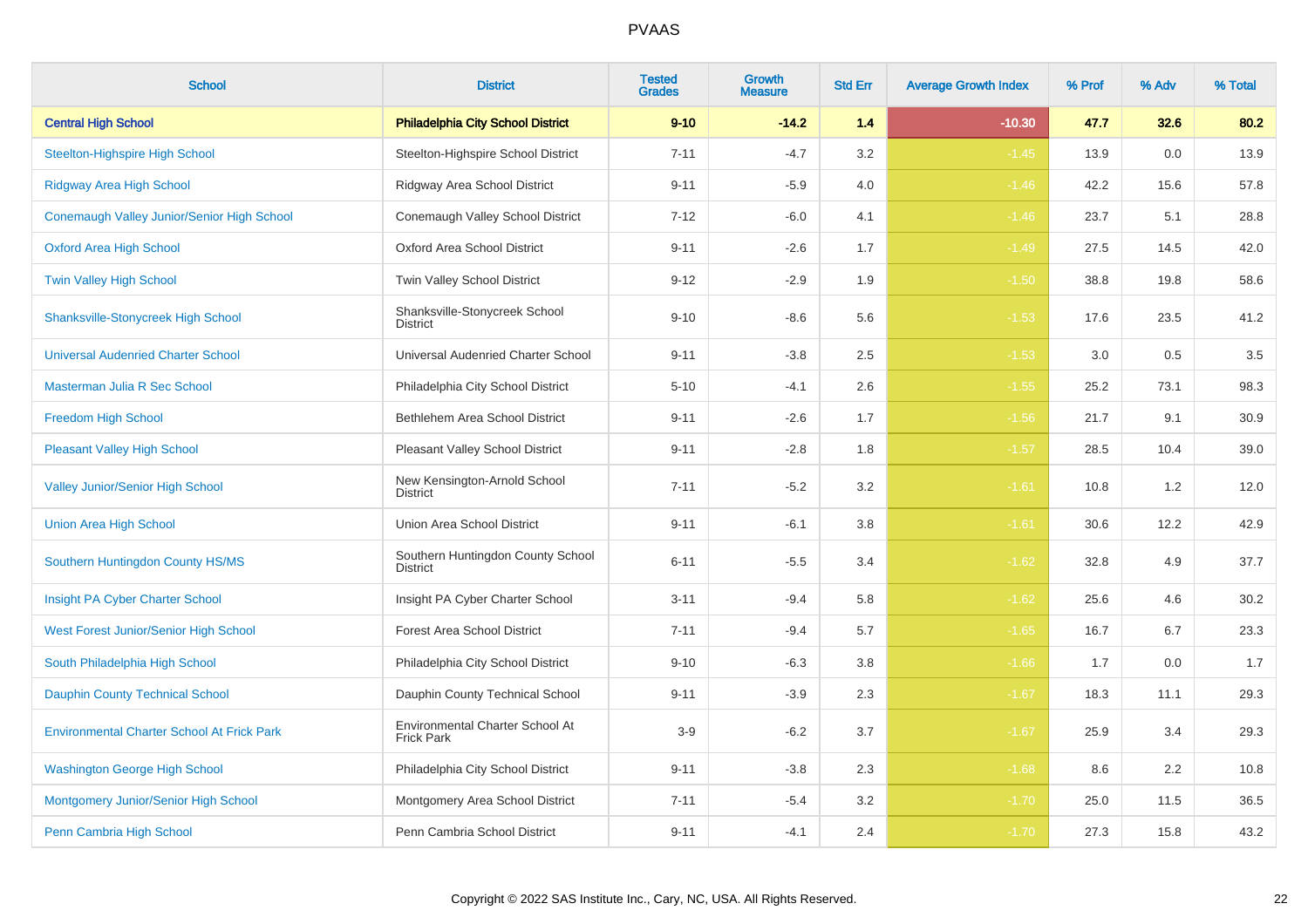| <b>School</b>                                          | <b>District</b>                                                  | <b>Tested</b><br><b>Grades</b> | Growth<br><b>Measure</b> | <b>Std Err</b> | <b>Average Growth Index</b> | % Prof | % Adv | % Total |
|--------------------------------------------------------|------------------------------------------------------------------|--------------------------------|--------------------------|----------------|-----------------------------|--------|-------|---------|
| <b>Central High School</b>                             | <b>Philadelphia City School District</b>                         | $9 - 10$                       | $-14.2$                  | 1.4            | $-10.30$                    | 47.7   | 32.6  | 80.2    |
| Millersburg Area Senior High School                    | Millersburg Area School District                                 | $8 - 11$                       | $-5.9$                   | 3.4            | $-1.71$                     | 24.6   | 10.5  | 35.1    |
| <b>Titusville Senior High School</b>                   | <b>Titusville Area School District</b>                           | $9 - 11$                       | $-4.3$                   | 2.5            | $-1.72$                     | 26.2   | 6.9   | 33.0    |
| East Juniata Junior/Senior High School                 | Juniata County School District                                   | $7 - 12$                       | $-5.8$                   | 3.3            | $-1.73$                     | 21.7   | 13.0  | 34.8    |
| Kiski Area High School                                 | Kiski Area School District                                       | $8 - 11$                       | $-3.5$                   | 2.0            | $-1.74$                     | 23.1   | 18.2  | 41.3    |
| <b>Phoenix Academy</b>                                 | Lancaster School District                                        | $7 - 12$                       | $-6.3$                   | 3.6            | $-1.74$                     | 0.0    | 0.0   | 0.0     |
| The U School: Innovative Lab                           | Philadelphia City School District                                | $9 - 11$                       | $-9.0$                   | 5.2            | $-1.74$                     | 8.3    | 0.0   | 8.3     |
| <b>Boyertown Area Senior High School</b>               | Boyertown Area School District                                   | $9 - 11$                       | $-2.4$                   | 1.4            | $-1.76$                     | 30.8   | 22.6  | 53.4    |
| Southern Lehigh Senior High School                     | Southern Lehigh School District                                  | $9 - 11$                       | $-3.7$                   | 2.1            | $-1.76$                     | 39.3   | 28.0  | 67.2    |
| Schuylkill Haven Senior High School                    | Schuylkill Haven Area School<br><b>District</b>                  | $8 - 11$                       | $-4.8$                   | 2.7            | $-1.78$                     | 22.2   | 11.6  | 33.8    |
| Renaissance Academy Charter School                     | Renaissance Academy Charter<br>School                            | $3 - 11$                       | $-5.6$                   | 3.1            | $-1.79$                     | 28.4   | 18.5  | 46.9    |
| Central Dauphin East Senior High School                | Central Dauphin School District                                  | $9 - 11$                       | $-3.4$                   | 1.9            | $-1.79$                     | 20.6   | 4.2   | 24.8    |
| Sto-Rox Junior/Senior High School                      | <b>Sto-Rox School District</b>                                   | $7 - 10$                       | $-6.3$                   | 3.5            | $-1.81$                     | 3.2    | 0.0   | 3.2     |
| <b>Westinghouse Arts Academy Charter School</b>        | Westinghouse Arts Academy<br>Charter School                      | $9 - 10$                       | $-6.0$                   | 3.3            | $-1.81$                     | 20.2   | 8.9   | 29.1    |
| Pittsburgh Milliones 6-12                              | Pittsburgh School District                                       | $6 - 11$                       | $-8.3$                   | 4.5            | $-1.84$                     | 2.3    | 0.0   | $2.3\,$ |
| <b>Bristol High School</b>                             | <b>Bristol Borough School District</b>                           | $9 - 12$                       | $-5.4$                   | 2.9            | $-1.84$                     | 27.8   | 3.3   | 31.1    |
| Jenkintown Middle/High School                          | Jenkintown School District                                       | $6 - 11$                       | $-7.6$                   | 4.1            | $-1.85$                     | 34.1   | 27.3  | 61.4    |
| North East High School                                 | North East School District                                       | $9 - 11$                       | $-5.1$                   | 2.7            | $-1.88$                     | 31.7   | 24.8  | 56.4    |
| <b>Chester Charter Scholars Academy Charter School</b> | <b>Chester Charter Scholars Academy</b><br><b>Charter School</b> | $3 - 12$                       | $-6.2$                   | 3.3            | $-1.88$                     | 2.2    | 0.0   | 2.2     |
| Freedom Area Senior High School                        | Freedom Area School District                                     | $9 - 11$                       | $-5.8$                   | 3.1            | $-1.90$                     | 22.9   | 8.4   | 31.3    |
| <b>Chambersburg Area Career Magnet School</b>          | Chambersburg Area School District                                | $9 - 11$                       | $-3.9$                   | 2.1            | $-1.90$                     | 26.8   | 16.8  | 43.6    |
| <b>Riverside High School</b>                           | Riverside Beaver County School<br><b>District</b>                | $9 - 11$                       | $-5.2$                   | 2.7            | $-1.92$                     | 35.8   | 23.2  | 59.0    |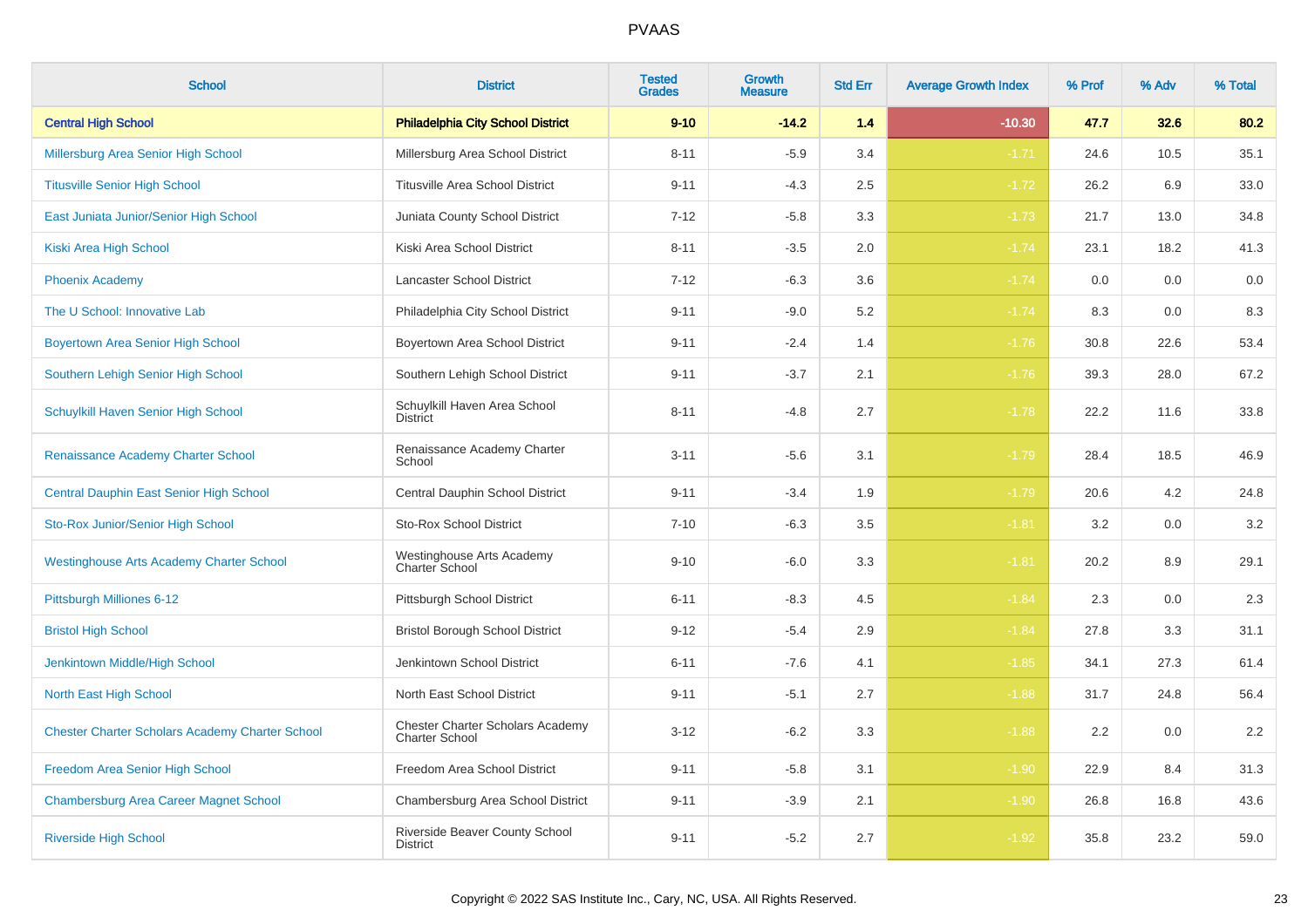| <b>School</b>                                                                   | <b>District</b>                                                             | <b>Tested</b><br><b>Grades</b> | <b>Growth</b><br><b>Measure</b> | <b>Std Err</b> | <b>Average Growth Index</b> | % Prof | % Adv | % Total |
|---------------------------------------------------------------------------------|-----------------------------------------------------------------------------|--------------------------------|---------------------------------|----------------|-----------------------------|--------|-------|---------|
| <b>Central High School</b>                                                      | <b>Philadelphia City School District</b>                                    | $9 - 10$                       | $-14.2$                         | 1.4            | $-10.30$                    | 47.7   | 32.6  | 80.2    |
| East Allegheny Junior/Senior High School                                        | East Allegheny School District                                              | $7 - 11$                       | $-5.9$                          | 3.0            | $-1.93$                     | 21.0   | 7.4   | 28.4    |
| <b>Wellsboro Area High School</b>                                               | Wellsboro Area School District                                              | $8 - 11$                       | $-5.9$                          | 3.0            | $-1.95$                     | 24.4   | 13.4  | 37.8    |
| <b>Cambria Heights Senior High School</b>                                       | Cambria Heights School District                                             | $9 - 10$                       | $-5.7$                          | 2.9            | $-1.95$                     | 25.0   | 13.0  | 38.0    |
| North Schuylkill Junior/Senior High School                                      | North Schuylkill School District                                            | $7 - 11$                       | $-4.2$                          | 2.2            | $-1.95$                     | 20.2   | 11.7  | 31.9    |
| <b>Pottsgrove Middle School</b>                                                 | Pottsgrove School District                                                  | $6 - 8$                        | $-10.7$                         | 5.4            | $-1.96$                     | 68.2   | 13.6  | 81.8    |
| <b>Coatesville Area School District Cyber Academy</b>                           | Coatesville Area School District                                            | $3 - 11$                       | $-12.5$                         | 6.3            | $-1.97$                     | 8.0    | 0.0   | 8.0     |
| Pottsgrove Senior High School                                                   | Pottsgrove School District                                                  | $9 - 11$                       | $-4.0$                          | 2.0            | $-1.97$                     | 24.3   | 9.9   | 34.2    |
| Elk Lake Junior/Senior High School                                              | Elk Lake School District                                                    | $7 - 11$                       | $-5.6$                          | 2.8            | $-1.97$                     | 26.3   | 11.6  | 37.9    |
| Lehigh Valley Academy Regional Charter School                                   | Lehigh Valley Academy Regional<br>Charter School                            | $3 - 11$                       | $-5.9$                          | 3.0            | $-1.98$                     | 20.0   | 7.7   | 27.7    |
| West Middlesex Area Junior/Senior High School                                   | West Middlesex Area School District                                         | $7 - 10$                       | $-7.0$                          | 3.5            | $-1.99$                     | 32.0   | 9.6   | 41.6    |
| Lincoln Leadership Academy Charter School                                       | Lincoln Leadership Academy<br><b>Charter School</b>                         | $3 - 12$                       | $-7.4$                          | 3.7            | $-1.99$                     | 6.4    | 2.1   | 8.5     |
| West Greene Junior/Senior High School                                           | West Greene School District                                                 | $7 - 11$                       | $-7.8$                          | 3.9            | $-2.00$                     | 31.0   | 11.9  | 42.9    |
| Elmer L Meyers Junior/Senior High School                                        | Wilkes-Barre Area School District                                           | $7 - 11$                       | $-11.1$                         | 5.5            | $-2.03$                     | 10.0   | 0.0   | 10.0    |
| Preparatory Charter School Of Mathematics, Science,<br><b>Tech, And Careers</b> | Preparatory Charter School Of<br>Mathematics, Science, Tech, And<br>Careers | $9 - 10$                       | $-5.1$                          | 2.5            | $-2.03$                     | 6.3    | 1.4   | 7.7     |
| <b>Wyoming Area Sec Center</b>                                                  | Wyoming Area School District                                                | $7 - 10$                       | $-5.1$                          | 2.5            | $-2.04$                     | 32.0   | 9.6   | 41.6    |
| <b>Elizabeth Forward Senior High School</b>                                     | Elizabeth Forward School District                                           | $9 - 11$                       | $-5.1$                          | 2.4            | $-2.07$                     | 32.2   | 12.8  | 45.0    |
| Gamp                                                                            | Philadelphia City School District                                           | $5 - 10$                       | $-12.8$                         | 6.1            | $-2.08$                     | 53.3   | 26.7  | 80.0    |
| Owen J Roberts High School                                                      | Owen J Roberts School District                                              | $9 - 11$                       | $-3.2$                          | 1.5            | $-2.08$                     | 36.8   | 24.4  | 61.2    |
| <b>Mastery Charter School-Gratz Campus</b>                                      | Mastery Charter School - Gratz<br>Campus                                    | $7 - 10$                       | $-9.5$                          | 4.6            | $-2.09$                     | 0.0    | 3.4   | 3.4     |
| Pocono Mountain West High School                                                | Pocono Mountain School District                                             | $9 - 11$                       | $-5.2$                          | 2.5            | $-2.09$                     | 40.1   | 14.0  | 54.1    |
| <b>Yough Senior High School</b>                                                 | Yough School District                                                       | $9 - 10$                       | $-5.7$                          | 2.7            | $-2.09$                     | 28.9   | 8.8   | 37.7    |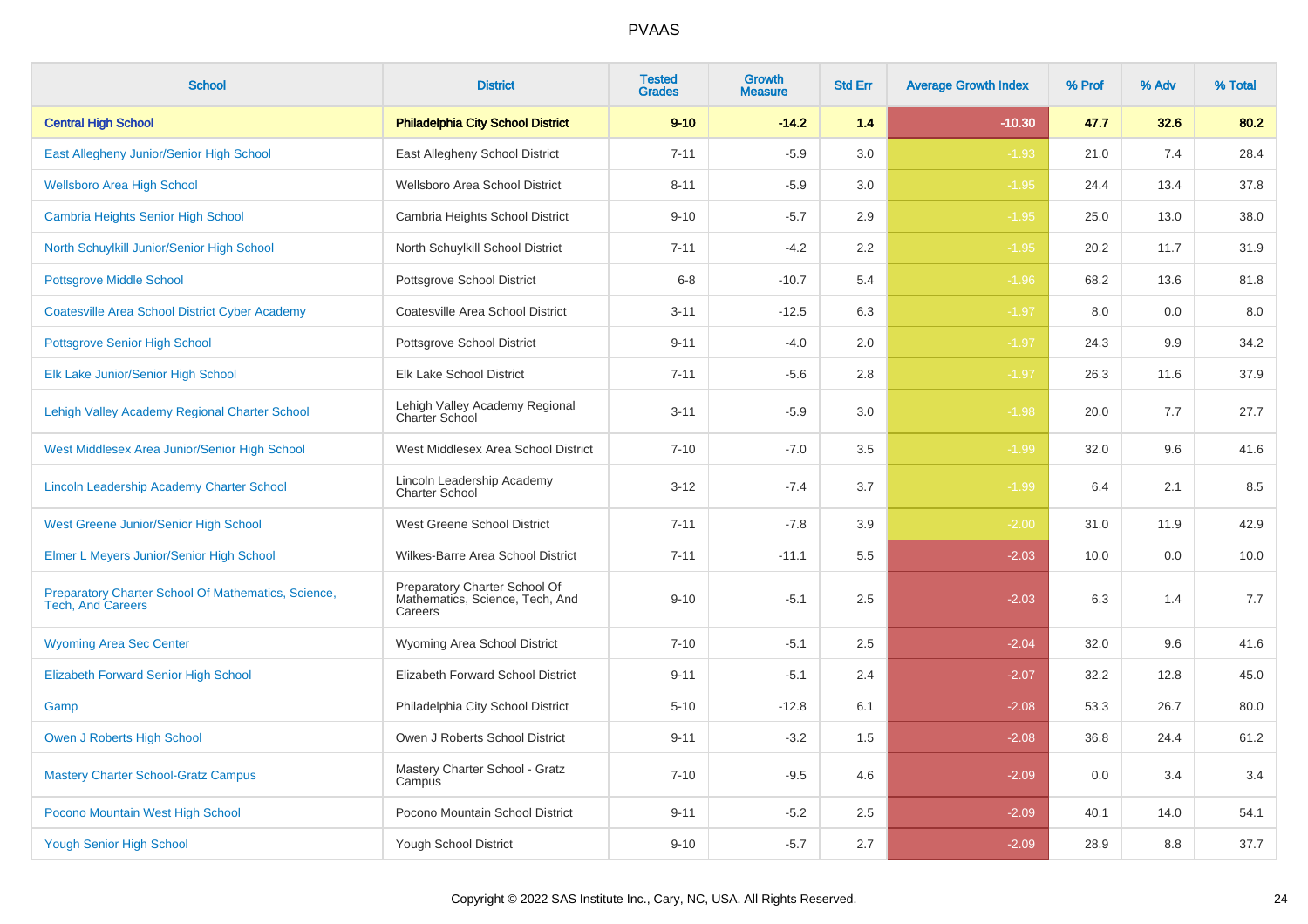| <b>School</b>                                    | <b>District</b>                                  | <b>Tested</b><br><b>Grades</b> | <b>Growth</b><br><b>Measure</b> | <b>Std Err</b> | <b>Average Growth Index</b> | % Prof | % Adv | % Total |
|--------------------------------------------------|--------------------------------------------------|--------------------------------|---------------------------------|----------------|-----------------------------|--------|-------|---------|
| <b>Central High School</b>                       | <b>Philadelphia City School District</b>         | $9 - 10$                       | $-14.2$                         | 1.4            | $-10.30$                    | 47.7   | 32.6  | 80.2    |
| Susquenita High School                           | Susquenita School District                       | $9 - 11$                       | $-5.4$                          | 2.6            | $-2.10$                     | 30.6   | 13.9  | 44.4    |
| <b>Pottsville Area High School</b>               | Pottsville Area School District                  | $9 - 12$                       | $-4.4$                          | 2.1            | $-2.13$                     | 21.8   | 7.9   | 29.6    |
| <b>Blairsville Senior High School</b>            | Blairsville-Saltsburg School District            | $9 - 11$                       | $-8.0$                          | 3.7            | $-2.14$                     | 21.3   | 8.3   | 29.6    |
| <b>Carmichaels Area High School</b>              | Carmichaels Area School District                 | $9 - 10$                       | $-6.6$                          | 3.0            | $-2.15$                     | 17.8   | 9.6   | 27.4    |
| Western Beaver County Junior/Senior High School  | Western Beaver County School<br><b>District</b>  | $6 - 11$                       | $-9.1$                          | 4.2            | $-2.15$                     | 45.1   | 3.9   | 49.0    |
| Mount Pleasant Area High School                  | Mount Pleasant Area School District              | $9 - 11$                       | $-4.9$                          | 2.3            | $-2.17$                     | 33.3   | 8.7   | 42.0    |
| Wyoming Valley West Senior High School           | Wyoming Valley West School<br><b>District</b>    | $9 - 11$                       | $-5.0$                          | 2.3            | $-2.17$                     | 22.2   | 9.2   | 31.4    |
| Riverside Junior/Senior High School              | <b>Riverside School District</b>                 | $7 - 11$                       | $-5.8$                          | 2.7            | $-2.19$                     | 20.8   | 17.0  | 37.7    |
| <b>Stem At Showalter</b>                         | <b>Chester-Upland School District</b>            | $7 - 10$                       | $-7.1$                          | 3.3            | $-2.19$                     | 1.3    | 0.0   | 1.3     |
| Octorara Area Junior/Senior High School          | Octorara Area School District                    | $7 - 11$                       | $-7.2$                          | 3.2            | $-2.24$                     | 26.1   | 17.0  | 43.2    |
| <b>Commodore Perry Junior/Senior High School</b> | Commodore Perry School District                  | $7 - 11$                       | $-10.1$                         | 4.5            | $-2.24$                     | 29.4   | 5.9   | 35.3    |
| Jamestown Area Junior/Senior High School         | Jamestown Area School District                   | $7 - 11$                       | $-9.2$                          | 4.1            | $-2.25$                     | 41.5   | 4.9   | 46.3    |
| <b>Redbank Valley High School</b>                | Redbank Valley School District                   | $6 - 11$                       | $-7.1$                          | 3.1            | $-2.27$                     | 12.4   | 10.6  | 23.1    |
| <b>Achievement House Charter School</b>          | Achievement House Charter School                 | $7 - 11$                       | $-8.2$                          | 3.6            | $-2.28$                     | 16.7   | 2.8   | 19.4    |
| <b>Union City High School</b>                    | Union City Area School District                  | $9 - 12$                       | $-7.7$                          | 3.4            | $-2.29$                     | 30.2   | 11.1  | 41.3    |
| Harrisburg High School - SciTech Cmp             | Harrisburg City School District                  | $9 - 11$                       | $-6.6$                          | 2.9            | $-2.29$                     | 14.0   | 3.5   | 17.4    |
| <b>City Charter High School</b>                  | City CHS                                         | $10 - 11$                      | $-5.6$                          | 2.4            | $-2.34$                     | 15.9   | 1.5   | 17.4    |
| <b>Connellsville Area Senior High School</b>     | Connellsville Area School District               | $9 - 11$                       | $-4.7$                          | 2.0            | $-2.37$                     | 24.2   | 5.0   | 29.1    |
| Governor Mifflin Senior High School              | Governor Mifflin School District                 | $9 - 11$                       | $-3.8$                          | 1.6            | $-2.37$                     | 30.3   | 7.7   | 38.0    |
| Forbes Road Junior/Senior High School            | <b>Forbes Road School District</b>               | $7 - 11$                       | $-11.3$                         | 4.7            | $-2.38$                     | 23.1   | 10.3  | 33.3    |
| <b>Greater Nanticoke Area Senior High School</b> | Greater Nanticoke Area School<br><b>District</b> | $9 - 12$                       | $-6.3$                          | 2.6            | $-2.42$                     | 15.2   | 8.9   | 24.1    |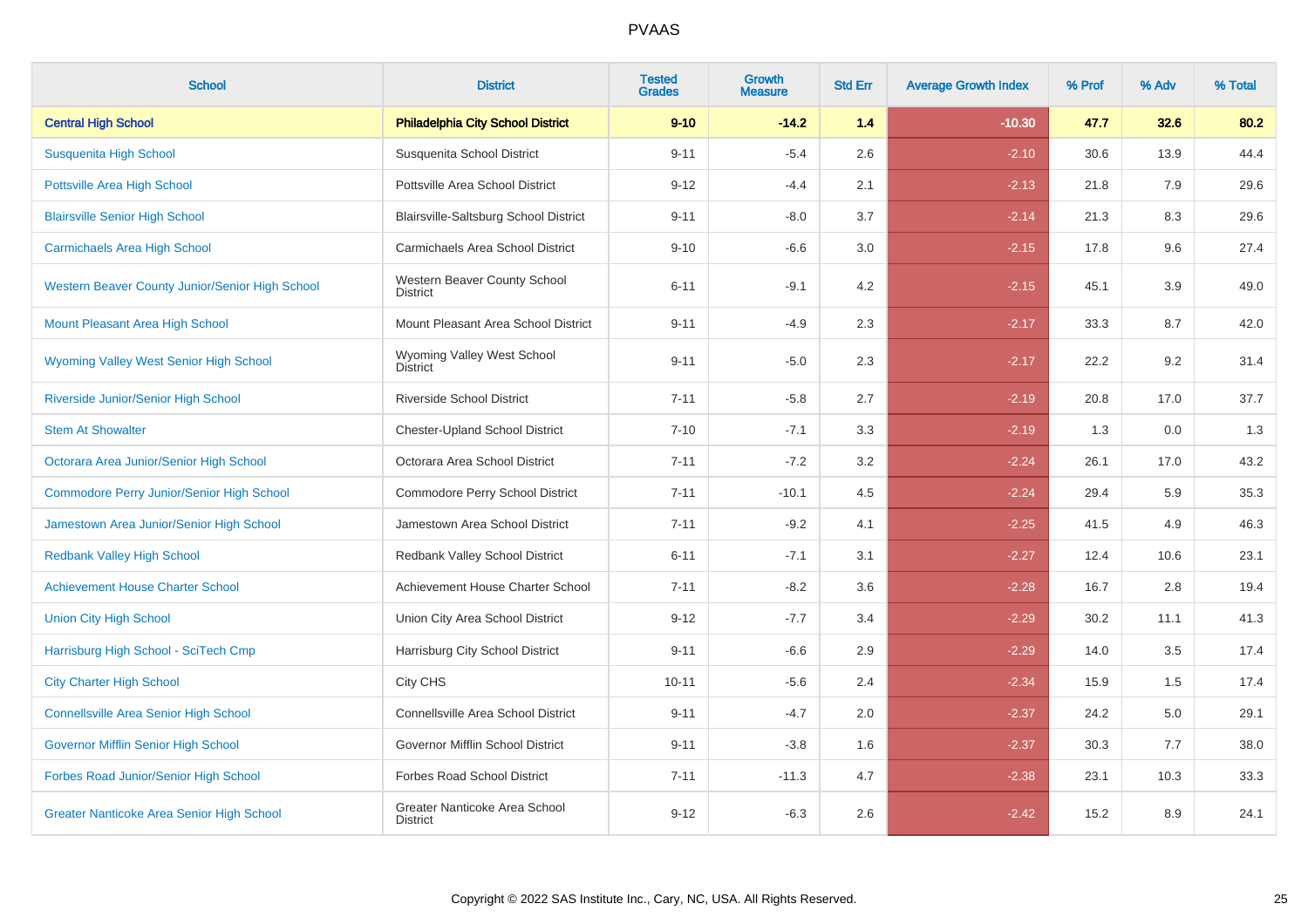| <b>School</b>                                    | <b>District</b>                                  | <b>Tested</b><br><b>Grades</b> | <b>Growth</b><br><b>Measure</b> | <b>Std Err</b> | <b>Average Growth Index</b> | % Prof | % Adv | % Total |
|--------------------------------------------------|--------------------------------------------------|--------------------------------|---------------------------------|----------------|-----------------------------|--------|-------|---------|
| <b>Central High School</b>                       | <b>Philadelphia City School District</b>         | $9 - 10$                       | $-14.2$                         | 1.4            | $-10.30$                    | 47.7   | 32.6  | 80.2    |
| Catasauqua Senior High School                    | Catasauqua Area School District                  | $9 - 12$                       | $-6.9$                          | 2.8            | $-2.45$                     | 27.1   | 11.2  | 38.3    |
| Antietam Middle/High School                      | Antietam School District                         | $7 - 10$                       | $-9.1$                          | 3.7            | $-2.45$                     | 20.9   | 1.5   | 22.4    |
| <b>Bethel Park High School</b>                   | <b>Bethel Park School District</b>               | $8 - 11$                       | $-4.1$                          | 1.7            | $-2.46$                     | 40.1   | 27.3  | 67.4    |
| <b>Quakertown Community High School</b>          | Quakertown Community School<br><b>District</b>   | $9 - 12$                       | $-3.8$                          | 1.5            | $-2.48$                     | 33.8   | 20.1  | 53.8    |
| <b>Richland High School</b>                      | <b>Richland School District</b>                  | $7 - 11$                       | $-6.5$                          | 2.6            | $-2.50$                     | 40.1   | 20.9  | 61.0    |
| Perseus House Charter School Of Excellence       | Perseus House Charter School Of<br>Excellence    | $6 - 11$                       | $-6.4$                          | 2.6            | $-2.50$                     | 0.9    | 0.0   | 0.9     |
| <b>Avonworth High School</b>                     | Avonworth School District                        | $9 - 10$                       | $-5.8$                          | 2.3            | $-2.50$                     | 35.9   | 14.1  | 50.0    |
| <b>Columbia-Montour AVTS</b>                     | Columbia-Montour AVTS                            | $9 - 10$                       | $-7.1$                          | 2.8            | $-2.52$                     | 19.5   | 3.2   | 22.7    |
| Eastern York High School                         | Eastern York School District                     | $9 - 11$                       | $-5.8$                          | 2.3            | $-2.54$                     | 27.8   | 18.5  | 46.4    |
| Selinsgrove Area High School                     | Selinsgrove Area School District                 | $8 - 12$                       | $-5.4$                          | 2.1            | $-2.58$                     | 25.4   | 13.9  | 39.2    |
| <b>Sharon High School</b>                        | Sharon City School District                      | $8 - 11$                       | $-6.0$                          | 2.3            | $-2.58$                     | 13.1   | 5.0   | 18.1    |
| Karns City High School                           | Karns City Area School District                  | $7 - 11$                       | $-6.9$                          | 2.6            | $-2.59$                     | 26.4   | 20.8  | 47.2    |
| <b>Berwick Area High School</b>                  | <b>Berwick Area School District</b>              | $9 - 11$                       | $-6.4$                          | 2.4            | $-2.63$                     | 22.3   | 11.5  | 33.8    |
| Mifflinburg Area Senior High School              | Mifflinburg Area School District                 | $9 - 11$                       | $-5.5$                          | 2.1            | $-2.64$                     | 32.7   | 13.3  | 46.0    |
| Turkeyfoot Valley Area Junior/Senior High School | Turkeyfoot Valley Area School<br><b>District</b> | $7 - 12$                       | $-15.4$                         | 5.8            | $-2.64$                     | 3.9    | 3.9   | 7.8     |
| <b>Lawrence County CTC</b>                       | Lawrence County CTC                              | $10 - 11$                      | $-9.8$                          | 3.7            | $-2.68$                     | 7.3    | 0.0   | 7.3     |
| Clarion-Limestone Area Junior/Senior High School | Clarion-Limestone Area School<br><b>District</b> | $7 - 12$                       | $-9.8$                          | 3.6            | $-2.68$                     | 28.3   | 20.0  | 48.3    |
| <b>Baldwin Senior High School</b>                | <b>Baldwin-Whitehall School District</b>         | $7 - 11$                       | $-5.0$                          | 1.9            | $-2.68$                     | 32.0   | 14.7  | 46.7    |
| La Academia Partnership Charter School           | La Academia Partnership Charter<br>School        | $6 - 11$                       | $-15.5$                         | 5.7            | $-2.70$                     | 2.3    | 0.0   | 2.3     |
| <b>Carlisle Area High School</b>                 | Carlisle Area School District                    | $9 - 11$                       | $-4.7$                          | 1.7            | $-2.72$                     | 28.0   | 19.3  | 47.3    |
| <b>Corry Area High School</b>                    | Corry Area School District                       | $9 - 11$                       | $-6.2$                          | 2.3            | $-2.74$                     | 24.1   | 7.8   | 31.9    |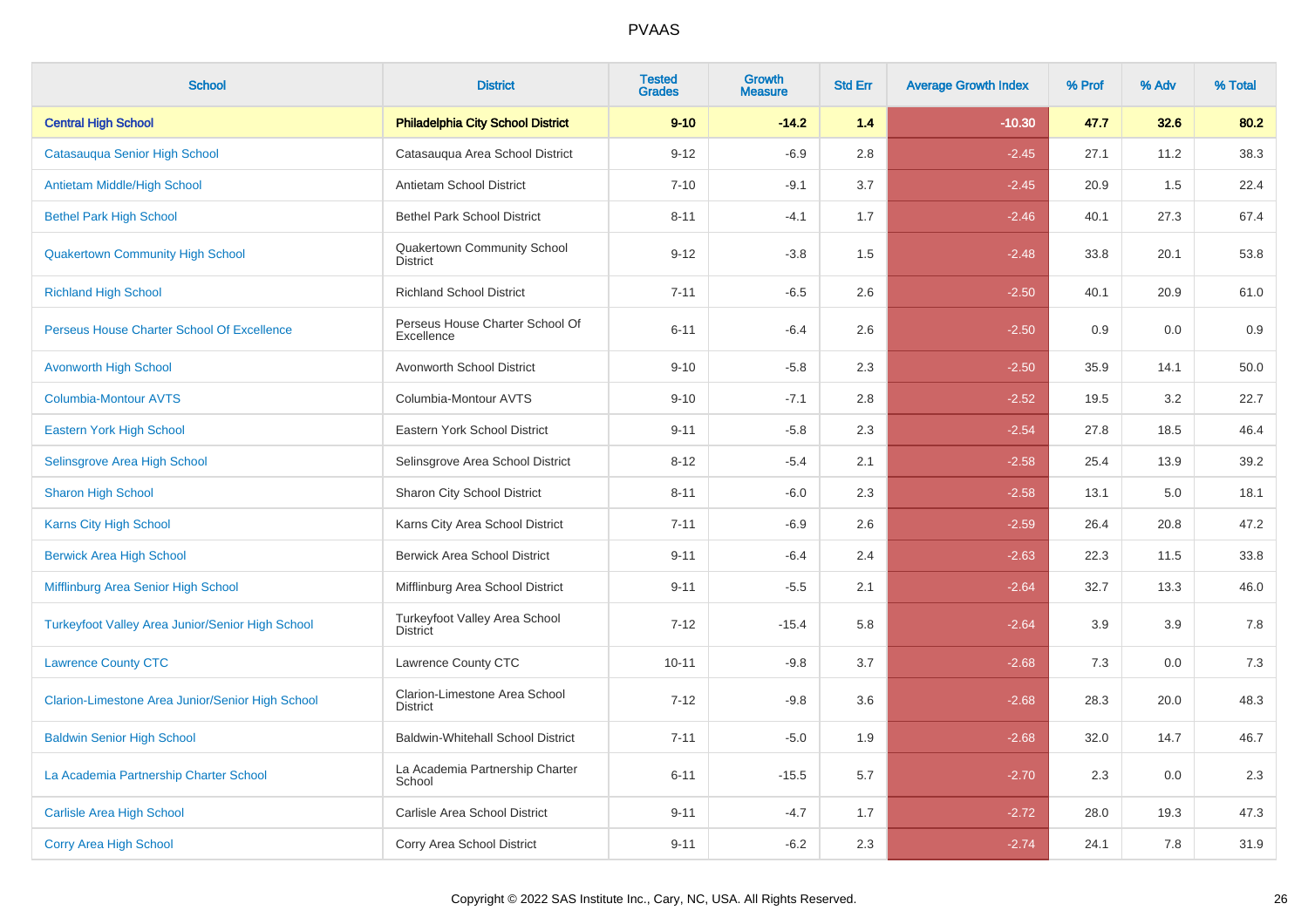| <b>School</b>                                  | <b>District</b>                                  | <b>Tested</b><br><b>Grades</b> | <b>Growth</b><br><b>Measure</b> | <b>Std Err</b> | <b>Average Growth Index</b> | % Prof | % Adv | % Total |
|------------------------------------------------|--------------------------------------------------|--------------------------------|---------------------------------|----------------|-----------------------------|--------|-------|---------|
| <b>Central High School</b>                     | <b>Philadelphia City School District</b>         | $9 - 10$                       | $-14.2$                         | 1.4            | $-10.30$                    | 47.7   | 32.6  | 80.2    |
| <b>Hill Freedman World Academy</b>             | Philadelphia City School District                | $6 - 10$                       | $-9.2$                          | 3.4            | $-2.74$                     | 16.5   | 0.0   | 16.5    |
| Southern Columbia High School                  | Southern Columbia Area School<br><b>District</b> | $9 - 11$                       | $-8.2$                          | 3.0            | $-2.75$                     | 30.5   | 12.8  | 43.3    |
| <b>Academy at Westinghouse</b>                 | Pittsburgh School District                       | $5 - 11$                       | $-8.4$                          | 3.0            | $-2.76$                     | 2.8    | 0.0   | 2.8     |
| Pittsburgh Science And Technology Academy 6-12 | Pittsburgh School District                       | $6 - 11$                       | $-8.4$                          | 3.0            | $-2.81$                     | 34.7   | 6.6   | 41.3    |
| <b>Parkland High School</b>                    | <b>Parkland School District</b>                  | $9 - 11$                       | $-3.3$                          | 1.1            | $-2.83$                     | 31.4   | 30.6  | 62.0    |
| Greensburg-Salem High School                   | Greensburg Salem School District                 | $9 - 11$                       | $-6.3$                          | 2.2            | $-2.83$                     | 30.3   | 13.3  | 43.6    |
| <b>Innovative Arts Academy Charter School</b>  | Innovative Arts Academy Charter<br>School        | $6 - 11$                       | $-7.2$                          | 2.5            | $-2.83$                     | 2.0    | 0.0   | 2.0     |
| Gettysburg Area High School                    | Gettysburg Area School District                  | $9 - 11$                       | $-5.6$                          | 2.0            | $-2.85$                     | 28.8   | 19.6  | 48.5    |
| Hollidaysburg Area Junior High School          | Hollidaysburg Area School District               | $7 - 9$                        | $-7.4$                          | 2.6            | $-2.88$                     | 47.7   | 33.3  | 81.1    |
| Mount Carmel Area High School                  | Mount Carmel Area School District                | $6 - 11$                       | $-6.8$                          | 2.4            | $-2.88$                     | 18.3   | 3.9   | 22.2    |
| <b>Wissahickon Senior High School</b>          | Wissahickon School District                      | $9 - 10$                       | $-4.9$                          | 1.7            | $-2.89$                     | 27.5   | 29.0  | 56.6    |
| <b>Montour High School</b>                     | <b>Montour School District</b>                   | $9 - 11$                       | $-6.6$                          | 2.3            | $-2.91$                     | 31.9   | 18.1  | 50.0    |
| <b>Carbon Career &amp; Technical Institute</b> | Carbon Career & Technical Institute              | $9 - 11$                       | $-9.3$                          | 3.2            | $-2.92$                     | 19.6   | 2.2   | 21.7    |
| <b>Keystone Oaks High School</b>               | Keystone Oaks School District                    | $9 - 11$                       | $-6.7$                          | 2.3            | $-2.94$                     | 30.0   | 11.1  | 41.0    |
| <b>Franklin LC</b>                             | Philadelphia City School District                | $9 - 11$                       | $-7.4$                          | 2.5            | $-3.00$                     | 23.3   | 1.2   | 24.5    |
| <b>Erie High School</b>                        | Erie City School District                        | $9 - 12$                       | $-5.1$                          | 1.7            | $-3.01$                     | 5.5    | 0.5   | 6.0     |
| Somerset Area Jr-Sr High School                | Somerset Area School District                    | $6 - 11$                       | $-7.1$                          | 2.4            | $-3.01$                     | 21.0   | 14.5  | 35.5    |
| Montoursville Area Senior High School          | Montoursville Area School District               | $9 - 12$                       | $-8.0$                          | 2.6            | $-3.02$                     | 38.8   | 18.2  | 57.0    |
| Jefferson-Morgan Middle/High School            | Jefferson-Morgan School District                 | $7 - 10$                       | $-11.7$                         | 3.9            | $-3.02$                     | 28.6   | 6.1   | 34.7    |
| Boys Latin Of Philadelphia Charter School      | Boys Latin Of Philadelphia Charter<br>School     | $6 - 12$                       | $-8.0$                          | 2.7            | $-3.02$                     | 1.4    | 0.0   | 1.4     |
| Imhotep Institute Charter High School          | Imhotep Institute Charter High<br>School         | $9 - 11$                       | $-17.6$                         | 5.8            | $-3.03$                     | 15.4   | 0.0   | 15.4    |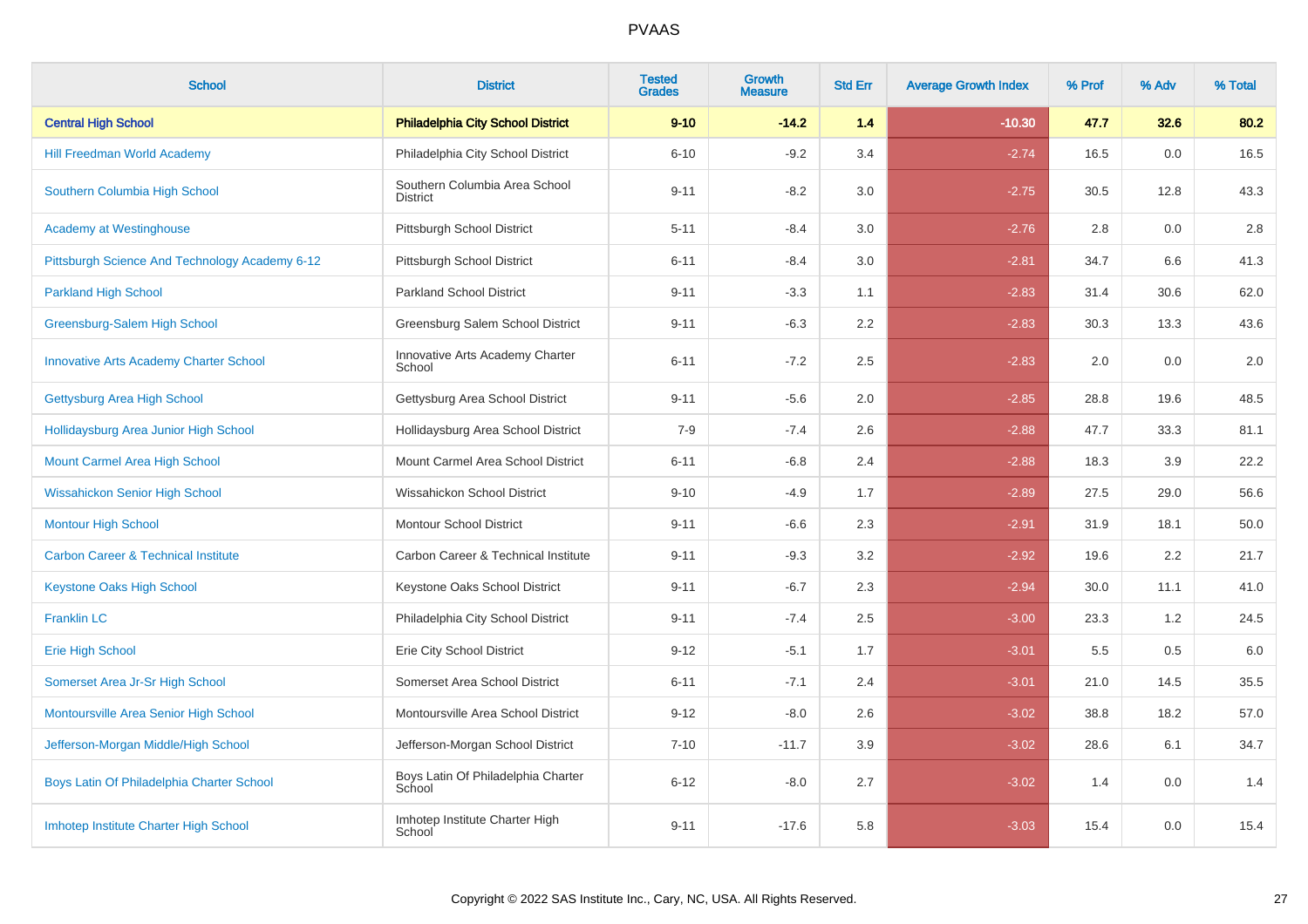| <b>School</b>                              | <b>District</b>                                 | <b>Tested</b><br><b>Grades</b> | Growth<br><b>Measure</b> | <b>Std Err</b> | <b>Average Growth Index</b> | % Prof | % Adv | % Total |
|--------------------------------------------|-------------------------------------------------|--------------------------------|--------------------------|----------------|-----------------------------|--------|-------|---------|
| <b>Central High School</b>                 | <b>Philadelphia City School District</b>        | $9 - 10$                       | $-14.2$                  | 1.4            | $-10.30$                    | 47.7   | 32.6  | 80.2    |
| California Area Senior High School         | California Area School District                 | $9 - 10$                       | $-13.7$                  | 4.5            | $-3.03$                     | 41.7   | 16.7  | 58.3    |
| <b>Roxborough High School</b>              | Philadelphia City School District               | $9 - 10$                       | $-9.4$                   | 3.1            | $-3.04$                     | 2.3    | 0.0   | 2.3     |
| Canon-Mcmillan Senior High School          | Canon-Mcmillan School District                  | $9 - 11$                       | $-4.7$                   | 1.5            | $-3.07$                     | 30.8   | 28.5  | 59.3    |
| Hanover Area Junior/Senior High School     | Hanover Area School District                    | $7 - 11$                       | $-14.5$                  | 4.7            | $-3.07$                     | 12.1   | 3.0   | 15.2    |
| <b>G A R Middle School</b>                 | Wilkes-Barre Area School District               | $7 - 11$                       | $-11.8$                  | 3.8            | $-3.08$                     | 8.8    | 0.0   | 8.8     |
| Pittsburgh Capa 6-12                       | Pittsburgh School District                      | $6 - 11$                       | $-8.7$                   | 2.8            | $-3.13$                     | 33.3   | 20.0  | 53.3    |
| <b>Building 21 Allentown</b>               | Allentown City School District                  | $9 - 11$                       | $-13.0$                  | 4.1            | $-3.14$                     | 0.0    | 0.0   | 0.0     |
| Riverview Junior/Senior High School        | <b>Riverview School District</b>                | $7 - 11$                       | $-12.7$                  | 4.0            | $-3.22$                     | 43.1   | 7.8   | 51.0    |
| <b>Liberty High School</b>                 | Bethlehem Area School District                  | $9 - 11$                       | $-4.6$                   | 1.4            | $-3.23$                     | 19.4   | 12.9  | 32.3    |
| Pittsburgh Perry High School               | Pittsburgh School District                      | $8 - 11$                       | $-11.3$                  | 3.5            | $-3.24$                     | 0.0    | 0.0   | 0.0     |
| Lackawanna Trail Junior/Senior High School | Lackawanna Trail School District                | $7 - 10$                       | $-10.6$                  | 3.3            | $-3.25$                     | 13.1   | 18.0  | 31.2    |
| Mechanicsburg Area Senior High School      | Mechanicsburg Area School District              | $9 - 11$                       | $-5.3$                   | 1.6            | $-3.26$                     | 35.1   | 16.0  | 51.2    |
| <b>Burgettstown Middle/High School</b>     | Burgettstown Area School District               | $6 - 11$                       | $-10.7$                  | 3.2            | $-3.31$                     | 16.0   | 2.7   | 18.7    |
| <b>Ligonier Valley High School</b>         | <b>Ligonier Valley School District</b>          | $9 - 11$                       | $-10.4$                  | 3.1            | $-3.32$                     | 34.1   | 5.8   | 39.9    |
| South Park Senior High School              | South Park School District                      | $7 - 11$                       | $-8.5$                   | 2.5            | $-3.35$                     | 28.1   | 17.0  | 45.2    |
| James M Coughlin Junior/Senior High School | Wilkes-Barre Area School District               | $9 - 11$                       | $-11.7$                  | 3.5            | $-3.36$                     | 12.9   | 1.6   | 14.5    |
| Morrisville High School (8381)             | Morrisville Borough School District             | $6 - 11$                       | $-12.5$                  | 3.7            | $-3.36$                     | 4.9    | 1.6   | 6.6     |
| West Chester Bayard Rustin High School     | West Chester Area School District               | $9 - 10$                       | $-6.6$                   | 1.9            | $-3.38$                     | 35.6   | 20.6  | 56.2    |
| <b>West York Area High School</b>          | West York Area School District                  | $8 - 12$                       | $-9.3$                   | 2.7            | $-3.40$                     | 21.9   | 10.9  | 32.8    |
| <b>Parkway Northwest</b>                   | Philadelphia City School District               | $9 - 10$                       | $-13.0$                  | 3.8            | $-3.42$                     | 4.3    | 0.0   | 4.3     |
| <b>Butler Area Senior High School</b>      | <b>Butler Area School District</b>              | $10 - 11$                      | $-7.4$                   | 2.2            | $-3.45$                     | 13.3   | 2.8   | 16.1    |
| East Stroudsburg Senior High School North  | East Stroudsburg Area School<br><b>District</b> | $9 - 11$                       | $-7.4$                   | 2.1            | $-3.45$                     | 18.2   | 12.8  | 31.0    |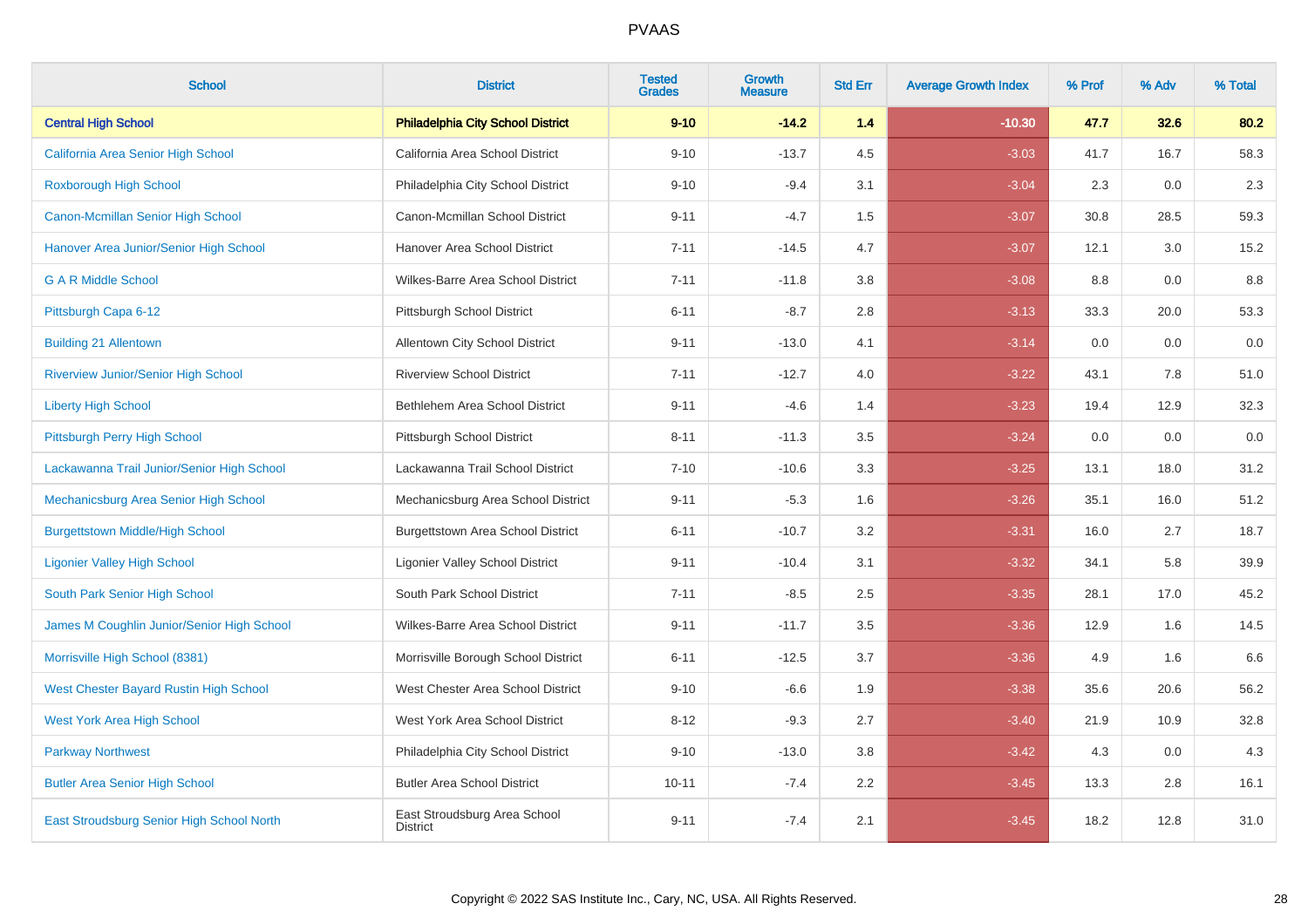| <b>School</b>                             | <b>District</b>                          | <b>Tested</b><br><b>Grades</b> | <b>Growth</b><br><b>Measure</b> | <b>Std Err</b> | <b>Average Growth Index</b> | % Prof | % Adv | % Total |
|-------------------------------------------|------------------------------------------|--------------------------------|---------------------------------|----------------|-----------------------------|--------|-------|---------|
| <b>Central High School</b>                | <b>Philadelphia City School District</b> | $9 - 10$                       | $-14.2$                         | 1.4            | $-10.30$                    | 47.7   | 32.6  | 80.2    |
| Old Forge Junior/Senior High School       | Old Forge School District                | $7 - 12$                       | $-11.0$                         | 3.1            | $-3.51$                     | 28.6   | 13.2  | 41.8    |
| Pittston Area Senior High School          | <b>Pittston Area School District</b>     | $9 - 11$                       | $-7.7$                          | 2.2            | $-3.54$                     | 26.7   | 14.8  | 41.5    |
| <b>Central Dauphin Senior High School</b> | Central Dauphin School District          | $9 - 11$                       | $-5.3$                          | 1.5            | $-3.55$                     | 35.1   | 11.8  | 46.9    |
| Vaux High School: A Big Picture School    | Philadelphia City School District        | $9 - 12$                       | $-8.4$                          | 2.3            | $-3.58$                     | 0.0    | 0.0   | $0.0\,$ |
| <b>Grove City Area High School</b>        | Grove City Area School District          | $8 - 12$                       | $-8.1$                          | 2.3            | $-3.58$                     | 29.9   | 19.5  | 49.4    |
| Shade Junior/Senior High School           | Shade-Central City School District       | $7 - 11$                       | $-14.3$                         | 4.0            | $-3.59$                     | 9.6    | 0.0   | 9.6     |
| <b>Mohawk Senior High School</b>          | Mohawk Area School District              | $9 - 11$                       | $-10.2$                         | 2.8            | $-3.65$                     | 35.1   | 10.6  | 45.7    |
| Chambersburg Area Senior High School      | Chambersburg Area School District        | $9 - 11$                       | $-5.5$                          | 1.5            | $-3.68$                     | 23.0   | 14.5  | 37.5    |
| Jefferson County-Dubois AVTS              | Jefferson County-Dubois AVTS             | $9 - 11$                       | $-11.7$                         | 3.1            | $-3.72$                     | 17.6   | 2.8   | 20.4    |
| Windber Area High School                  | Windber Area School District             | $9 - 11$                       | $-11.4$                         | 3.1            | $-3.72$                     | 41.9   | 6.8   | 48.6    |
| <b>Tussey Mountain High School</b>        | <b>Tussey Mountain School District</b>   | $9 - 12$                       | $-12.6$                         | 3.3            | $-3.80$                     | 11.1   | 3.2   | 14.3    |
| Deer Lakes High School                    | Deer Lakes School District               | $9 - 11$                       | $-9.5$                          | 2.5            | $-3.85$                     | 27.7   | 9.9   | 37.6    |
| Pittsburgh Carrick High School            | Pittsburgh School District               | $9 - 10$                       | $-11.4$                         | 3.0            | $-3.85$                     | 7.4    | 2.1   | 9.5     |
| <b>Plum Senior High School</b>            | Plum Borough School District             | $9 - 11$                       | $-9.1$                          | 2.4            | $-3.86$                     | 32.9   | 27.4  | 60.4    |
| <b>Milton High School</b>                 | Milton Area School District              | $8 - 11$                       | $-9.6$                          | 2.5            | $-3.86$                     | 22.8   | 11.0  | 33.8    |
| <b>Mcguffey High School</b>               | <b>Mcguffey School District</b>          | $9 - 11$                       | $-11.5$                         | 3.0            | $-3.88$                     | 12.8   | 5.9   | 18.6    |
| <b>Constitution High School</b>           | Philadelphia City School District        | $8 - 11$                       | $-10.9$                         | 2.8            | $-3.89$                     | 3.8    | 1.0   | 4.8     |
| <b>Science Leadership Academy</b>         | Philadelphia City School District        | $8 - 11$                       | $-13.6$                         | 3.5            | $-3.90$                     | 30.8   | 12.3  | 43.1    |
| <b>Lincoln Junior/Senior High School</b>  | Ellwood City Area School District        | $7 - 11$                       | $-12.2$                         | 3.1            | $-3.90$                     | 26.7   | 8.7   | 35.4    |
| <b>Tacony Academy Charter School</b>      | Tacony Academy Charter School            | $3 - 11$                       | $-12.9$                         | 3.3            | $-3.90$                     | 8.6    | 1.4   | 10.0    |
| Moniteau Junior/Senior High School        | Moniteau School District                 | $7 - 11$                       | $-11.4$                         | 2.9            | $-3.92$                     | 22.6   | 5.0   | 27.6    |
| <b>Mid Valley Secondary Center</b>        | Mid Valley School District               | $7 - 10$                       | $-10.7$                         | 2.7            | $-3.96$                     | 28.3   | 8.1   | 36.4    |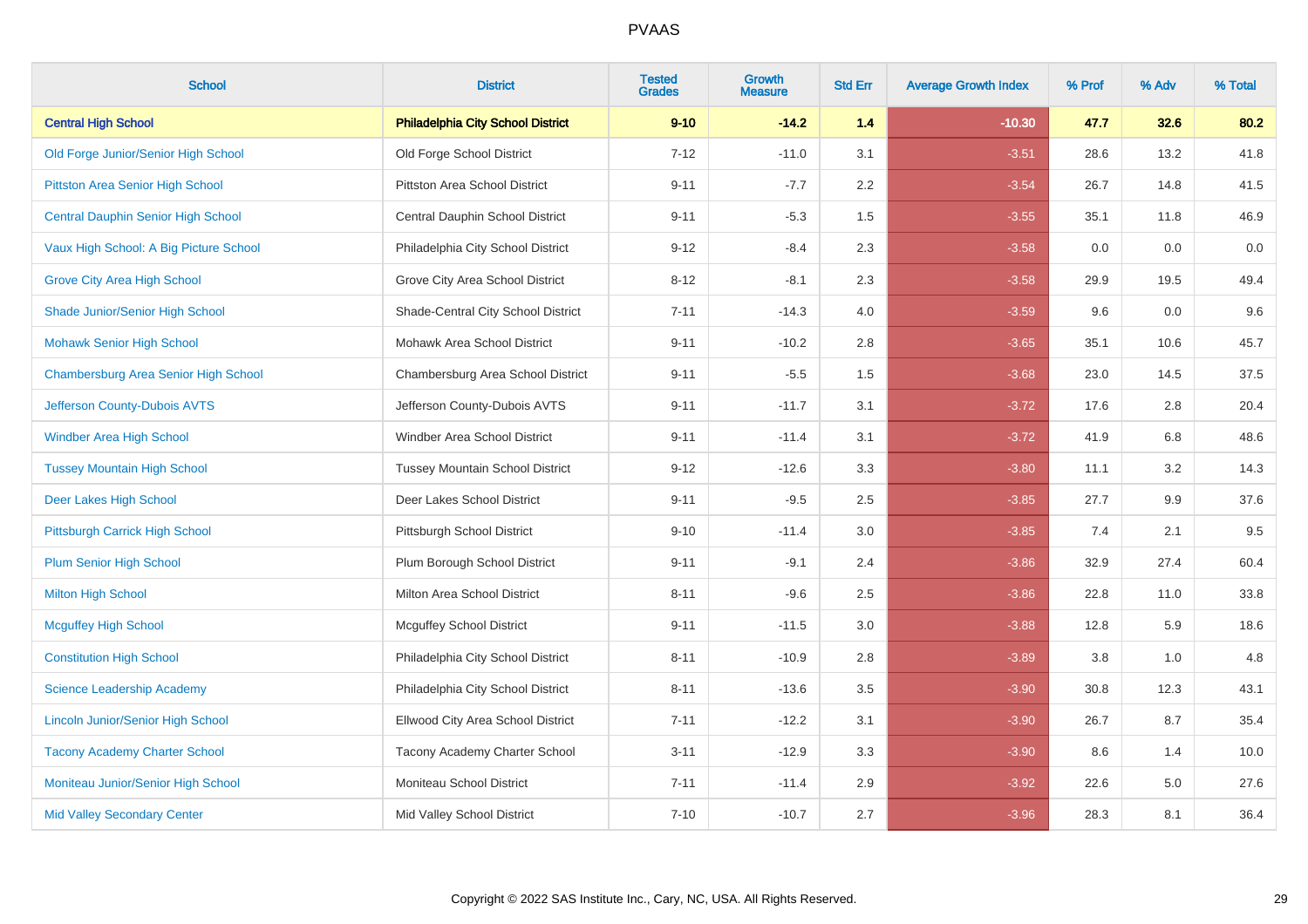| <b>School</b>                                    | <b>District</b>                                  | <b>Tested</b><br><b>Grades</b> | Growth<br><b>Measure</b> | <b>Std Err</b> | <b>Average Growth Index</b> | % Prof | % Adv | % Total |
|--------------------------------------------------|--------------------------------------------------|--------------------------------|--------------------------|----------------|-----------------------------|--------|-------|---------|
| <b>Central High School</b>                       | <b>Philadelphia City School District</b>         | $9 - 10$                       | $-14.2$                  | 1.4            | $-10.30$                    | 47.7   | 32.6  | 80.2    |
| <b>Chartiers Valley High School</b>              | <b>Chartiers Valley School District</b>          | $9 - 11$                       | $-8.5$                   | 2.1            | $-3.99$                     | 20.7   | 17.4  | 38.0    |
| Southmoreland Senior High School                 | Southmoreland School District                    | $9 - 11$                       | $-12.3$                  | 3.1            | $-3.99$                     | 33.3   | 15.5  | 48.8    |
| Panther Valley Junior/Senior High School         | Panther Valley School District                   | $7 - 12$                       | $-12.9$                  | 3.2            | $-3.99$                     | 31.5   | 4.1   | 35.6    |
| <b>Interboro Senior High School</b>              | Interboro School District                        | $7 - 12$                       | $-7.9$                   | 2.0            | $-4.03$                     | 27.6   | 6.4   | 34.1    |
| Williamsburg Community Junior/Senior High School | Williamsburg Community School<br><b>District</b> | $7 - 11$                       | $-16.7$                  | 4.1            | $-4.08$                     | 22.4   | 0.0   | 22.4    |
| <b>Mcconnellsburg High School</b>                | <b>Central Fulton School District</b>            | $9 - 11$                       | $-13.0$                  | 3.2            | $-4.10$                     | 18.1   | 9.7   | 27.8    |
| <b>Big Spring High School</b>                    | <b>Big Spring School District</b>                | $9 - 11$                       | $-9.3$                   | 2.3            | $-4.12$                     | 23.6   | 12.9  | 36.5    |
| <b>West Scranton High School</b>                 | <b>Scranton School District</b>                  | $9 - 12$                       | $-12.7$                  | 3.0            | $-4.21$                     | 16.9   | 3.6   | 20.5    |
| Saul W B Agricultural School                     | Philadelphia City School District                | $9 - 10$                       | $-10.4$                  | 2.5            | $-4.22$                     | 10.3   | 0.8   | 11.1    |
| <b>General Mclane High School</b>                | General Mclane School District                   | $8 - 11$                       | $-10.4$                  | 2.4            | $-4.28$                     | 34.0   | 15.6  | 49.6    |
| Jim Thorpe Area High School                      | Jim Thorpe Area School District                  | $9 - 11$                       | $-10.4$                  | 2.4            | $-4.30$                     | 19.5   | 6.0   | 25.5    |
| <b>Greenville Junior/Senior High School</b>      | Greenville Area School District                  | $7 - 11$                       | $-12.8$                  | 3.0            | $-4.32$                     | 32.1   | 4.6   | 36.7    |
| Dunmore Junior/Senior High School                | Dunmore School District                          | $7 - 11$                       | $-11.7$                  | 2.7            | $-4.34$                     | 15.0   | 5.3   | 20.4    |
| <b>Hanover Senior High School</b>                | Hanover Public School District                   | $9 - 11$                       | $-11.9$                  | 2.7            | $-4.34$                     | 22.7   | 6.2   | 28.9    |
| Derry Area Senior High School                    | Derry Area School District                       | $9 - 11$                       | $-11.4$                  | 2.6            | $-4.37$                     | 34.8   | 6.1   | 40.9    |
| Pittsburgh Obama 6-12                            | Pittsburgh School District                       | $6 - 11$                       | $-11.3$                  | 2.6            | $-4.38$                     | 9.2    | 6.9   | 16.1    |
| Northwestern Senior High School                  | Northwestern School District                     | $9 - 11$                       | $-14.3$                  | 3.2            | $-4.43$                     | 32.5   | 13.7  | 46.2    |
| Youngsville Middle/High School                   | Warren County School District                    | $6 - 11$                       | $-15.6$                  | 3.4            | $-4.56$                     | 29.4   | 4.0   | 33.3    |
| West Mifflin Area High School                    | West Mifflin Area School District                | $8 - 12$                       | $-11.4$                  | 2.5            | $-4.58$                     | 15.9   | 4.0   | 19.9    |
| Neshannock Junior/Senior High School             | Neshannock Township School<br><b>District</b>    | $7 - 10$                       | $-12.3$                  | 2.6            | $-4.63$                     | 29.0   | 13.0  | 42.0    |
| <b>Trinity Senior High School</b>                | <b>Trinity Area School District</b>              | $9 - 11$                       | $-8.2$                   | 1.8            | $-4.63$                     | 20.9   | 9.8   | 30.8    |
| <b>Fannett-Metal Senior High School</b>          | Fannett-Metal School District                    | $9 - 11$                       | $-22.4$                  | 4.8            | $-4.65$                     | 16.4   | 6.6   | 23.0    |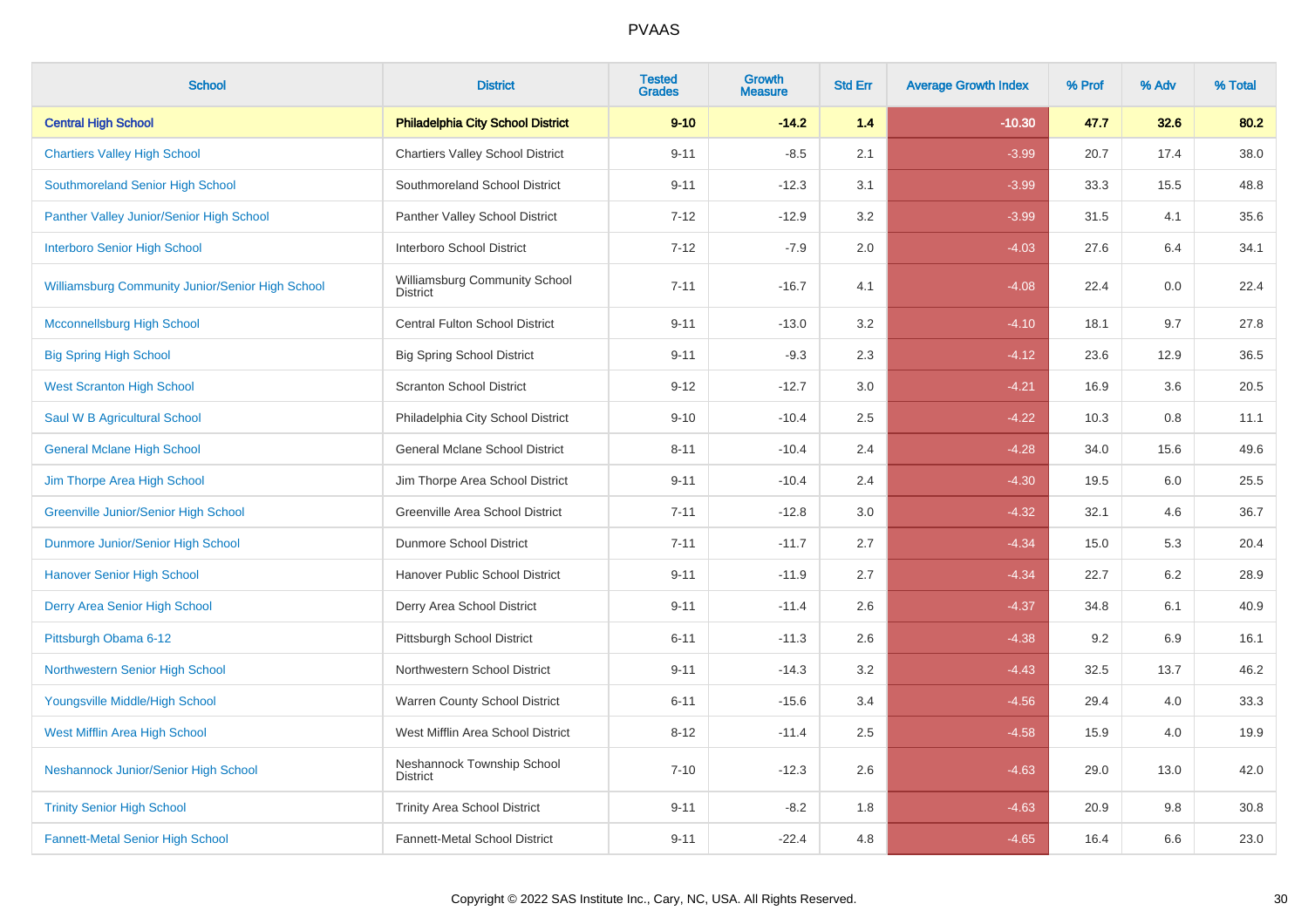| <b>School</b>                                      | <b>District</b>                                             | <b>Tested</b><br><b>Grades</b> | Growth<br><b>Measure</b> | <b>Std Err</b> | <b>Average Growth Index</b> | % Prof | % Adv | % Total |
|----------------------------------------------------|-------------------------------------------------------------|--------------------------------|--------------------------|----------------|-----------------------------|--------|-------|---------|
| <b>Central High School</b>                         | <b>Philadelphia City School District</b>                    | $9 - 10$                       | $-14.2$                  | 1.4            | $-10.30$                    | 47.7   | 32.6  | 80.2    |
| <b>Chartiers-Houston Junior/Senior High School</b> | <b>Chartiers-Houston School District</b>                    | $7 - 10$                       | $-16.2$                  | 3.5            | $-4.68$                     | 26.3   | 6.6   | 32.9    |
| <b>Girard High School</b>                          | <b>Girard School District</b>                               | $9 - 11$                       | $-12.0$                  | 2.6            | $-4.69$                     | 29.7   | 18.9  | 48.6    |
| Lehigh Valley Charter High School For The Arts     | Lehigh Valley Charter High School<br>For The Arts           | $9 - 10$                       | $-11.8$                  | 2.5            | $-4.76$                     | 28.9   | 5.7   | 34.6    |
| <b>School Of The Future</b>                        | Philadelphia City School District                           | $9 - 10$                       | $-11.5$                  | 2.4            | $-4.80$                     | 2.4    | 0.0   | 2.4     |
| <b>Executive Education Academy Charter School</b>  | <b>Executive Education Academy</b><br><b>Charter School</b> | $3 - 10$                       | $-14.6$                  | 3.0            | $-4.81$                     | 8.5    | 1.2   | 9.8     |
| Meyersdale Area High School                        | Meyersdale Area School District                             | $9 - 11$                       | $-15.8$                  | 3.2            | $-4.85$                     | 20.3   | 5.8   | 26.1    |
| <b>Hughesville Junior/Senior High School</b>       | East Lycoming School District                               | $7 - 11$                       | $-10.4$                  | 2.1            | $-4.88$                     | 22.5   | 8.2   | 30.8    |
| <b>Truman Senior High School</b>                   | <b>Bristol Township School District</b>                     | $9 - 11$                       | $-6.8$                   | 1.4            | $-4.88$                     | 13.8   | 4.6   | 18.4    |
| <b>Parkway Center City Middle College</b>          | Philadelphia City School District                           | $9 - 10$                       | $-13.5$                  | 2.7            | $-4.98$                     | 25.2   | 2.6   | 27.8    |
| <b>Girls High School</b>                           | Philadelphia City School District                           | $8 - 11$                       | $-10.1$                  | 2.0            | $-5.15$                     | 17.1   | 2.4   | 19.6    |
| <b>Washington High School</b>                      | <b>Washington School District</b>                           | $9 - 11$                       | $-15.4$                  | 2.9            | $-5.28$                     | 12.9   | 1.7   | 14.7    |
| <b>Frazier High School</b>                         | <b>Frazier School District</b>                              | $9 - 11$                       | $-18.5$                  | 3.4            | $-5.40$                     | 18.3   | 1.4   | 19.7    |
| Aliquippa Junior/Senior High School                | Aliquippa School District                                   | $7 - 11$                       | $-19.5$                  | 3.6            | $-5.41$                     | 1.7    | 0.0   | 1.7     |
| <b>Central Cambria High School</b>                 | Central Cambria School District                             | $9 - 11$                       | $-12.2$                  | 2.3            | $-5.41$                     | 19.4   | 7.4   | 26.9    |
| Philadelphia Academy Charter School                | Philadelphia Academy Charter<br>School                      | $3 - 11$                       | $-14.7$                  | 2.7            | $-5.42$                     | 21.6   | 3.9   | 25.5    |
| <b>Lincoln Park Performing Arts Charter School</b> | Lincoln Park Performing Arts Charter<br>School              | $7 - 11$                       | $-14.9$                  | 2.7            | $-5.45$                     | 39.3   | 8.9   | 48.2    |
| <b>Coatesville Intermediate High School</b>        | Coatesville Area School District                            | $8-9$                          | $-10.1$                  | 1.8            | $-5.72$                     | 16.9   | 4.5   | 21.3    |
| Pittsburgh Allderdice High School                  | Pittsburgh School District                                  | $9 - 10$                       | $-12.2$                  | 2.1            | $-5.73$                     | 26.4   | 10.6  | 37.0    |
| <b>New Castle Senior High School</b>               | New Castle Area School District                             | $7 - 12$                       | $-13.1$                  | 2.3            | $-5.78$                     | 17.6   | 2.0   | 19.5    |
| <b>Shikellamy High School</b>                      | <b>Shikellamy School District</b>                           | $9 - 10$                       | $-15.2$                  | 2.6            | $-5.89$                     | 23.6   | 4.6   | 28.2    |
| Swenson Arts & Technology High School              | Philadelphia City School District                           | $9 - 10$                       | $-13.5$                  | 2.3            | $-5.99$                     | 9.8    | 1.4   | 11.2    |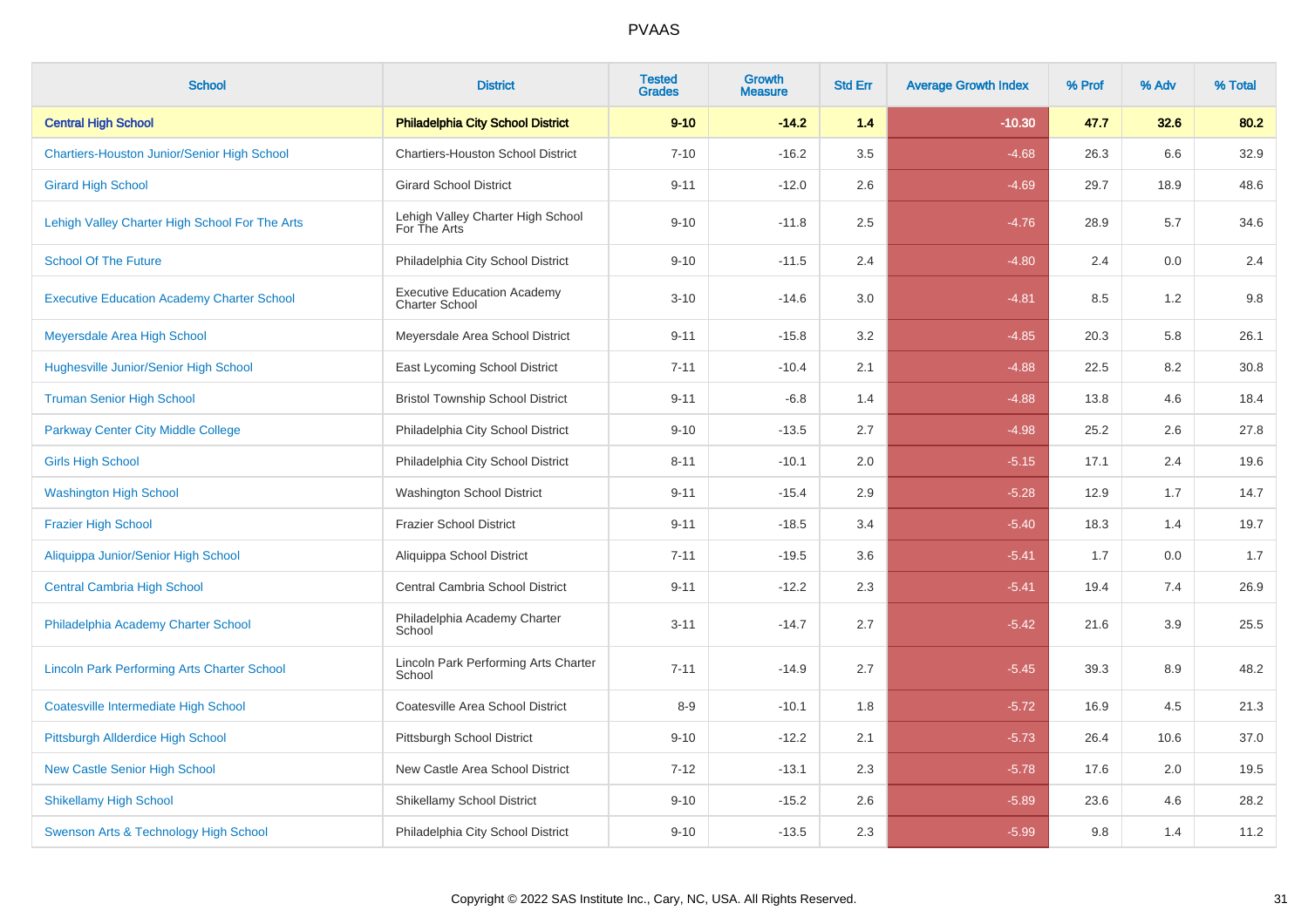| <b>School</b>                               | <b>District</b>                          | <b>Tested</b><br><b>Grades</b> | Growth<br><b>Measure</b> | <b>Std Err</b> | <b>Average Growth Index</b> | % Prof | % Adv | % Total |
|---------------------------------------------|------------------------------------------|--------------------------------|--------------------------|----------------|-----------------------------|--------|-------|---------|
| <b>Central High School</b>                  | <b>Philadelphia City School District</b> | $9 - 10$                       | $-14.2$                  | 1.4            | $-10.30$                    | 47.7   | 32.6  | 80.2    |
| <b>Kennett High School</b>                  | Kennett Consolidated School District     | $9 - 11$                       | $-10.0$                  | 1.7            | $-6.05$                     | 28.7   | 14.0  | 42.7    |
| Beaver Falls Area Senior High School        | Big Beaver Falls Area School District    | $9 - 11$                       | $-17.4$                  | 2.8            | $-6.12$                     | 9.4    | 2.8   | 12.2    |
| <b>Hempfield Area Senior High School</b>    | Hempfield Area School District           | $9 - 12$                       | $-9.8$                   | 1.6            | $-6.14$                     | 28.1   | 19.2  | 47.3    |
| <b>Mccaskey Campus</b>                      | Lancaster School District                | $8 - 11$                       | $-9.6$                   | 1.5            | $-6.56$                     | 10.8   | 4.7   | 15.5    |
| <b>York County School Of Technology</b>     | York Co School Of Technology             | $9 - 12$                       | $-10.9$                  | 1.6            | $-6.79$                     | 22.6   | 4.0   | 26.6    |
| <b>Greater Latrobe Senior High School</b>   | Greater Latrobe School District          | $9 - 11$                       | $-13.8$                  | 2.0            | $-7.00$                     | 41.0   | 12.6  | 53.6    |
| <b>Carver High School</b>                   | Philadelphia City School District        | $7 - 11$                       | $-16.8$                  | 2.3            | $-7.26$                     | 38.6   | 6.7   | 45.2    |
| Arts Academy At Benjamin Rush               | Philadelphia City School District        | $9 - 10$                       | $-18.6$                  | 2.5            | $-7.35$                     | 23.6   | 6.1   | 29.7    |
| Ambridge Area High School                   | Ambridge Area School District            | $9 - 12$                       | $-18.9$                  | 2.5            | $-7.48$                     | 23.2   | 5.6   | 28.9    |
| Pittsburgh Brashear High School             | Pittsburgh School District               | $9 - 11$                       | $-20.1$                  | 2.7            | $-7.56$                     | 6.0    | 0.7   | 6.6     |
| <b>Williamsport Area Senior High School</b> | Williamsport Area School District        | $9 - 11$                       | $-11.1$                  | 1.4            | $-7.95$                     | 18.2   | 10.5  | 28.7    |
| <b>William Allen High School</b>            | Allentown City School District           | $8 - 12$                       | $-15.5$                  | 1.9            | $-8.04$                     | 7.8    | 0.8   | 8.6     |
| <b>West Side CTC</b>                        | West Side CTC                            | $9 - 10$                       | $-32.0$                  | 3.9            | $-8.16$                     | 5.9    | 0.0   | 5.9     |
| Louis E Dieruff High School                 | <b>Allentown City School District</b>    | $8 - 12$                       | $-16.3$                  | 1.9            | $-8.44$                     | 5.2    | 0.0   | 5.2     |
| <b>Creative And Performing Arts</b>         | Philadelphia City School District        | $8 - 11$                       | $-17.7$                  | 2.1            | $-8.51$                     | 31.8   | 5.2   | 37.0    |
| <b>Cheltenham High School</b>               | Cheltenham School District               | $9 - 11$                       | $-17.2$                  | $2.0\,$        | $-8.55$                     | 24.4   | 8.3   | 32.6    |
| North Hills Senior High School              | North Hills School District              | $9 - 11$                       | $-15.4$                  | 1.8            | $-8.67$                     | 26.4   | 19.8  | 46.2    |
| <b>Academy At Palumbo</b>                   | Philadelphia City School District        | $8 - 11$                       | $-17.2$                  | 2.0            | $-8.69$                     | 32.6   | 6.9   | 39.6    |
| <b>Bodine William W High School</b>         | Philadelphia City School District        | $8 - 11$                       | $-21.5$                  | 2.4            | $-8.86$                     | 11.2   | 0.0   | 11.2    |
| <b>Muhlenberg Middle School</b>             | Muhlenberg School District               | $7-9$                          | $-17.2$                  | 1.9            | $-9.06$                     | 12.4   | 4.6   | 17.0    |
| <b>Butler Area lhs</b>                      | <b>Butler Area School District</b>       | $7-9$                          | $-17.9$                  | 1.9            | $-9.48$                     | 35.4   | 16.7  | 52.1    |
| <b>William Penn Senior High School</b>      | <b>York City School District</b>         | $9 - 12$                       | $-17.0$                  | 1.8            | $-9.69$                     | 3.2    | 0.7   | 3.9     |